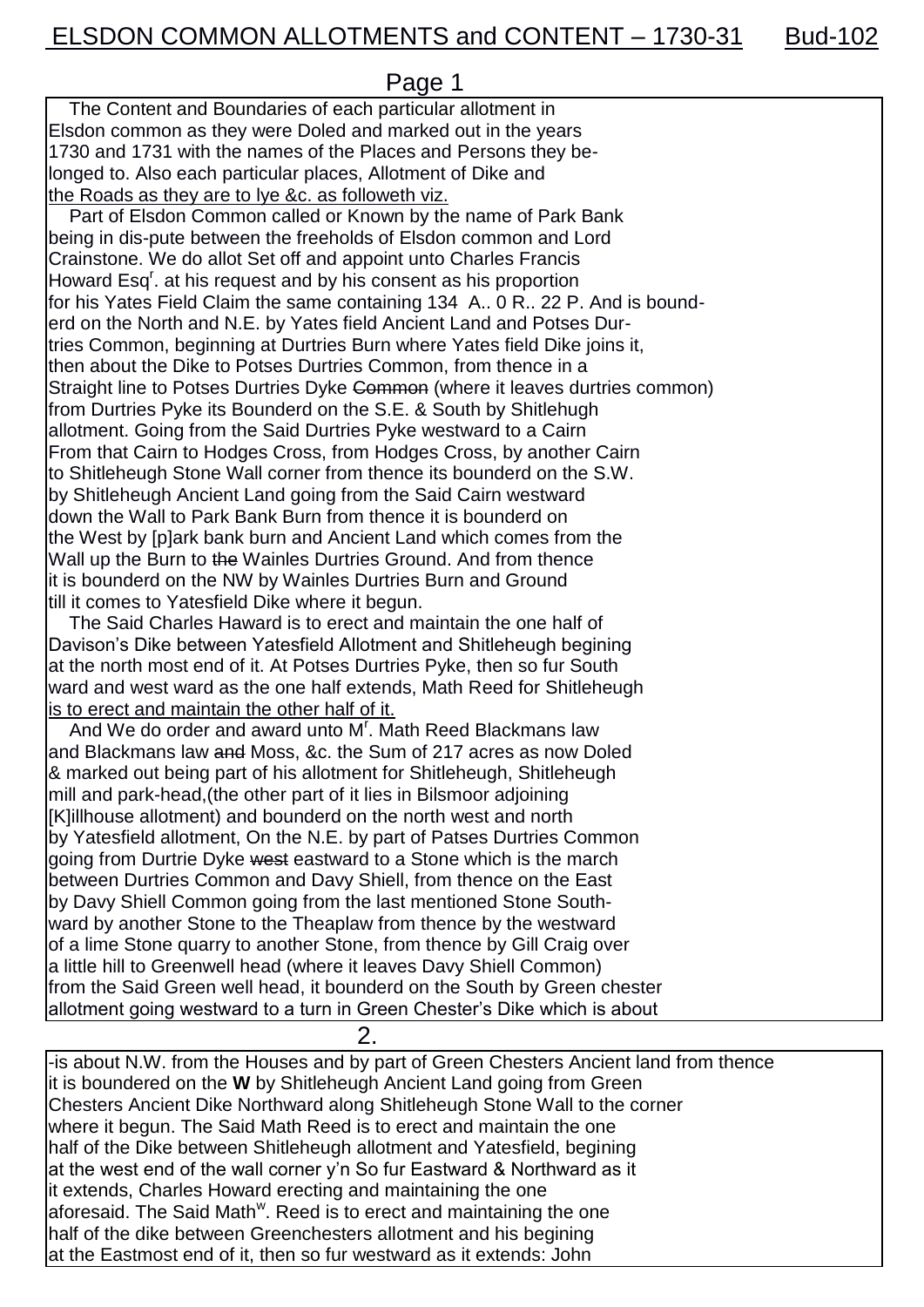Talbot Esq<sup>r</sup>. is to erect and maintain for Green Chesters the other half. We do order and award unto John Talbot Esq<sup>r</sup>. for Green Chesters 93 A  $-1$  R  $-0$  P as now doled out is bounded in the North West and North by part of Shitleheugh Allotment, allotment going from the Dyke corner eastward to the Green well head as appointed from thence on the N.E. & E. by Davy Sheill Common from the Said Wellhead down by boggfield pike & by Killstead to the dove crag, from thence it is bounderd on the S.E. & South by part of the otterburn allotment. Going from the Dove Crag westward to the outhermost burn in Green Chesters Dike. And on the west by Green Chesters Ancient Land, going up from the Said burn up the Dike to where it begun. The Said John Talbot is to erect and maintain the one half of the Dike between Shiltheugh allotment and his, begining at the Westend then to fur Eastward as it extends, Math Reed erecting and maintaining the other half as aforesaid. The Said John Talbot is to erect and maintain the one half of the dike between otterburn allotment and his begining at the Eastern End y'n so fur Westward as is now doled out for him, Gabr<sup>I</sup> Hall Esq<sup>r</sup>. to erect and maintain the other half. And We do order and award unto Gab. Hall 600 A  $-$  0 R  $-$  11 P. As now doled out &

bounderd on the West by otterburn west beginning at the Otterburn Lane y'n Northward up the otterburn Dike till it comes to green chesters Ancient Dike from thence its bounded on the N. West & N by Green Chesters Ancient Land & Green Chesters allotment & Davy Sheills in grounds and Common, this bounder come from otterburn Dike (where it adjoins Green Chesters Ancient Dike northw'd along Green Chesters Ancient Dike till it comes to Green Chesters allotment from the beginning of the said allotment it goes eastward in a Streight line on the dove crag. from thence up Davy Shields burn till it comes to Davey Shields mill from thence along the hill to Laniclys Dike corner y'n up the dike southward to another turn in the said Dike, from thence along the waterfall of the Hill till they come to Todlaw Pike the Said allotment east end of the crag, From the Said Todlaw Pike the said allotment bounderd on the N.E. by a Street leading from Scotland to Elsdon &c. And by M<sup>r</sup>. Howards West allotment for his Claim in high Carrick till it comes to Overacres allotment, from thence its bounderd on the East by M r . Howards

3

M<sup>r</sup>. Howards Allotment for Overacres And on the S.E. South and S.W. by W<sup>m</sup>. Hedleys North Allotment for East Hatherwick M<sup>r</sup>. Howards Allotment for West Hatherwick & Girson's Field allotment together with part of Girsons Field Ancient Lands And part of East Otterburn Land till it Ends at Otterburn lane where it began. And we do order that the Said Gab<sup>!</sup>. Hall Shall build and maintain the one half of the Dike between Green Chesters Allotment & his begining at y<sup>e</sup>. West end of it y'n so fur Eastward as it extends. The Said John Talbot is to erect and maintain the other half as aforesaid. And we do order that the Said Gab<sup>1</sup>. Hall shall build the one half of the Dike between Girsons field allotment & his, beginning at the East side where it adjoins Otterburn Allotment & W. Howard's fur West hatherwick and so fur Northward & Westward as it extends. M<sup>r</sup>. Wood for Girsons field is to erect & maintain y<sup>e</sup>. other half of the dike between M<sup>r</sup>. Howards allotment for Westhatherwick and his begining at the westend y'n so fur eastward as it extends of it where it adjoins the Said Gab Halls allotment of Girsons field Dike y'n so fur eastward as it extends the said M'. Howard erecting and maintaining the other half. The said Gab Hall is to erect and maintain the one half of the Dike between W<sup>m</sup>. Hedleys northmost allotment & his beginning at the Westend then so fur eastward as it extends W<sup>m</sup>. Hedley erecting and maintaining the other half. The division dikes between Otterburn allotment and overacres allotment and M'. Howards West allot-ment for his Claim in high carrick, to be divided as followeth viz Gab Hall is to erect and maintain the half of the dikes above mentioned, beginning at the eastend of the Craig on Todlaw Pyke. Then so fur eastward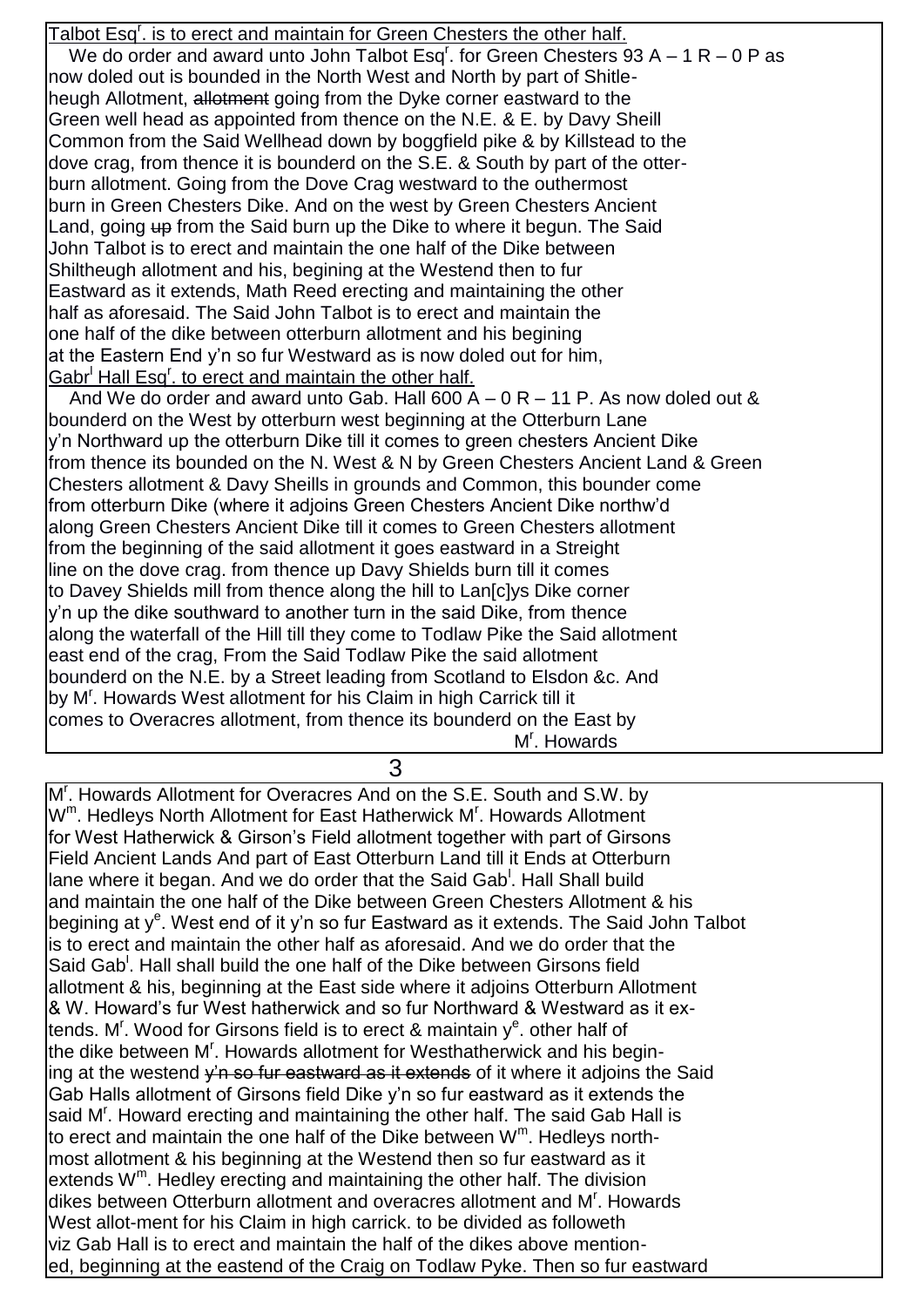and southward as it extends M<sup>r</sup>. Howard erecting and maintaining the other half.

And we do order and award unto Gab<sup>1</sup>. Hall Esq<sup>r</sup>. for his Otterburn Claim in West-hatherwick 32 Acres. And is bounderd on the west and North by Otterburn east side on y<sup>e</sup>. N.E. & E. by part of M<sup>rs</sup>. Eliz<sup>th</sup> Halls allotment for her claim in west hatherwick and by Tho<sup>s</sup>. Halls, Tho<sup>s</sup>. Patterson's & Percival Potts' Allotment for their Claims in West Hatherwick, & on the S by part of Westhatherwick Ancient Lands. The Said Gab Hall is to erect and maintain y<sup>e</sup>. one half the Dike between Tho<sup>s</sup>. Hall, Tho<sup>s</sup>. Patterson's & Percival Potts allotment & his beginning at the northmost end and y'n so fur Southward as it extends. Tho<sup>s</sup>. Hall, Tho<sup>s</sup>. Patterson's & Percival Potts erecting and maintaining the other half. NB. He is to hang & maintain a gate on  $y^e$ . eastern Side of his attotment wher the Road to Elsdon crosses it

We do order and award to M<sup>rs</sup>. Raichael Wood for her Girsons field Claim 50 A. Boundered on the West, North & N.E. by Otterburn Allotment & on the E., S.E. & South by M<sup>r</sup>.

Howards

By M<sup>r</sup>. Howards Allotment for his Claim on West Hatherwick And by Girsons field Ancient Ground. The said M<sup>rs</sup>. Wood is to erect and maintain the one half of the Dike between Otterburn Allotment & Girson's field Allotment begining at the Eastern Side of the said Girson's field Allotment y'n so fur northward & westward as it extends. Gab Hall erecting & maintaining the other half as aforesaid. The said M<sup>rs</sup>. Wood is to erect and maintain the one half of the Dike between M<sup>r</sup>. Howards Allotment for West Hatherwick & hers. begining at the Southend Next Girson's field Ancient Dike, then so fur eastward & northward as it extends. M'. Howard Erecting & maintaining the other half.

4

We do order and award unto Charles Francis Howard Esq<sup>r</sup>. for his claim for his Lands in West Hatherwick 87 A. - 3 R. 35. P Bounderd on the north by Otterburn Allotment, on the West by part of Girson's field Allotment and by part of Girson's field Ancient Lands, On the **S.W.** by part of Otterburn East Side. On the South by part of M<sup>rs</sup>. Elizabeth Halls allotment for her Claim in West Hatherwick. On the East by a lane going from both the Hatherwicks to their several allotments & by  $\dot{W}^m$ . Hedleys north Allotment for his Claim in the East Hatherwick. The said Charles Howard is to erect & maintain  $y^e$ . one half of  $y^e$ . Dike, between Girson's field allotment & his, beginning at the northmost end y'n so fur southward as it extends. Rach<sup>!</sup>. Wood erecting & maintaining y<sup>e</sup>. other half as aforesaid. The said Charles Howard is to erect and maintain the one half of the dike, between Otterburn Allotment & his, beginning at  $y^e$ . East most end y'n so fur Westward as it extends. Gab Hall erecting and maintaining y<sup>e</sup>. other half as aforesaid. The Said Charles Howard is to erect and maintain y<sup>e</sup>. one half of y<sup>e</sup>. Dike between W<sup>m</sup>. Hedleys North Allotment & his, begining at the North end of it y<sup>n</sup>. so fur Southward as it extends,  $W^m$ . erecting and maintaining the other half & the Said Charles Howard is to erect & maintain y<sup>e</sup>. one half & the Dike on the South Side of his allotment between Eliz<sup>th</sup>. Halls allotment & his beginning at y<sup>e</sup>. East of it then so fur Westward as it extends, Eliz<sup>th</sup>. Hall erecting & maintaining the other half. We do order and award unto Tho<sup>s</sup>. Hall, Thomas Patterson, & Percival Potts, for their claims for their Lands in West Hatherwick 55 A .. 2 R .. 27 P. Bounderd on the **N** & **NE.** by the abovesaid Elizabeth Halls Allotment. On the East by part of the common Lane between the

Hatherwicks and M<sup>r</sup>. Selby's Allotment, on y<sup>e</sup>. South E. & South by part of West Hather-

wick town gate & Ancient Lands incopartnership, And on y<sup>e</sup>. West and N.W. by

Otterburn Allotment for his claim in West Hatherwick. The Said Tho<sup>s</sup>. Hall.

Tho<sup>s</sup>. Patterson & Per<sup>l</sup>. Potts is to erect and maintain, the one half of y<sup>e</sup>. Dike between Otterburn allotment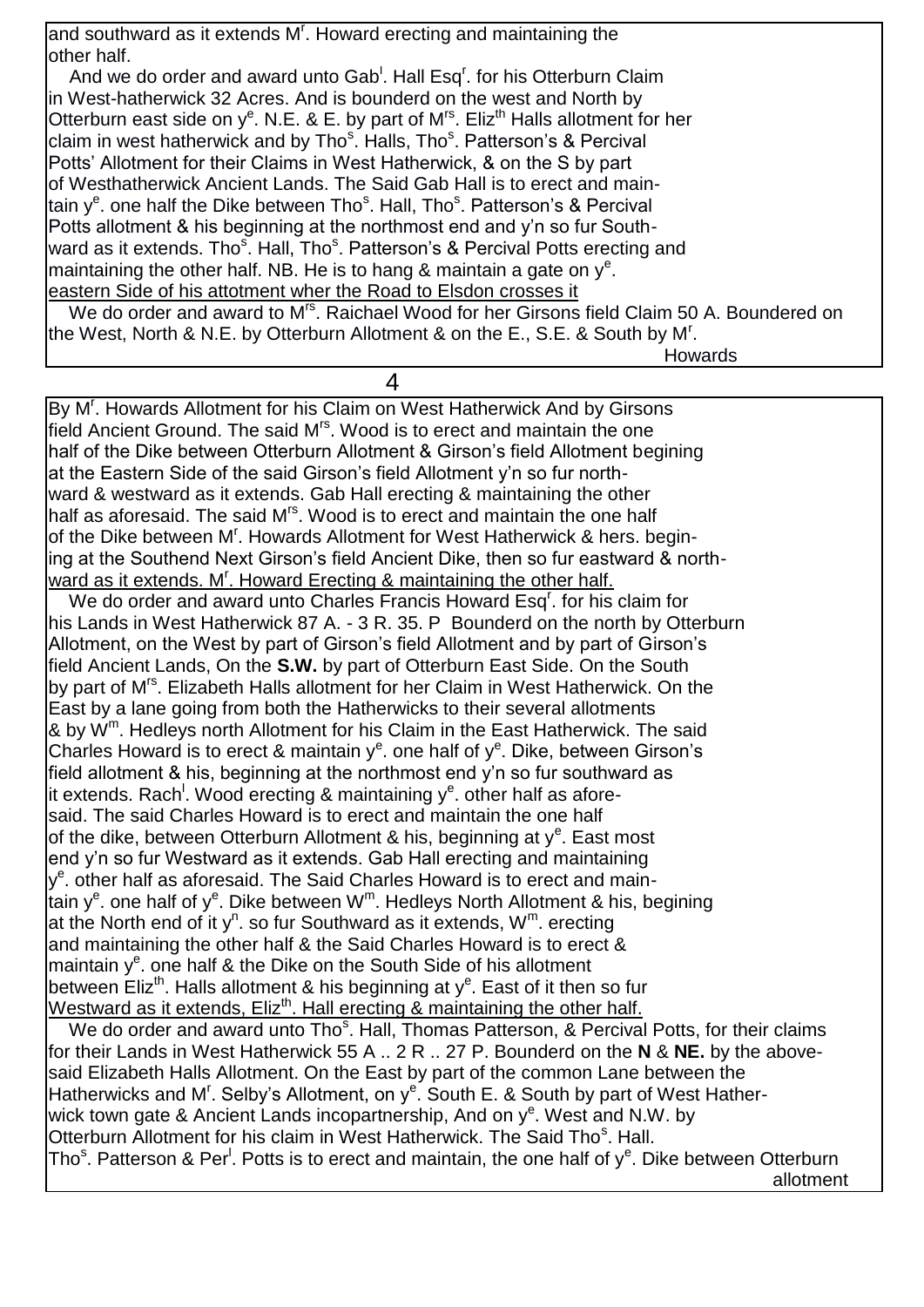Allotment of theirs beginning at the south most end  $y<sup>n</sup>$ . so fur northwards as it extends Gab Hall erecting and maintaining the other half. They are likwise to erect and maintain the one half of the Dike between Eliz<sup>th</sup>. Halls allotment & theirs, begining at y<sup>e</sup>. east end of it y<sup>n</sup>. so fur west ward as it exists Eliz<sup>th</sup>. Hall erecting and maintaining the other half. The said Tho<sup>s</sup>. Hall, Tho<sup>s</sup>. Patterson & Per<sup>r</sup>. Potts are to erect and maintain all y<sup>e</sup>. Loning Dikes on y<sup>e</sup>. eastern side of their allotment. The said Tho<sup>s</sup>. Hall, Tho<sup>s</sup>. Patterson & Per<sup>l</sup>. Potts is to erect & maintain y<sup>e</sup>. two Thirds of the Dike between Tho<sup>s</sup>. Selbys Allotment & theirs, being at the southmost end y<sup>n</sup>. so fur southward as it extends, Tho<sup>s</sup>. Selby erecting & maintaining the other **1 /3**. part.

 N.B. There is a common Street thro' this Allotment from Otterburn &c. to Elsdon &c. N.B. They erect, hang & Maintain a gate on the eastern side of their allotment where y<sup>e</sup>. Above said road crosses it.

We do order and award unto  $M^{rs}$ . Eliz<sup>th</sup>. Hall for her claim for her Lands in West Hatherwick 56 A .. 2 R .. 15 P.. bounderd on the north by Charles Howards allotment on the East by the Lane from both the Hatherwicks to their several allotments, On the South and S,W. By Tho<sup>s</sup>. Hall, Tho<sup>s</sup>. Patterson & Per<sup>l</sup>. Potts Allotments. And by part of Otterburn allotment for its claim in West Hatherwick, and on  $y<sup>e</sup>$ . West by Otterburn east side Ancient Land. The said Eliz<sup>th</sup>. Hall is to erect and Maintain y<sup>e</sup>. one half of the Dike between Charles Howards allotment and hers, beginning at the Westend then so fur eastward as it extends, Charles Howard erecting and maintaining the other half as aforesaid. The said  $E$ liz<sup>th</sup>. Hall is to erect and maintain all the loning Dike on y<sup>e</sup>. East side of her allotment, the said Eliz<sup>th</sup>. Hall is to erect & Maintain the one half of y<sup>e</sup>. Dike betweeen her allotment & Tho<sup>s</sup>. Hall, Tho<sup>s</sup>. Patterson Per<sup>l</sup>. Potts allotment, beginning at the west end of it where it adjoins part of Otterburn allotment y<sup>n</sup>. so fur eastward as it extends, Tho<sup>s</sup>. Hall, Tho<sup>s</sup>. Patterson & Percival Potts is to erect & Maintain  $y^e$ . other half. The said Eliz<sup>th</sup>. Hall is to erect and maintain one half of the Dike between Otterburn allotment & hers beginning at the South most end where it adjoins Tho<sup>s</sup>. Hall, Tho<sup>s</sup>. Patterson & Perciv<sup>!</sup>. Potts allotment y<sup>n</sup>. so fur northward as it extends Gab<sup>l</sup>. Hall erecting & maintaining y<sup>e</sup>. other half. We do order and award unto Tho<sup>s</sup>. Selby Esq<sup>r</sup>. for his Claim for his Lands in West Hatherwick 26 A .. 3 R .. 24 P. bounderd on the north West & South by Tho<sup>s</sup>. Hall, Tho<sup>s</sup>. Patterson & Percival Potts Allotment. On the S.E. by West Hatherwick town Garthe, and on y<sup>e</sup>. E. N.E. by Hatherwick Burn & a small allotment of Tho<sup>s</sup>. Hedleys of East Hatherwick. And the Common Loning between their allotments. The said Tho<sup>s</sup>. Hedley is to erect and maintain y<sup>e</sup>. one third of the Dike between Tho<sup>s</sup>. Hall, Tho<sup>s</sup>. Patterson and Percival Potts allotment & his, beginning at the north most end y<sup>n</sup>. so fur Southward <u>as a comparador de la comparador de la compa</u>

as it extends. Tho<sup>s</sup>. Hall, Tho<sup>s</sup>. Patterson & Per<sup>l</sup>. Potts is to erect and maintain the other part as aforesaid. And we do also order that the said Tho<sup>s</sup>. Selby shall erect & maintain all .<br>the Loning Dike on y<sup>e</sup>. eastern side of his allotment, and also that he hang & maintaining a gate on that part of  $y^e$ . said loning Dike where the road from Otterburn to Elsdon crosses the Same.

6.

And we do order and award unto Tho<sup>s</sup>. Hedley in part for his tenement in East Hatherwick 21 Acres, Bounderd on the South & West by the common loning between the towns allotments on y<sup>n</sup>. North N.E. & east by Mich<sup>!</sup>. Hedley allotment & on y<sup>e</sup>. S.E. by M<sup>r</sup>. Tho<sup>s</sup>. Hall & W<sup>m</sup>. Hedleys Garths & Barns, The said Tho<sup>s</sup>. Hedley is to erect & Maintain all y<sup>n</sup>. loning dike on the South & West of his allotment. The said Tho<sup>s</sup>. Hedley is to erect & maintain the one half the dike at  $y^e$ . North end of this allotment, which is between Mich<sup>!</sup>. Hedley & his beginning at the west end of it y<sup>n</sup>. so fur eastward as it extends Mich<sup>!</sup>. Hedley erecting and maintaining y<sup>e</sup>. other half And y<sup>e</sup>. Said Mich<sup>!</sup>. Hedley is to erect & maintain all y<sup>e</sup>. Dike on y<sup>n</sup>. N.E. & East sides of Tho<sup>s</sup>. Hedley which is the bounder dike between them.

NB. Otterburn Street goes thro' this allotment, and Tho<sup>s</sup>. Hedley is to hang and maintain A gate on that part of his west Dike where the said street comes into his allotment And we do order and award unto Tho<sup>s</sup>. Hedley another part & on Hatherwick bank

5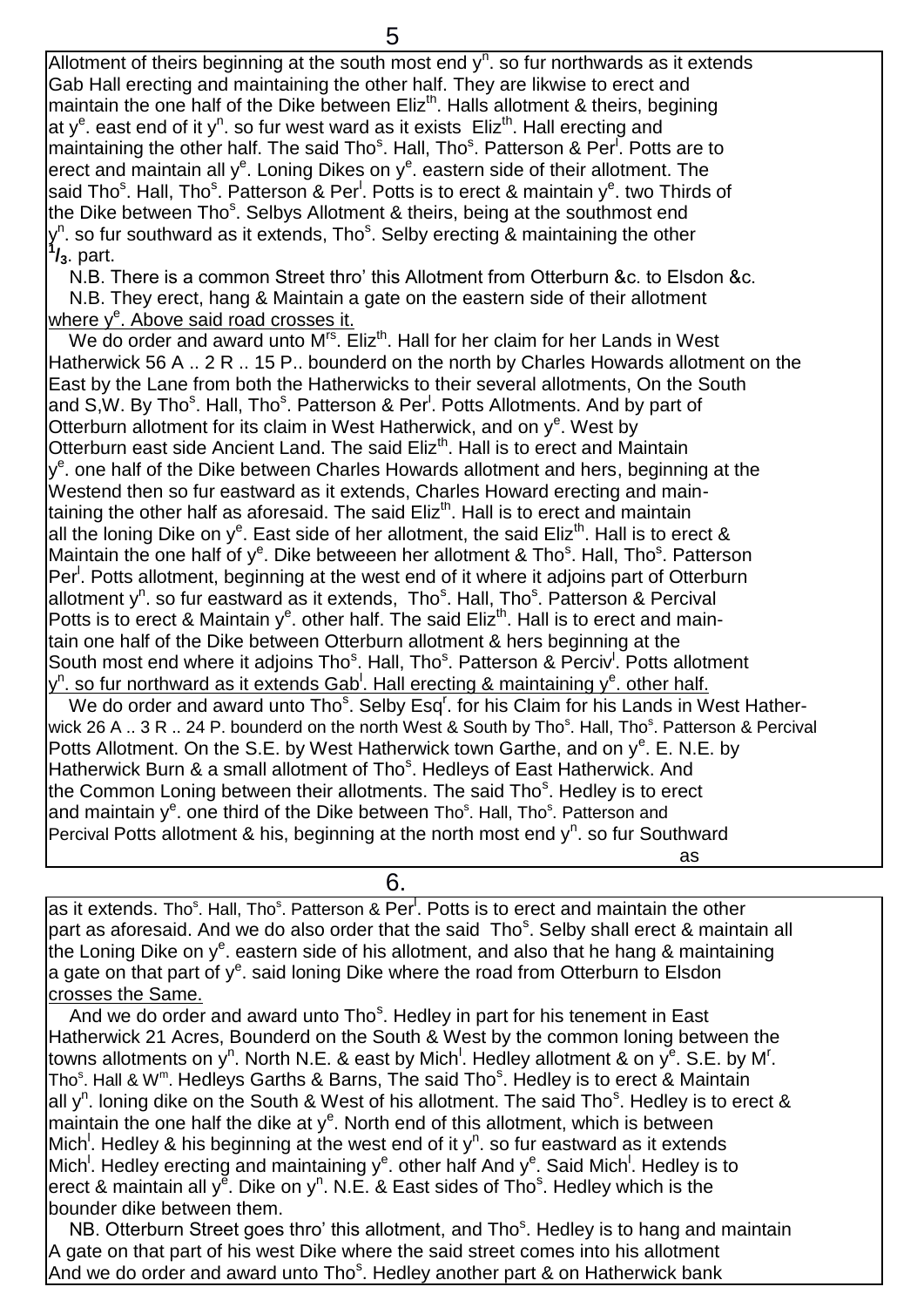side containing 1 road, boundered on the south and east by the said Tho<sup>s</sup>. Hedleys Ancient land & Garth. & a Garth of Mich<sup>!</sup>. Hedley and part of the town gate on the north & N.W. by part of the bank left in common amongst the township for a liberty to water their cattle &c. On the West & **S.W.** by the road from West-Hatherwick & East Hatherwick & by the burn. And he is to erect & maintain all the Dikes about this allotment. And we do order and award another part of  $y^e$ . Said bank side for y<sup>e</sup>. said Thomas Hedley containing 1 Road bounderd on the N & E by y<sup>e</sup>. Lane going from the towns to their several allotments, On the south by part of the said Bank left in common as abovesaid. On the West & N.W. by Thomas Selbys allotment. The said Tho<sup>s</sup>. Hedley is to erect & maintain all the dike on the south & west Sides of it. The said Tho<sup>s</sup>. Hedley is to erect & maintain all half of the Dike between Tho<sup>s</sup>. Selby allotment & his beginning at the east most end  $y<sup>n</sup>$ . so fur westward as it extends Tho<sup>s</sup>. Hedley is to erect & maintain the other half.

We do order and award unto Mich<sup>1</sup>. Hedley for his tenement in east Hatherwick 36 Acres Bounderd on the South & West & N.W. by Tho<sup>s</sup>. Hedleys allotment & by part of y<sup>e</sup>. Common Lane, between y<sup>e</sup>. towns allotment on the north by M<sup>r</sup>. Tho<sup>s</sup>. Halls north allotment. On the N.E. by Monkridge Hall allotment, and on  $y^e$ . East & S.E. by part of  $W^m$ . Hedleys allotment & M'. Hedleys allen close & by another part of M'. Tho<sup>s</sup>. Hedleys allotment calld part of Hatherwick with part of y<sup>e</sup>. town gate. The said Mich<sup>!</sup>. Hedley is to erect & Maintain all that Dike that is between  $Tho<sup>s</sup>$ . Hedley & him on the west side

of the contract of the contract of the contract of the contract of the contract of the contract of the contract of the contract of the contract of the contract of the contract of the contract of the contract of the contrac

of the said Mich<sup>!</sup>. Hedleys, except a Dike at y<sup>e</sup>. North end of Tho<sup>s</sup>. Hedleys allotment w'ch is to be as aforesaid. The said Mich<sup>!</sup>. Hedley is to erect and maintain all the loning Dike that adjoins this allotment. The said Mich<sup>!</sup>. Hedley is to erect and maintain the one half of the Dike at the north end of this allotment between Tho<sup>s</sup>. Hall & him, beginning at the west end of it then so Fur eastward as it extends Tho<sup>s</sup>. Hall erecting and maintaining the other half. The said Mich<sup>!</sup>. Hedley is to erect & maintain the one half of the Dike between Monkridge hall & him, beginning at the south most end of it  $y^n$ . so fur northward as it may extend. John Hall erecting and maintaining the other half. The said Mich<sup>!</sup>. Hedley is to erect & maintain the one half of the Dike between  $W^m$ . Hedleys allotment and his, beginning at the north end of it then so fur southward as it extends.

7

NB. Otterburn Street goes through this allotment, and Mich<sup>!</sup>. Hedley is to hang and maintain agate on that part of his west Dike where the said street comes into his allotment.

We do order and award unto M'. Tho<sup>s</sup>. Hall in hatherwick Green, for his tenements in East Hatherwick 19 A .. 2 R .. 27 P Bounderd on the North & N.E. by William Hedleys Allotment, on the east by part of W<sup>m</sup>. Hedleys Ancient Lands of Hatherwick and part of the said Tho<sup>s</sup>. Halls Ancient Land, on the S.E. & <del>East</del> South by Mich Hedley's Ancient Land, on the S.W. & West by Mich<sup>!</sup>. Hedleys allotment.

NB. Otterburn Street goes through this allotment, and M'. Tho<sup>s</sup>. Hall is to erect hang & maintain a gate on that part of his west Dike where the said street comes into his appartment allotment.

We do order & award another allotment unto the Said M'. Tho $\textdegree$ . Hall on the north side of Hatherwick Lough for his tenements in East Hatherwick containing 51 A .. 1 R .. 35. P bounderd on the south by Mich<sup>1</sup>. Hedleys allotment. On the West & N.W. by y<sup>e</sup>. common Lane between the Hatherwick allotments, on the North by W<sup>m</sup>. Hedleys North Allotment, On the East by overacres allotment, and on the S.E. by part of Monkridge-hall allotment. The said Tho<sup>s</sup>. Hall is to erect & maintain the one half of the Dike between Mich<sup>!</sup>. Hedley & him, beginning at the east end of it y<sup>n</sup>. so fur westward as it extends. The said Tho<sup>s</sup>. Hall is to erect & maintain all the Loning Dike on the west side of this allotment, The said Tho<sup>s</sup>. Hall is to erect & maintain the one half of the Dike between Overacres allotment & this, begining at the north end of it  $y^n$ . so fur southward as it extends.

We do order & award unto W<sup>m</sup>. Hedley in Hatherwick Green 12 A .. 2 R .. 21. P bounderd on y<sup>e</sup>. N.W. by Part of Allin's Close, On y<sup>e</sup>. North and N.E. by Monkridge Hall Ancient Land on the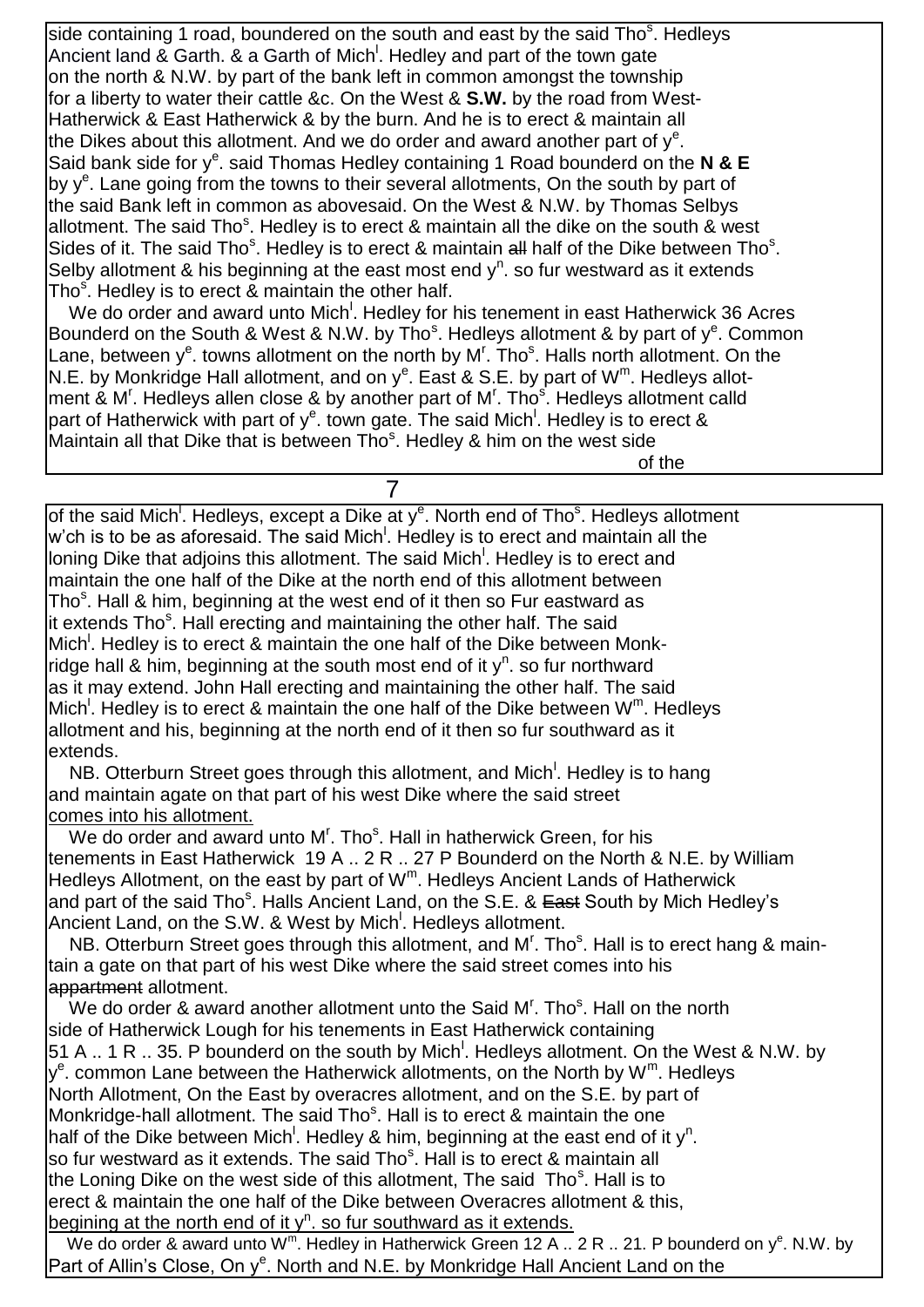East by Overacres Lane On the S.E. & East South by part of the said W<sup>m</sup>. Hedley Ancient land of Hatherwick, And on the S.W. & West by Tho<sup>s</sup>. Halls Allotment. NB. Otterburn Street goes through this allotment, & W<sup>m</sup>. Hedley is to hang & maintain

a gate and a gate and a gate and a gate and a gate and a gate

8.

a gate on that part of the west Dike, where this road comes into his allotment.

We do order another allotment unto W<sup>m</sup>. Hedley containing [18]A - 0 R - 18 P bounderd on the south north by Monkridge Hall allotment, on the East & South by allens Close and on the west by Mich<sup>'</sup>. Hedleys allotment.

We do order another allotment unto W<sup>m</sup>. Hedley Containing 28 A - 0 R - 03 P bounderd on the south by Tho<sup>s</sup>. Halls north most allotment, On y<sup>n</sup>. west by M<sup>r</sup>. Howards Allotment for West Hatherwick. On the North by Otterburn Allotment & Part of Overacres allotment. And on the East by part of the said allotment for Overacres. The said  $W^m$ . Hedley is to erect & maintain the one half of the Dike between  $M<sup>r</sup>$ . Howards allotment & this begining at y<sup>e</sup>. southend of it y<sup>n</sup>. so fur northward as it extends. And he is to erect & maintain one half of the Dike between Overacres Otterburn allotment & his, beginning at the east most end of it then so fur westward as it extends. The said  $W<sup>m</sup>$ . Hedley is to erect & maintain the one half of the Dike between Overacres Allotment & his, beginning at y<sup>e</sup>. southmost end y<sup>n</sup>. so fur northward as it extends

 And we do order & award unto John Hall for his Lands of Monkridge Hall 30 A bounderd on y<sup>e</sup>. south & S.W. by allens Close & one of W<sup>m</sup>. Hedleys allotments, on y<sup>e</sup>. West by Mich<sup>!</sup>. Hedleys allotments. On y<sup>e</sup>. N.W. by M<sup>r</sup>. Tho<sup>s</sup>. Hall North Allotment on y<sup>e</sup>. North, N.E. & East by Overacres Allotment, and on y<sup>e</sup>. S.E. by Monkridge Hall Ancient Land. The said John Hall is to erect & maintain one half of y<sup>e</sup>. Dike between overacres Allotment & his beginning at the South end of it opposite Monkridge Hall house, y<sup>n</sup>. so fur Westward & northward as it extends. The owners of Overacres is to erect & maintain y<sup>e</sup>, other half.

And we direct appoint & adjude that  $y^e$ . Owner & Owners of all  $y^e$ . Several tenements within the said townships of West hatherwick & East hatherwick shall at their cost & charges to be proportioned according to the value of their respective tenements in  $y<sup>e</sup>$ . said book of rates make all  $y^e$ . Fences or hedges for inclosing the way or road hereby appointed from West Hatherwick & East Hatherwick aforesaid Northwards and that after the said fences or hedges shall be so made as aforesaid the several and respective Owner or Owners of the several and respective Allotments or allotment adjoining to the said Fences or Hedges Shall from time to time & at all times hereafter at their, his, or her proper Costs & Charges Keep in good repair all such parts of the said fences or hedges as adjoin upon their several respective allotments or allotment.

 And we do also appoint a convenient carriage road or way from the townships of West Hatherwick & East Hatherwick aforesaid between several allotments hereby made y<sup>e</sup>. Several tenements in west Hatherwick aforesaid now or late enjoyed by the Said Tho<sup>s</sup>. Selby, Tho<sup>s</sup>. Hall, Tho<sup>s</sup>. Patterson & Perciv<sup>l</sup>. Potts & Charles Francis Howard and Several allotments hereby made for the several Tenements in East Hatherwick aforesaid

9.

aforesaid now <del>in</del> or late enjoyed by the said Mich<sup>!</sup>. Hedleys, Tho<sup>s</sup>. Hedleys & Tho<sup>s</sup>. Hall unto the northmost allotment for the said tenement in East Hatherwick aforesaid now enjoyed by the said  $\mathsf{W}^{\mathsf{m}}$ . Hedley and along by  $\mathsf{y}^{\mathsf{e}}$ . fence or hedge on the western side thereof unto the Fence or hedge on the northern side of the said last mentioned allotment, and from thence north eastwards thro' the eastern part of the said allotment for West Otterburn & East Otterbern aforesaid unto the fence or hedge between the same and y<sup>e</sup>. said westmost allotment for the said tenement in high Carrick aforesaid now enjoyed by the said Charles Francis Howard and from thence thro' part of the said last mentioned allotment unto the said Public highway or Road now used and hereby appointed between Todlaw Pike aforesaid and  $y^e$ . said township of Elsdon

And we do order & award unto Charles Francis Howard Esq<sup>r</sup>. in part of Overacres allotment (the other part of it adjoins Bilsmoor foot allotment)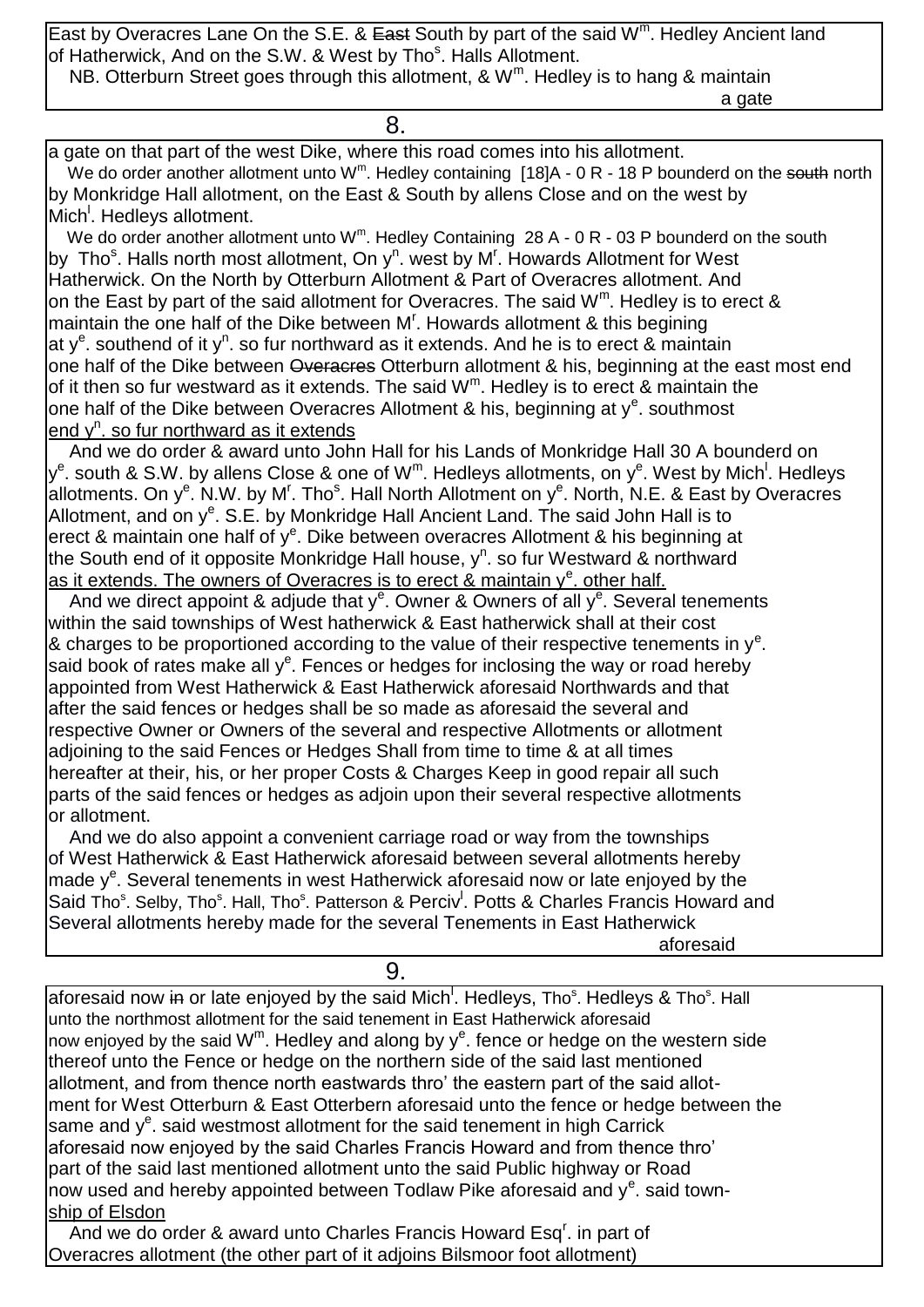298 A .. 1 R .. 4. P bounderd on the South & **SE.** by Overacres Ancient Land, on the E. & N.E. by Collwell hill allotment and by part of Wainford rigg allotment On the North by the said Charles Howard west allotment for high Carrick, On the N.W. by Otterburn Allotment, On the West by W<sup>m</sup>. Hedleys & Tho<sup>s</sup>. Halls northmost allotments for East Hatherwick and on y<sup>e</sup>. S.W. by Monkridge hall allotment and by part of Monkridge hall Ancient Land. The said Charles Howard is to erect & maintain the one half of the Dike between Monkridge Hall allotment & his, beginning at the north most end then so fur southward as it extends, the said Charles Howard is to erect & maintain the one half of the dike on that part of the west side of this allotment between Tho<sup>s</sup>. Hall & him, beginning at the South most end of the said Dike where the said Charles Howard's part of Monkridges Dike adjoins  $y^n$ . so fur northward as it extends. The Said Charles Howard is to erect & maintain the one half of the Dike Between his allotment &  $W<sup>m</sup>$ . Hedleys, beginning at the west end of it where it adjoins Otterburn allotment,  $y^n$ . so fur east ward & southward as it extends. There is a Dike on the N.W. Side of this allotment, between otterburn allotment &

this & also another Dike between otterburn Allotment and the said Charles Howard's West allotment for high Carrick these two Dikes adjoining Otterburn is to be divided as aforesaid in Otterburn allotment. The said Charles Howard to erect & maintain the one half of the Dike between Wainford Rigg & him, beginning at the eastmost end of it, then so fur westward as it extends, Anth<sup>y</sup>. Potts erecting and maintaining the other half. The said Charles Howard is to erect & maintain the one half of the Dike between Collwell hill Allotment & his. (Collwell hill Lane Dike excluded beginning

at the contract of the contract of the contract of the contract of the contract of the contract of the contract of the contract of the contract of the contract of the contract of the contract of the contract of the contrac

10

the Eastmost end where it adjoins Wainford Rigg allotment y<sup>n</sup>. So fur Westward & southward as it extends.

 N.B. The scotch Street to Elsdon goes through this Allotment over a hill call'd Leighton hill And we do order & award unto David Collwell for Collwell hill & for a tenement in F[arn]ey Cleugh 91 A .. 0 R .. 16 P including the lane two chains in breadth going from Cowelhill Houses about the Ancient Dike till it comes to his allotment also including Scotch Street Bounderd on the West N.W. & North by overacres allotment. On the N.E. by part of Wainford Rigg allotment & M<sup>r</sup>. Ords allotment for his claim in high Carrick. On the East S.E. & South by part of M<sup>r</sup>. Wards allotment for High Carrick & by M<sup>rs</sup>. Woods allotment for Farney Cleugh, and on the S.W. by Carrick Collwell Hill Ancient Land. The said David Collwell is to erect & maintain all the Dike on the west side of the Lane that goes from Collwell Houses to his allotment, & to erect & maintain the one half of the Dike between Overacres allotment & his, beginning at the eastern end of the said Lane,  $y^n$ . so fur northward as it extends. The said David Collwell is to erect & maintain the one half of the Dike between M'. Ords allotment & his beginning at the north end of it y<sup>n</sup>. so fur southward as it extends. The said David Collwell is to erect & maintain y<sup>n</sup>. one half of the Dike between M<sup>rs</sup>. Woods Allotment for Farney Cleugh & his, beginning at the southmost end of it  $y^n$ . So fur northward as it extends.

 N.B. The scotch Street to Elsdon goes thro' this; Also, that part of Farney Cleugh Moss w'ch is in this allotment is to be Common Moss.

And we do order & award unto M<sup>rs</sup>. Rachael Wood for her tenements in Farney Cleugh Soppet & Duns-bank 154 A .. 1 R .. 17 P.. including part of Farney Cleugh Moss & scotsh Street bounderd on the north & N.W. & between N.W. & West by Collwell hill Allotment. On the West & S.W. by part of Collwell hill Ancient Lands & Mich<sup>1</sup>. Hedleys Allotment & the said Rach<sup>1</sup>. Wood's houses at Farney Cleugh. On the South & S.[ ]. by Jess<sup>r</sup>. Hedleys allotment and Ancient Land, & by part of Rach<sup>1</sup>. Woods Allotment ancient Lands & with Cants Mill Allotment & on y<sup>e</sup>. East & N.E. by Hierhouse Ancient Land & Allotment & by a part that Charles Howard hath alloted to him for part of his high Carrick Claim. The said Rach<sup>!</sup>. Wood is to erect & maintain the one half of the Dike between Collwellhill allotment & hers begining at the northmost end of it then so fur south as the one half extend. The said Rach<sup>!</sup>. Wood is to erect & maintain the one half of the Dike between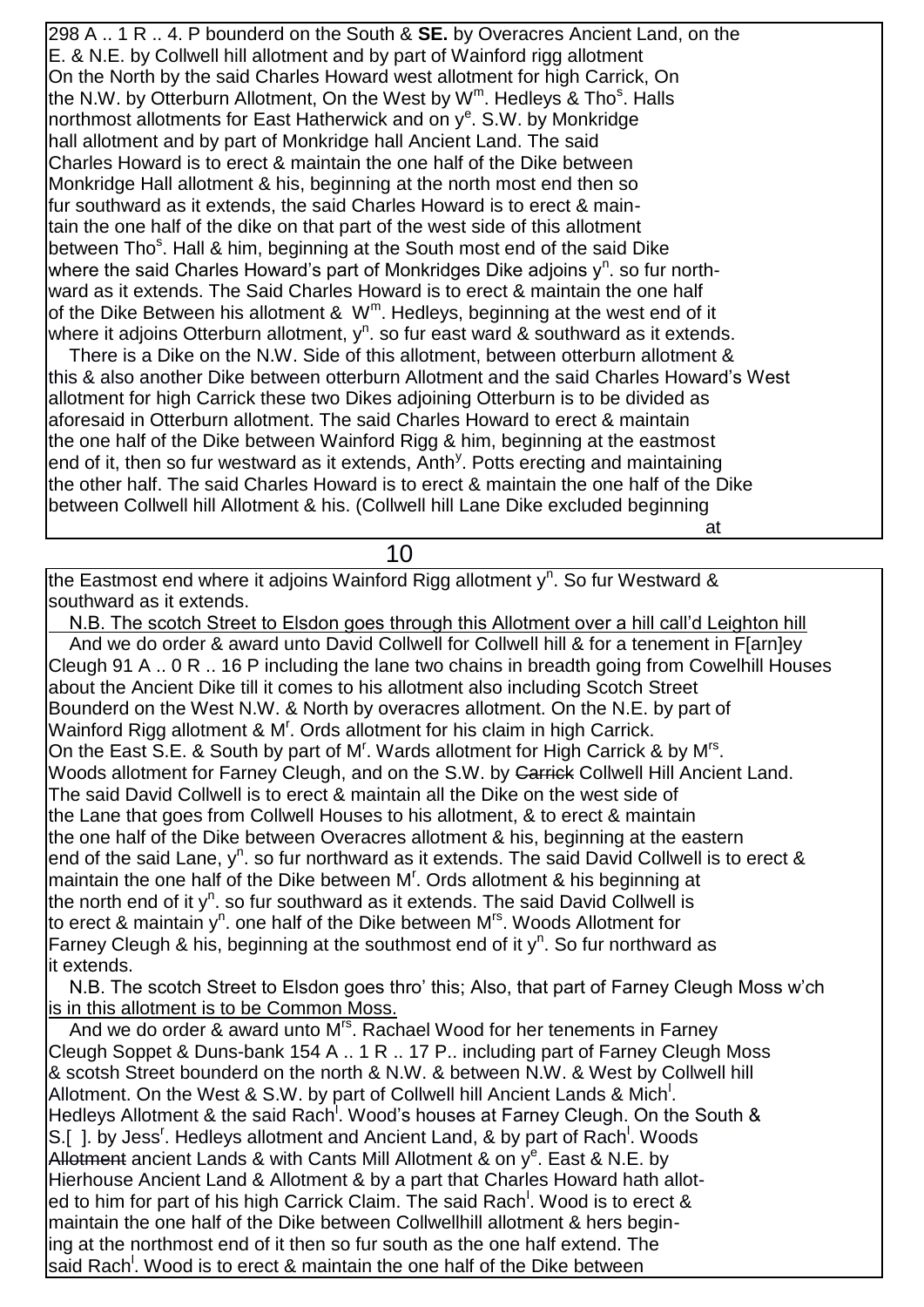part of Charles Howards Allotment for High Carrick & his Allotment for Hier house & this allotment of hers beginning at the northmost end of it then so fur southward & eastward as it extends. The Said Rach<sup>!</sup>. Wood is to erect & maintain y<sup>n</sup>. one half of the Dike between Cants Mill allotment and hers begining at the westmost end next y<sup>e</sup>. house y<sup>n</sup>. so fur eastward as it extends. She is likewise to

erection of the contract of the contract of the contract of the contract of the contract of the contract of the

| 11.                                                                                                            |
|----------------------------------------------------------------------------------------------------------------|
| erect & maintain the on half of that Dike between Jasp <sup>r</sup> . Hedleys allotment & hers,                |
| begining at the end next the houses. $y^n$ . so fur east ward & southward as it extends                        |
| and She is also to to erect & maintain the one half of the dike between Mich <sup>1</sup> . Hedleys            |
| allotment & hers, beginning at $Y^e$ . west most end then so fur eastward & south-                             |
| ward as it extends                                                                                             |
| We do order that y <sup>e</sup> . Scotsh w'ch does come over Leighton Hill & thro Collwell hill allotment      |
| do also come thro' this allotment of Rach <sup>1</sup> . Woods & that She hang and maintain                    |
| a gate on that part of the dike between Cants Mill allotment & hers where the                                  |
| said street Crosses it.                                                                                        |
| And also that the people living in Farney Cleugh shall have liberty at all times                               |
| to go to & from their houses to $y^e$ . said Scotsh Street to go to Church or Market or                        |
| to the Mosses left in Common for peets &c. N.B. Farney Cleugh Moss which is                                    |
| lleft common for Peets lyes in this & $y^e$ . last allotment.                                                  |
| We do order & award unto Mich <sup>1</sup> . Hedley for his tenement in Farney Cleugh 9 A . 2 R . 23 P.        |
| bounderd on the N.W. North, N.E. & S.E. by Rach <sup>!</sup> . Woods allotment for Farney Cleugh []            |
| And on the South & S.W, by the said Mich <sup>1</sup> . Hedleys Ancient Land. The said Mich <sup>1</sup> .     |
| Hedley is to erect & maintain the one half of the dike between his allotment &                                 |
| Rach <sup>'</sup> . Woods beginning at the southend of it at Rach <sup>'</sup> . Woods stack garth Dike        |
| then so fur eastward and northward as it extends.                                                              |
| We do order & award unto Jasp <sup>r</sup> . Hedley for his lands in Farney Cleugh, 7 acres bounderd           |
| on the N.W. North, N.E. & S.S. by Rach <sup>!</sup> . Woods allotment & on the S.W. & West by the              |
| said Jasper Hedleys Ancient Land and by a lane that goes from Rach <sup>!</sup> . Woods house                  |
| by Jasp <sup>r</sup> . Hedleys Doors to the front of the said Rach <sup>1</sup> . Woods Ancient Land where it  |
| adjoins the said Jasper Hedleys Ancient Land. The said Jasp <sup>r</sup> . Hedley is to erect                  |
| $\mathcal{R}$ maintain y <sup>e</sup> . one half of the dike between Rach <sup>!</sup> . Woods allotment & his |
| begining at the south most end where it adjoins the Dike corner at the said                                    |
| Jasp <sup>r</sup> . Hedley's Old Walls, y'n so fur northward as it extends.                                    |
| We do order that $y^e$ . above said Jasp <sup>r</sup> . Hedley & Mich <sup>1</sup> . Hedley or their tenents   |
| under them shall have liberty to go to & from Well in Rach <sup>1</sup> . Woods allotment                      |
| which is in a turn about S.E. from $y^e$ . said Farney cleugh, near to sppet                                   |
| grounds for to fetch water for their houses uses &c.                                                           |
| We do order & award unto Gab <sup>1</sup> . Hall Esq <sup>1</sup> for Cants Mill 13 Acres                      |
| bounderd on the west & north by Rach <sup>1</sup> . Woods allotment for Farney cleugh                          |
| Soppet & Dunsbank. On the N.E. by Flinhouse Ancient-Land. On the East                                          |
| and S.E by & Dunsbank Ancient Lands. On the South & S.W. by the said Gab.                                      |
| Halls allotment of the West fair moor, and by part of Rach <sup>'</sup> . Woods Ancient                        |
| Land at Fairney-cleugh. The said Gab <sup>1</sup> . Hall is to erect & maintain the one                        |
| half of y <sup>e</sup> . Dike between Rach <sup>!</sup> . Woods allotment & his, beginning at the east-        |
| most end, y'n so fur westward as it extends.                                                                   |
| We do                                                                                                          |
| 12.                                                                                                            |

And we do order & award unto Charles Francis Howard Esq<sup>r</sup>. for his house 46 Acres and for part of his high Carrick allotment 48 Acres both being 94 Acres bounderd on the Southand S.W. & West by Rach<sup>!</sup>. Woods allotment for Fairney cleugh Soppet & Dunsbank, On the N.W. by John Ords allotment for his tenement in high Carrick On the North & N.E. by Charles Howards Ancient Lands at High Carrick, On the East by Carrick burn & W<sup>m</sup>. Charltons allotment allotment for Low Carrick & on the S.E. by Hierhouse Ancient Land. The said Charles Howard is to erect & Maintain the one half of the Dike between Rach<sup>!</sup>. Wood's Allotment & his, beginning at the Eastmost end of it y'n so fur westward as it extends. The said Charles Howard is to erect & maintain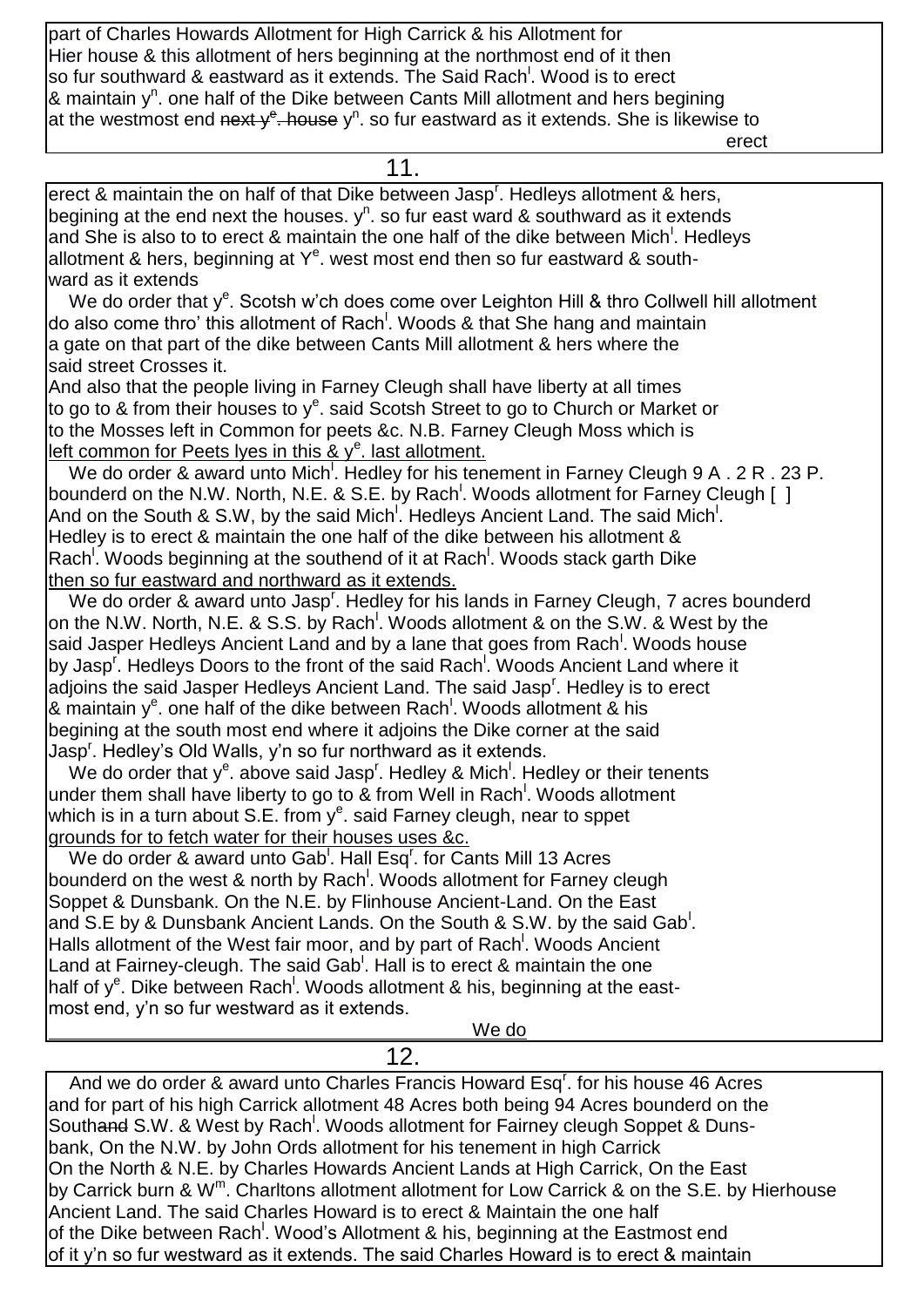y<sup>e</sup>. one half of y<sup>e</sup>. Dike between John Ords Allotment & his, beginning at the east most end of it  $y^n$ . so fur westward as it extends, And is also to erect & maintain y<sup>e</sup>. one half of y<sup>e</sup>. Dike between W<sup>m</sup>. Charltons allotment & his, beginning at the north most end where it adjoins High Carrick Dike, y'n so fur down the burn as it extends. We do order a Road from Hierhouse through Rach<sup>!</sup>. Woods allotment to the Scotsh Street.

We do order & Award unto M<sup>r</sup>. John Ord for his tenement in High Carrick 20 A Bounderd on the South East & South, by the said Charles Howards allotment for part of his Lands in High Carrick, on the west by Collwelhill allotment, on the N.W. by Wainford Rigg allotment & on y<sup>e</sup>. North, N.E. & Ewast by Wainford Rigg Ancient Lands, & the said John Ords tenement in High Carrick, And we do order that the said John Ord shall erect & Maintain the one half of the Dike between Charles Howards allotment & his, beginning at the west most end of it then so fur eastward as it extends, And that he erects & maintain the one half of  $y^e$ . Dike betw'n W<sup>m</sup>. Colewellhill allotment & his, beginning at the south most end of it y'n so fur northward as it extends, and also that he erect & maintain the one half of the Dike between Wainford Rigg allotment & his, beginning at the westmost end of it then so fur eastward as it extends.

We do order & award unto Anthony Potts for his tenements in Wainford Rigg 41 A, 2 R, 16 P bounderd on the South by Collwellhill allotment, On the S.W. by Overacres allotment On the W.N.W. & North by Charles Howards West allotment for his Lands in High Carrick & on the N.E. East & S.E by Wainsford Rigg Ancient Lands & by John Ords Allotment. We do order that the said Anth<sup>y</sup>. Potts do erect & maintain y<sup>e</sup>. one half of y<sup>e</sup>. dike between John Ords allotment & his, beginning at the eastmost end then so fur westward. And the said Anth<sup>y</sup>. Potts is to erect & maintain the one half of  $y^e$ . dike between Collelhill allotment & his beginning at the westmost end  $y^n$ . so fur east-ward as it extends. And that he erect & maintain the  $y^e$ . one half of Dike between Overacres allotment and his, begin at the westmostend y'n so fur eastward as it extends, & also that he shall erect & maintain the one half of Dike between Charles Howards allotment & his, beginning at the northmost and then so fur southward as it extends. We order a road from Wainford Rigg through Overacres allotment to Scotsh Street.

And we do

13.

We do order & award unto Charles Francis Howard Esq<sup>r</sup>. Another allotment for his Lands in High Carrick containing 338 A .. 1 R . 10 P.. including the Nun Moss and is bounderd on the North & N.E. by Edward Laings West allotment for his Lands in the Hill. On the East & S.E. by High Carrick Ancient Land & Wainsford Rigg Ancient Land & allotment, on the South by Overacres allotment, On the S.W. by Otterburn Allotment. And on the West & N.W. by Day Shuls Common. We do order that he do erect & maintain the one half of Dike between Wainford Rigg allotment & his beginning at the southend where it adjoins Overacres, y'n so fur northward as it extends. The dike between this & Otterburn allotment is direct in Otterburn Allotment, & he is also to erect & maintain the one half of  $y^e$ . **Example 20 Inches** Where it adjoins H.Carrick Dike Cor<sup>r</sup>. Dike between the Hill Allotment & this beginning at the eastmostend of it  $\wedge$  Then so fur westward as it extends. We do order & Award unto Edward Laing in part for his tenements in the Hill 458 A . 2 R . 27.. P bounderd on the South & S.W. by Charles Howick allotment for High Carrick w'ch goes from High Carrick Dike corner in a Straight line to Dole hole about  $y^e$ . 24 [I] – southw<sup>d</sup>. from y<sup>e</sup>. westend of the Blackhill & y<sup>e</sup>. said Dole hole is in a Straight line w't the Westend of the Black hill & Carrick Pike (w'ch is at y<sup>e</sup>. head of the Black Cleugh) from this Dole hole its bounderd on y<sup>e</sup>. west by Davy Sheil Common. On y<sup>e</sup>. N.W. North & N.E. by Loning burn West allotment. On the east by Coxton field allotment & Ingrounds On the S.E. by the Hill Ancient Land & by p't of High Carrick Ancient Land. We do order that he do erect & maintain the one half of Dike between Charles Howards allotment & his, beginning at the westend at Davy Shiels march,  $y^n$ . So fur eastward as it extends & he is to erect & maintain the one half of Dike between Loning burn Allotm't & his beginning at y<sup>e</sup>. eastmost end of where it adjoins Coxton's field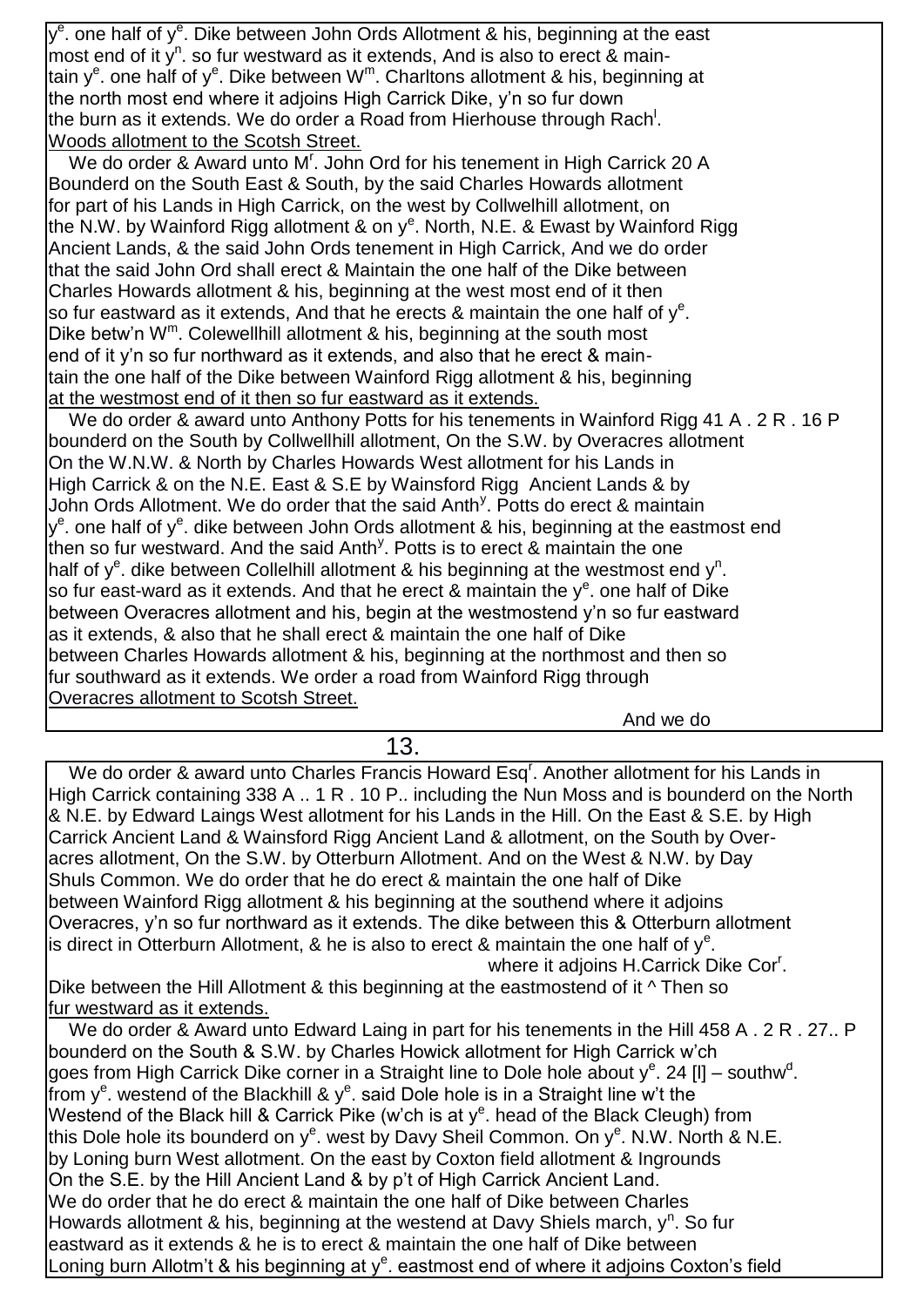allotment y'n so fur westward as it extends. And the said Edward Laing is to erect & Maintain the one half of  $y^e$ . Dike between Coxton's Wi[lld] allotment & his, begining at y<sup>e</sup>. northmost end y'n so fur southward as it extends.

We do order & award unto  $W^m$ . Hall, Jos<sup>h</sup>. Hall & John Hall & Tho<sup>s</sup>. Hall in part for their Coxton's Field tenement 13 A .. 1 R . 13 P bounderd on the South & S.W. by Edw<sup>d</sup>. Laing aforesaid allotment, On y<sup>e</sup>. North & N.E. by y<sup>e</sup>. Loning burn allotment & by that part of the Loning burn Loning w'ch is herein after set of the said Coxton's field, And on the East by the said Coxton's field Ancient Land. We do order that they the said W<sup>m</sup>. Hall, Jos<sup>h</sup>. Hall & John Hall & Tho<sup>s</sup>. Hall do erect & maintain the one half of Dike between Edw<sup>d</sup>. Laing aforesaid allotment & theirs, beginning at the eastmost end then so fur westward as it extends, And that are also to erect & maintain the one half of Dike between Loning burn allotment & theirs, begining at the east end then so fur westward as it extends. And we do order & award another allotment unto W<sup>m</sup>. Hall, Jos<sup>h</sup>. Hall & John Hall & Tho<sup>s</sup>. Hall in Loning burn of two Acres bounderd on the North by a Lane half a **Chain** (1996) and the contract of the contract of the contract of the contract of the contract of the contract of the contract of the contract of the contract of the contract of the contract of the contract of the contrac

#### 14

chain in Breadth, set of for Loning Burn tenements to go to their west allotment. On the East by Loning burn allotment in this said allotment Loning. On the S.E. South & S.W. by Coxton's field tenement and by a small allotment of Cuthb<sup>t</sup>. Armorers in this Loning and on the West by the said allotment of the said  $W^m$ . Hall, Jos<sup>h</sup>. Hall & John Hall and Tho<sup>s</sup>. Hall & Loning Burn West allotment. We do order that the said W<sup>m</sup>. Hall, Jos<sup>h</sup>. Hall, John Hall & Tho<sup>s</sup>. Hall, do erect & maintain the all the Dike on the north side of this allotment & the one half of dike at the east end begining at the south most end then so fur northward as it extends the owners of loning burn erecting and maintaining the other half.

We do order & award unto Cuthb<sup>t</sup>. Armorer in this Loning burn Loning 1 Rood bounderd on the N.& East by W<sup>m</sup>. Hall, Jos<sup>h</sup>. Hall & John Hall & Tho<sup>s</sup>. Halls', last said Allotment & on the south by the Said Cuthb<sup>t</sup>. Armorer's land in Coxton's field, & we order that the said Cuthb<sup>t</sup>. Armorer do erect & maintain the all the Dikes about this said Allotment of his

And we do order & award unto Char. Francis Howard Esq<sup>r</sup>. & M<sup>r</sup>. Lionel Moor their west allotment for their tenements in Loning burn containing 376 Acres bounderd on y<sup>e</sup>. South S.E. & S.W. by W<sup>m</sup>. Hall, Jos<sup>h</sup>. Hall & John Hall & Tho<sup>s</sup>. Hall's, West most allotment & Edw<sup>d</sup>. Laing's allotment. On y<sup>e</sup>. west by Davy Shiels Common. On the N.W. & N. by Iron house allotment & by Hely Dodd Ancient Land. On the N.E. by part of Ironhouse Ancient Land, On the East by Loning Burn Ancient Land. We order that the said Char. Howard & Lion. Moor do erect & maintain the one half of Dike between W<sup>m</sup>. Hall, Jos<sup>h</sup>. Hall & John Hall & Tho<sup>s</sup>. Hall's Allotment and theirs, beginning at the westend then so far eastward as it extends. And they are to erect & maintain y<sup>e</sup>. one half of the Dike between Hill Allotment & theirs, begining at y<sup>e</sup>. westmostend y<sup>n</sup>. so fur eastward as it extends, And also that they erect & maintain the one half of Dike between Ironhouse allotment & theirs beginning at y<sup>e</sup>. East most End of it, where it adjoins Iron house Old Dike y'n so fur westw'd as it extends.

We do order that Cuthb<sup>t</sup>. Armorer of  $y^e$ . Duns & all  $y^e$ . owners of Coxton field shall have the liberty without paying anything for Damage to go to and from a Moss in Loningburn Allotment call'd Hely Dodd Moss to dig, dry & carry away peets sufficient for their uses

We do order & award unto the said Char. Howard Esq<sup>r</sup>. & M<sup>r</sup>. Lion<sup>1</sup>. Moor 5 acres in Bilsmoor & three Acres in Loningburn Loning, adjoining Bilsmoor in all 8 acres bounderd on the South, S.E. & East by little Duns Ancient Land & the Dunns Allotment. On the N.E. North & N.W. by the said Loning burn Ancient Land, & on the west by a road that the said Loning Burn Hath set of to go to its west allotment & by a part of the said Lane Alloted for Coxton's field. We do order that they the said

**Charles Charles Charles**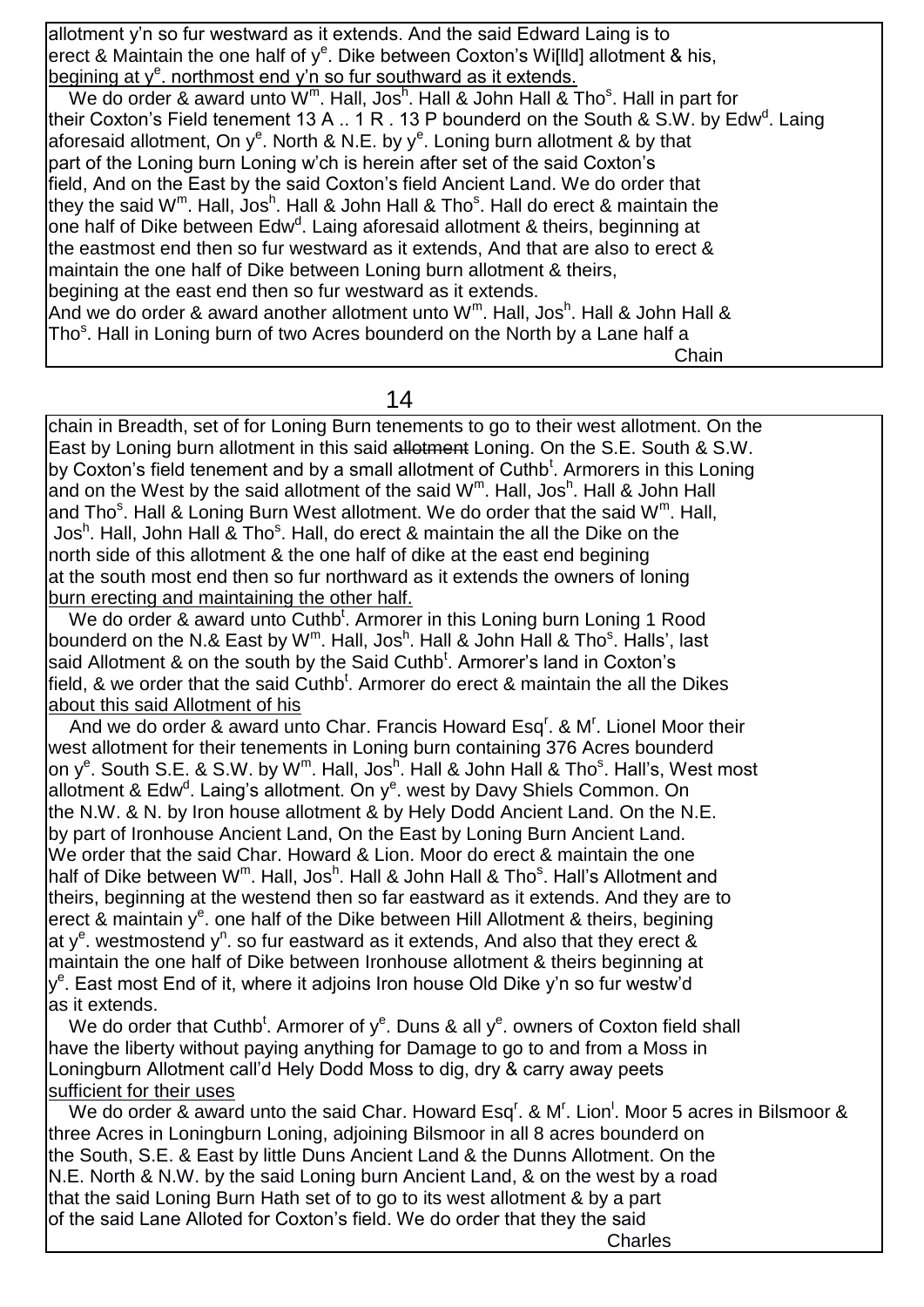Charles Howard & M'. Lion<sup>1</sup>. Moor do erect & maintain the one half of Dike between the Dun's allotment & theirs beginning at the end of it that adjoins Loning burn Ancient Dike y'n so fur as the one half extends. And also that they erect & maintain the one half of Dike between Coxton's field Allotment in the Loning & theirs, begining at the northmost end y'n so fur southward as it extends.

 We do order that the Owner or occupiers of the Duns shall have liberty to go through this Allotment to & from the aforesaid Hely Dodd Moss for the aforesaid use &c. And that the Owners of Loning burn do hang & maintain a Gate on the Dike on that part of their allotment where the Elsdon Road comes into it.

We do order and award unto Tho<sup>s</sup>. Dobson, John Gallon, Lion<sup>1</sup>. Moor & Tho<sup>s</sup>. Potts for their several tenements of Iron house 435 Acres bounderd on the S.E.South & S.W. by the Iron house Ancient Land, & Loning burn West & allotment & by Hely Dodd Ancient Land. On the West by Davy Sheil Common. On the N.W.North & N.E. by Hedge Hope Moor & Ancient Land. And on the east by High Shaw Moor. We order that they the said Tho<sup>s</sup>. Dobson, John Gallon, Lion<sup>!</sup>. Moor & Tho<sup>s</sup>. do erect & maintain the one half of the Dike between Loning Burn Allotment in the Loning & theirs, beginning at the west end of it then so fur Eastward as it extends.

We order unto Cuthb<sup>t</sup>. Armorer for his tenements in duns & little duns & for his Coxton's field Lands 47 A . 2 R . 00 P Bounderd on the North by Loning burn Anceint enclosed Lands. On the N.E. & East by Panchford Allotment & by part of Bilsmoor foot allotment. On the S.E. & South the East most allotment for the Hill. On the S.W. by the Hill Ancient Land. And on the N.W. & West by the Duns Ancient Land and by Loning burn Eastmost Allotment. We order that the said Cuthb<sup>t</sup>. Armorer, do erect & maintain the one half of the Dike between Loning Burn allotment & his beginning at the end which adjoins little Duns Dike near little Duns House, y'n do fur as the one half extends. And that he erect & maintain the one half of the Dike between Panchford Allotment & his begining at the southmost and of it where it adjoins bilsmoor foot allotment then so fur northward as it extends. And he is also to erect & maintain the one half of the Dike between Bilsmoor foot allotment & his beginning at the northmost end (where it adjoins Panchford Allotment) y<sup>n</sup>. so fur southward as it extends. And also that he erect & maintain the one half of the dike between the hill Allotment & his beginning at the easrmost end  $y^n$ . so fur west ward as it extends. We do order a road through this allotment to the Panchford & the Shaws. & another to Loningburn. &c. We do order that Cuthb<sup>t</sup>. Armorer shall hang & maintain a gate on the Dike at the southend of this where the Elsdon Road comes into it.

We do order & award unto Char. Francis Howard Esq<sup>'</sup>. for his tenement of Panchford 27 A .. 2 R . 00 P Bounderd on the North N.E. & East by Panchford Ancient land

 $\mathsf{on}'$ 

## 16

On the S.E. & South by Bilsmoor foot allotment, on the S.W. & West by the Duns allotment & on the N.w. by part of Loning burn allotm Ancient Land. We order that y<sup>e</sup>. said Charles Howard do erect & maintain the one half of the Dike between duns allotment & his beginning at the northmost end, at Loning burn Dike corner y'n so fur southward as it extends. We do order that the Owner of Panch ford shall Hang & maintain a gate on that part of his allotment Dike where the road from Elsdon comes into it.

And we do order & award unto the said Char. Francis Howard Esq<sup>r</sup>. for his tenement at Bilsmoor foot 36 A. and for the part wanting in Overacres 25 A in all 61 Acres Bounderd on the North & N.W. by Panchford Ancient Land and allotment, On y<sup>e</sup>. West & S.W. by p't of the duns allotment & the hill allotment. On the South & S.E. by part of Shitleheugh allotment & by part of the Killhouse Allotment. And on the E. & N.E. by the Hallburn & by the Killhouse allotment in Dardon and by Bilsmor foot Ancient Land. We order that he erect & maintain the one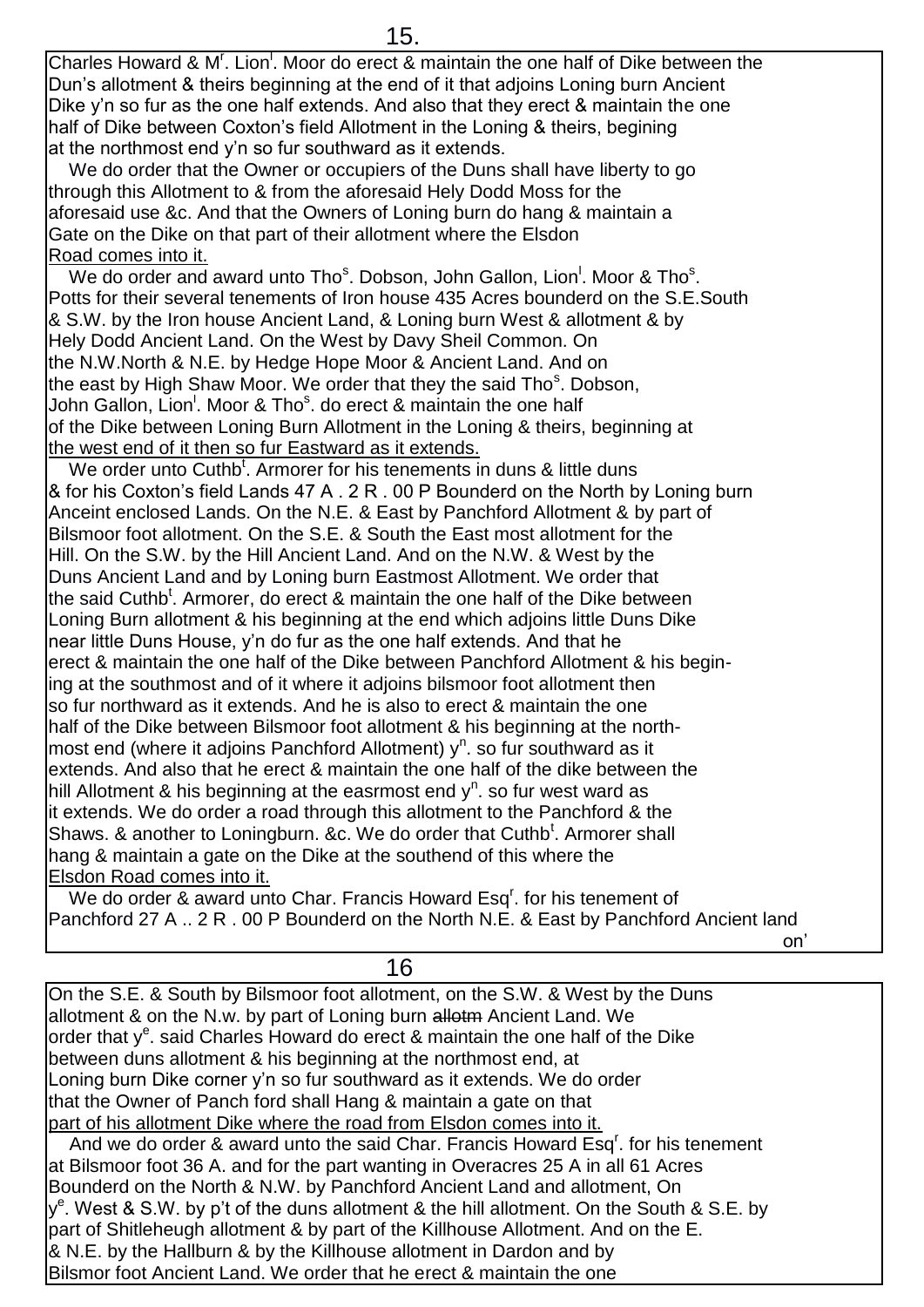half of the Dike between the Duns allotment & his, beginning at the southend of it where it adjoins the hill allotment then so fur northward as it extends. And that he do erect & maintain the one half of the Dike between the Hill allotment & his, beginning at the north most end where it adjoins the Duns allotment y'n so fur southwards as it extends And also that he do erect & maintain the one half of the Dike between p't of Shilteheugh & p't of Killhouse allotment & this beginning where their allotment joins the march betw'n Killhouse Ancient land & Billsmoor-foot Ancient Land y'n southward up the Hillburn & y'n westward as far as it extends We do order the Road from Elsdon to Rothbury &c. to go through this allotment and that  $y^e$ . owner of Bilsmoor foot allotment do hang & maintain a gate on y't p't of y<sup>e</sup>. Dike where this Road comes into his allotment.

 We do order & award unto Edward Laing in Bilsmoor in part for his tenement of the Hill 40 Acres, bounderd on the North by the Duns allotment, On the East & S.E. by Bilsmoor foot allotment, and by p't of the Shitleheugh allotment & Killhouse allotment On the South & S.W. by Low Carrick Allotment & on the West by the Hill Ancient Land We do order that he shall erect & maintain the one half of the Dike between the Duns allotment and this, beginning at the Westend where it adjoins the Hill Ancient Land Dike y'n so fur eastward as it extends and that he so erect & maintain the one half of y<sup>e</sup>. one half of y<sup>e</sup>. Dike between Bilsmoor foot allotment & this beginning at the southend of it y'n so fur northward as it extends, also that he so erects & maintain the one half of the Dike between part of the allotments of Shitleheugh & Killhouse & his, beginning at the eastmost end of it y'n so fur westward as it extends. And lastly that he do erects & maintain the one half of the Dike between low Carrick allotment & his beginning at the west most end of it where it adjoins y<sup>e</sup>. Hill ancient Dyke y'n when the Elsdon Road come into it

17.

y'n so fur east ward as it extends.

We do order two Road thro' This allotment  $y^e$ . one to go to the Duns Loningburn & Panchford, And the other from Elsdon to Rothbury. And  $y<sup>t</sup>$ . he hangs & maintains a gate on that part of y<sup>e</sup>. Dyke where the Elsdon Road comes into his allotment. And we do order & award unto W<sup>m</sup>. Charlton Esq<sup>r</sup>. for his Lands in Low Carrick 266 A . 2 R . 24 P Bounderd on the West by Carrick Burn & Heirhouse allotment & p't of the High Carrick Ancient Land. On the N.W. & North by the Hill Ancient land. On the N.E. by the Hill Allotment. On the East & S.E. by the Killhouses p't of Shitleheugh allotment and by part of Bower Sheills allotment. On the South by the flat allotment, And on the S.W. by a Lane which comes from Dunsheill allotment to this & by Low Carrick Ancient Land. We do order that the said W<sup>m</sup>. Charlton do erect & maintain y<sup>e</sup> one half of the Dike between the Hill allotment and this, begining at the east most end of it y'n fo fur westward as it extends, And that he erects & maintain the half of the Dike between the Killhouse allotment & his beginning at the northmost end of it where it adjoins the Hill allotment then so fur southward as it extends, also he is to erect & maintain the one half of the Dike between North Bower Sheill allotment & his, beginning at the west most end of it then so fur eastwards as it extends, And he is to erect & maintain the one half of the Dike between South Bower Sheill & his allotment beginning at the eastmost end y'n so fur westward & southward as it extends. Also he is to erect & maintain the one half of the Dike between Flatt allotm't and his beginning at the eastmost end y'n fo fur westward as it extends And also he is to erect & maintain the one half of the Dike between Heir house allotment & his beginning at the southmost end (where the burn goes in between Low Carrick & Heir house Ancient Lands) y'n so fur at the Burn as it extends. We do order a Road through this allotment from Elsdon to Rothbury &c.

and one from the Rothbury Road Eastward thro' this to Killhouse & one from Elsdon to the Duns & Panchford &c. one from Elsdon to the Hill &c. We do order that the owner of this Low Carrick do hangs & maintain a gate on the part of the South Dike of this allotment when the Road from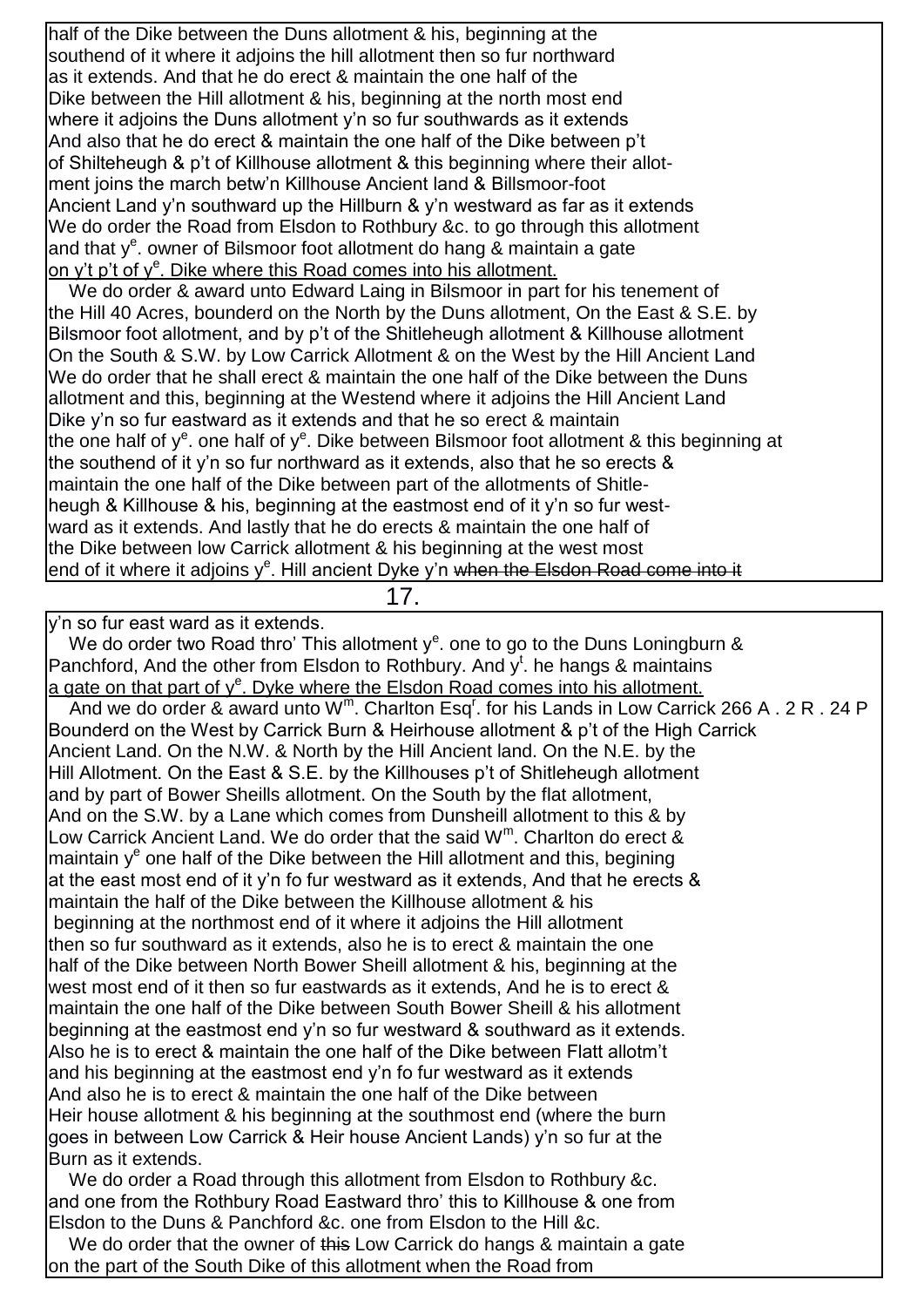Elsdon to Rothbury comes into it

We do order & award unto  $\text{Geo}^e$ . Hall & Thomas Cowel for their tenement of the Flatt & for Tho<sup>s</sup>. Cowels Flatt Cottage in Elsdon 56 Acres Bounder'd on the North & N.W. by Low Carrick allotment, On the West & S.W. by a Lane of two Chains in breadth for a Communication with Dunsheill allotment & w't Low Carrick allotment, On the South by Dunshiel allotment and on the East & N.E. by the Common Lane & Street which comes from Elsdon over Bilsmoor to Roth-

18

Rothbury &c. We do order that the said Geo<sup>e</sup>. Hall & Thomas Cowel shall erect & maintain the one half of the Dike on the south side of this allotment between Dunsheill allotment & theirs, beginning at the east most end of it y'n so fur westward as it extends. And that they the said Geo<sup>e</sup>. Hall & Thomas Cowel do erect & maintain all the Loning Dike on the East side of their allotment and also that they do erect & maintain the one half of the Dike on the North side of their allotment, beginning at the westmost end y'n so fur eastward as it extends. We do order  $\&$  award unto W<sup>m</sup>. Charlton Esq<sup>r</sup>. for his tenem't of Dunsheill including the lane for Communication between Dunsheill allotment & Low Carrick allotments 60 A . 0 R . 16 P bounder'd on the north by Low carrick & the Flatts allotments, On the East by the common Lane from Elsdon to Rothbury. On the S.E. &

South by Elsdon Mill allotment. On the S.W. by Dunsheill Ancient Land, And on the West & N.W. by Hin house Ancient Land & High Carrick Ancient Land. We do order that the said  $\,\rm W^m.$  Charlton do erect and maintain  $\rm y^e$  one half of the Dike between the Elsdon Mill allotment & his, begining at the eastmost end of it y'n so fur westward as it extends.

 We order that he also erect & maintain all of the Loning Dike on this side of his allotment, and also he erect & maintain the one half of the Southmost Dike between the Flatt allotment and this, beginning at the westmost end of it, then so fur eastward as it extends.

 We do order a that the road from Overacres &c. to Rothbury do go thro' this allotment till it comes to the common lane on the east side of this said, & that the owners of Dunsheill do hangs & maintain a gate on the said East Dike where this Road goes into the Lane

We do also order a that the said  $W^m$ . Charlton shall erect & maintain all of the Dike on the West side of the Flatt Allotment where the Lane for the communication between Dunsheill allotment & Low Carrick allotment comes up

We do order & award unto John Gallon for Elsdon Mill & his cottages in Elsdon 40 acres bounderd on the North & N.W. by Dunsheill allotment. On the West & S.W. by part of Dunsheill Ancient Land and by part of the Flatt Ancient land On the South by part of the High mote Allotm't call'd Coylers Banks And on the S.E. East & N.E. by the aforesaid common Lane & road and the contract of the contract of the contract of the contract of the contract of the contract of the c

19

road from Elsdon to Rothbury. We do also order a that the said John Gallon shall erect & maintain the one half of the Dike between Dunsheill allotment & this, beginning at the Westmost end then so fur east ward as it extends And also that he erect & maintain the Loning Dike that is on the eastern side of this allotment, and that He also erect & maintain the one half of the Dike between the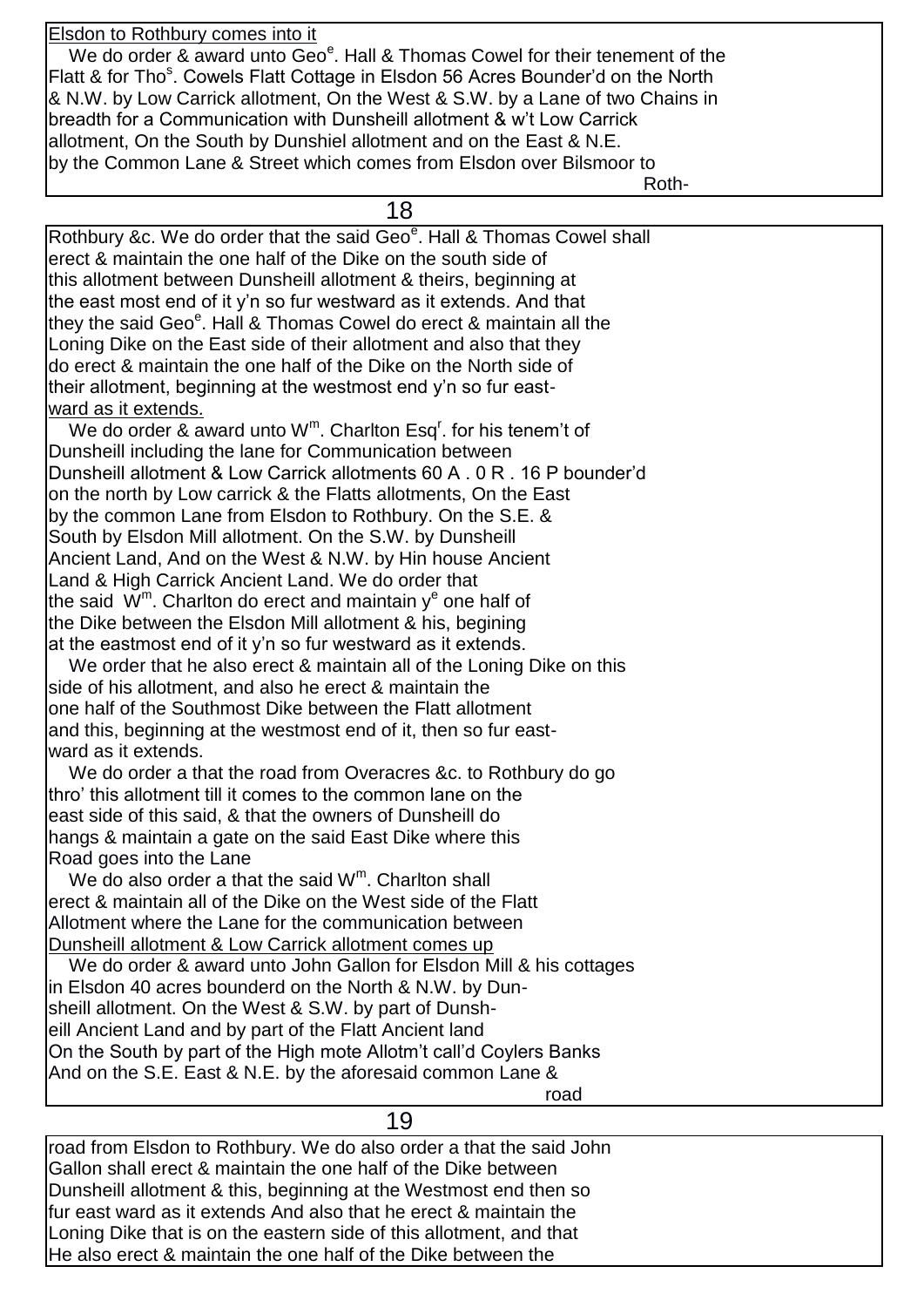Coylers bank & this allotment, beginning at the westend where it adjoins the S.E. corner of the Mill Garden Dike y'n so fur eastward as it extends.

We do order & award unto M<sup>r</sup>. Cuthbert Fenwick for his Tenement of High Mote part of the [peppert] Hill containing 26 acres bounderd on the north by Low Mote allotment on the Peppert Hill. On the East by Hudspeth westfield & by W<sup>m</sup>. Hedleys of the East fair-moor. On the S.E. & South by the High Mote Ancient Land, and by part of the Coyler banks. And on the S.W. & West by the common Lane & Road from Elsdon from Elsdon to Rothbury. We do order that the said Cuth<sup>t</sup>. Fenwick do erect & maintain the one half of the dike between the Low Mote allotment & this beginning at the Westmostend of the lane y'n so fur eastward as it extends. And also that he erect & maintain all the Loning Dike that is on the west side of this allotment.

 The said Cuthbert Fenwick Coyler banks is bounderd on the north by Elsdon Mill allotment & by the above said allotment on Peppert Hill. On the East & S.E. by the High Mote Ancient Land and on the south & west by Elsdon Burn and part of the Flatt Ancient Land. We do order that the said Cuth<sup>t</sup>. Fenwick do erect & maintain all the Dike on the west side of this, and also to erect & maintain the one half of the Dike between the Mill allotment & this, beginning at the East most end of the Lane y<sup>n</sup>. so fur westward as it extends

The Gouse haugh is doled & marked out for the said Cuth<sup>t</sup>. Fenwick is bounderd on the East by the High mote Ancient Land call'd the Mote Hills. On the north & west Elsdon burn And on the South & S.E. by part of the said Common, or haugh left in comon amongst the owners of the township of Elsdon. We do order that he shall erect & maintain all the Dike about this allotment. And we order that the Road to & from Elsdon Mill thro Coylers Bank do lye as formerly

#### 20.

We do order & award unto the Rever<sup>d</sup>. Jer Bayles for his tenement of Low Mote the Northpart of the Peppert Hill containing 30 Acres bounderd on the North & N.E. by part of Bower allotment & bower Shiell Ancient Land. On the East by part of Hudspeth west field. On the South by the High Mote allotment. And on the West by the Common lane from Elsdon to Rothbury. We do order that the said Jer<sup>r</sup>. Bayles shall erect & maintain the one half of the Dike between High Mote allotment & this, beginning at the Eastmost end where it adjoins Hudspeth Dike where it adjoins y'n so fur westward as it extends, And that he also shall erect & maintain all the loning Dike on the West side of this allotment. And also we order that he erect & maintain the one half of the Dike between Bower Shiell allotment & this, beginning at the westward end (where it adjoins the Lane) then so fur eastward as it extends. And we do order & award unto M<sup>r</sup>. Edw<sup>d</sup>. Pattinson for his tenem't

of Low or south Bower Shiell 26 Acres Bounderd on the N.W. & North by Low Carrick allotment, On the N.E.East & S.E. by High or North Bower Shiell allotment & bower Sheill Ancient Land, On the South by Low Mote allotment. And on the West by the Common lane or Street from Elsdon to Rothbury. We do order that the said Edward Pattinson do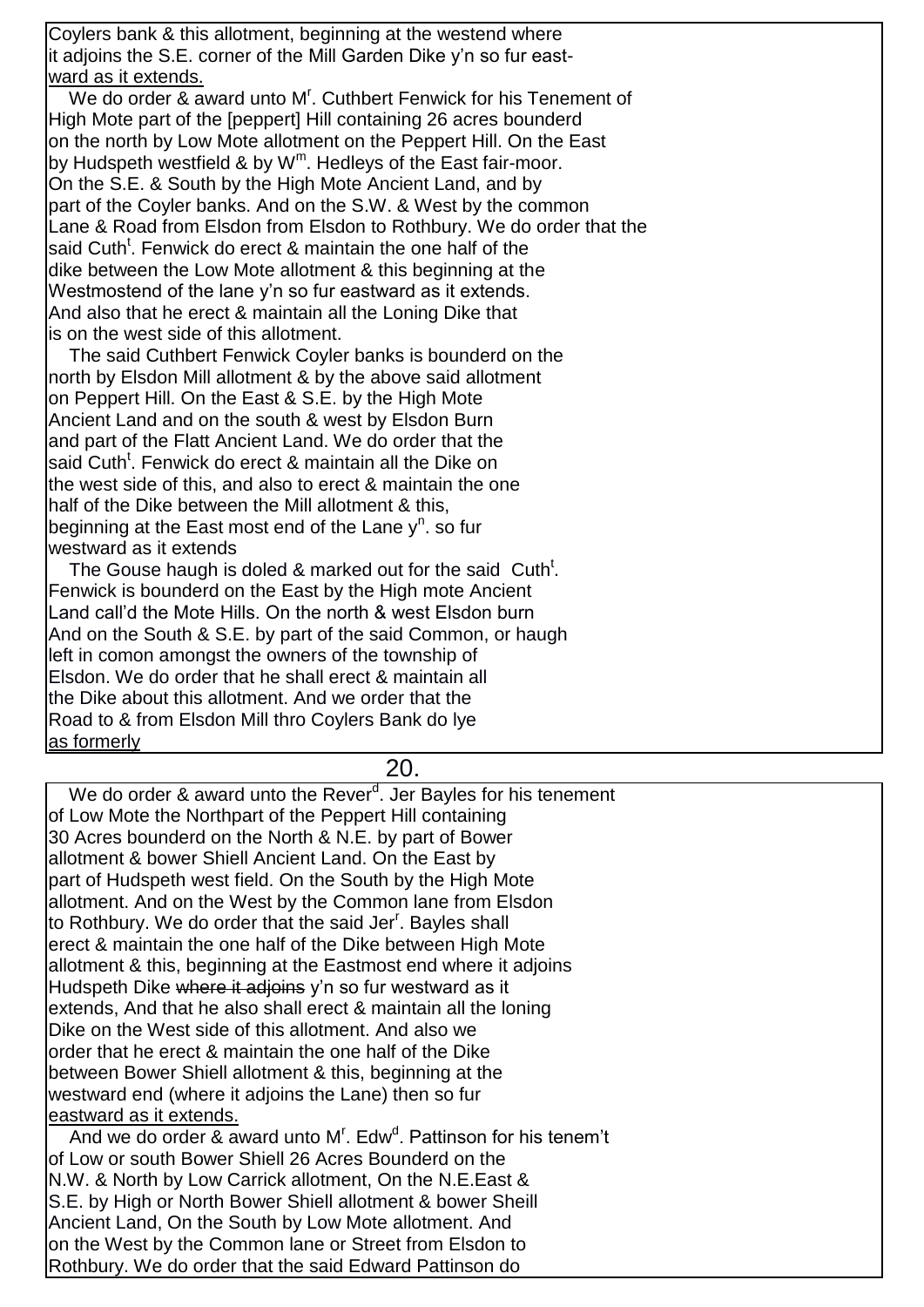erect & maintain the one half of the Dike between Low Mote allotment & his beginning at the Eastmost end then so fur westward as it extends. And that he erect & maintain all the Dike Loning Dike on the westside of this allotment, also the one half of the Dike between Low Carrick allotment & his beginning at the southmost end, y'n so fur northward as it extends, And he is also to erect & maintain the one half of the Dike between High or North Bower Shiell allotment & this, beginning at the Southmost end then so fur northward as it extends. We do order & award unto Gab<sup>1</sup>. Hall Esq<sup>r</sup>. for his tenement of High or North Bower Shiell including 13 A . 0 R . 12 P in part for his tenement in South Riding the Sum of 60 Acres, bounderd on the North of Low Carrick allotment and Shille heugh allotment in Bilsmoor and by part of Killhouse allotment. On the east by Hudspeth allotment. On the S.e. by North Riding

21

Sheill allotment.

We do order that the said Gab<sup>1</sup>. Hall do erect  $\&$  maintain the one half of the Dike between Low Bower Shiell allotment & his, begining the northmost end y'n so fur southward as the one half extends And he is to also erect & maintain the one half of the Dike between Low Carrick allotment & his beginning at the east most end y'n so fur westward as it extends. And also he is to erect & maintain one half of the Dike between Shilleheugh allotment & Bilsmoor and part of Killhouse allotment and his, beginning at the west most end, y'n so fur eastward as it extends, And he is to erect & maintain one half of the Dike between Hudspeth allotment & his, beginning at the southmost end y'n so fur northward as it extends, And he is also to erect & maintain the one half of the Dike between North riding allotment & his, beginning at the eastmost end, then do fur westward as it extends.

allotment 7 Ancient Land. And on the West by Low Bower Sheill

 We do order a Road thro' this & the last allotment about the Ancient Dikes of Bower Sheills tenements to the Lane that goes from Elsdon to Rothbury, For the Use of the People of the three Ridings to go to Elsdon &c. & also a road thro' this allotment and Low Carrick Allotment till it comes from the Road from Elsdon to Rothbury, for the use of the same people to go to Rothbury &c.

We do order & award unto Matt<sup>w</sup>. Reed in Bilsmoor for Shilleheugh 56 Acres. And in part for Killhouse 4 Acres in all in Bilsmoor 60 Acres, bounderd on the North & N.W. by Bilsmoor foot allotment, and by hill allotment, on the West by Low Carrick allotment, On the south by North Bower Sheill allotment, And on the S.E. & East by the Hall Burn and another allotment for Kill House in Darden.

We do order that the said Matt<sup>w</sup>. Reed do erect & maintain  $y^e$ . one half of the Dike between North Bower Sheill allotment & this, beginning at the Eastmost end of the hall burn y'n so fur westward as it extends, And also that he erect & maintain the one half of the Dike between low Carrick allotment and this, beginning at the southmost end, y'n so fur northward as it extends. And he is also to erect & maintain the one half of the Dike between the Hill allotment and his, beginning at the westmost end, y'n so fur eastward as it extends, also he is to erect and maintain the one half of the Dike between Bilsmoor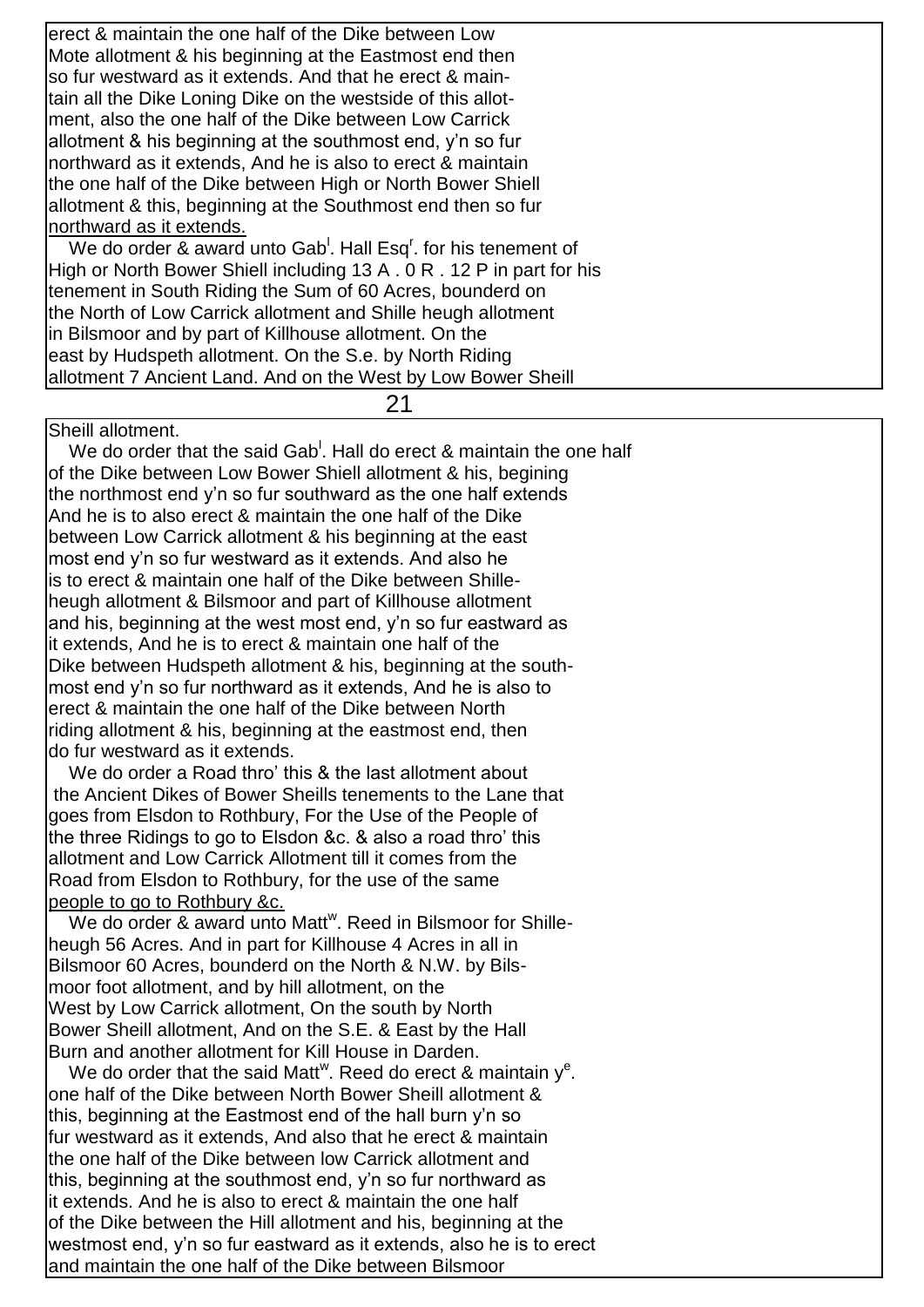foot allotment & his, beginning at the westmost end then

some and the state of the state of the state of the state of the state of the state of the state of the state o

| 22.                                                                                           |
|-----------------------------------------------------------------------------------------------|
| so fur eastward as it extends.                                                                |
| We do order & award unto the said Matt <sup>w</sup> . Reed in Dardon                          |
| The remainder of his Killhouse tenement 100 Acres Bounderd                                    |
| on the North by Killhouse Ancient land. On the East by Girslees                               |
| allotment, On the South by Hudspeth allotment. On the S.W.                                    |
| & West by the allotment herein before Set off to the said Matt <sup>w</sup> .                 |
| Reed in part for Shilleheugh & Killhouse, And on the N.W. by                                  |
| Bilsmoor foot allotment or the Hall burn. We order that                                       |
| the said Matt <sup>w</sup> . Reed do do erect & maintain $ye$ . one half of the               |
| Dike between Girslees allotment & his, beginning at the North-                                |
| most end Y'n so fur southward as it extends. And he is also                                   |
| to erect & maintain the one half of the Dike between                                          |
| the Hudspeth allotment and his, beginning at the westend at the                               |
| Hallburn y'n so fur eastward as it extends.                                                   |
| We do order & award unto W <sup>m</sup> . Hedley, John Hope, [W <sup>m</sup> .] Wanles        |
| for their tenements in Girslees and for Girslees Mill eleven                                  |
| hundred acres, bounderd on the north by Girslees Ancient                                      |
| Lands, going from Killhouse Ancient Dike East along Girslees Ancient                          |
| Dike & burn till it comes to where Broockley Park Dike joins                                  |
| Girslees burn. From thence it is bounderd on the N.E. & East                                  |
| by part of Broockley Park & the Ground in Dispute between                                     |
| the Earl of Oxford & the freeholders of Elsdon Common going                                   |
| from the said Girslees Burn southward up Broockley Park                                       |
| Dike to the Corner. y'n from the corner eastward to where the                                 |
| Threap Ground begins, from thence by some Stones and thro'                                    |
| Mammer Low Lough on to the top of a little hill that the                                      |
| Earl of Oxford claims too from thence to a Sike y'n down                                      |
| the Sike a little to a Dole hole (wence they leave the Ground                                 |
| in dispute). From the last said dole hole its bounder'd                                       |
| on the S.E. & South by W <sup>m</sup> . Hedley's, Tho <sup>s</sup> . Hedley's & Bar. Hedley's |
| allotment in part for their tenements in Lanshe <sup>[tt]</sup> . On the                      |
| S.W. by that part of Hudspeth allotment in copartnership.                                     |
| And on the West & N.W. by Killhouse allotment and Ancient                                     |
| Land, ending where it begun. We do order that the said                                        |
| W <sup>m</sup> . Hedley, John Hope, W <sup>m</sup> . Wanles do erect & maintain               |
| the one half of the dike between Killhouse allotment and                                      |
| theirs, beginning at the southmost end, thence so fur northward as                            |
| it extends, Also that they erect & maintain the one half of                                   |
| the Dike between Hudspeth allotment & theirs, begining                                        |
| at the northmost end where it adjoins Killhouse allotment                                     |
| y'n so fur eastward as it extends, and                                                        |

23

And that they also do erect & maintain the one half of the dike between Tho<sup>s</sup>. Hedley's east allotment <del>and</del> for his tenement in Lanshett and theirs beginning at the eastmost end of it y'n so fur westward as it extends, the said Tho<sup>s</sup>. Hedley is to erect & maintain the other half.  $\longrightarrow$  And we order that they the said W<sup>m</sup>. Hedley, John Hope and W<sup>m</sup> . Wanles do erect & maintain the one half of the Dike between Barth Hedley's east allotment for his tenement in Lanshell & theirs, beginning at the westend of it then so fur eastward as it extends Barth Headley is to erect & maintain the other half of it. And they the said  $W^m$ . Hedley, John Hope & W<sup>m</sup>. Wanles do erect & maintain the one half of the dike between W<sup>m</sup>. Hedleys east allotment for his tenement in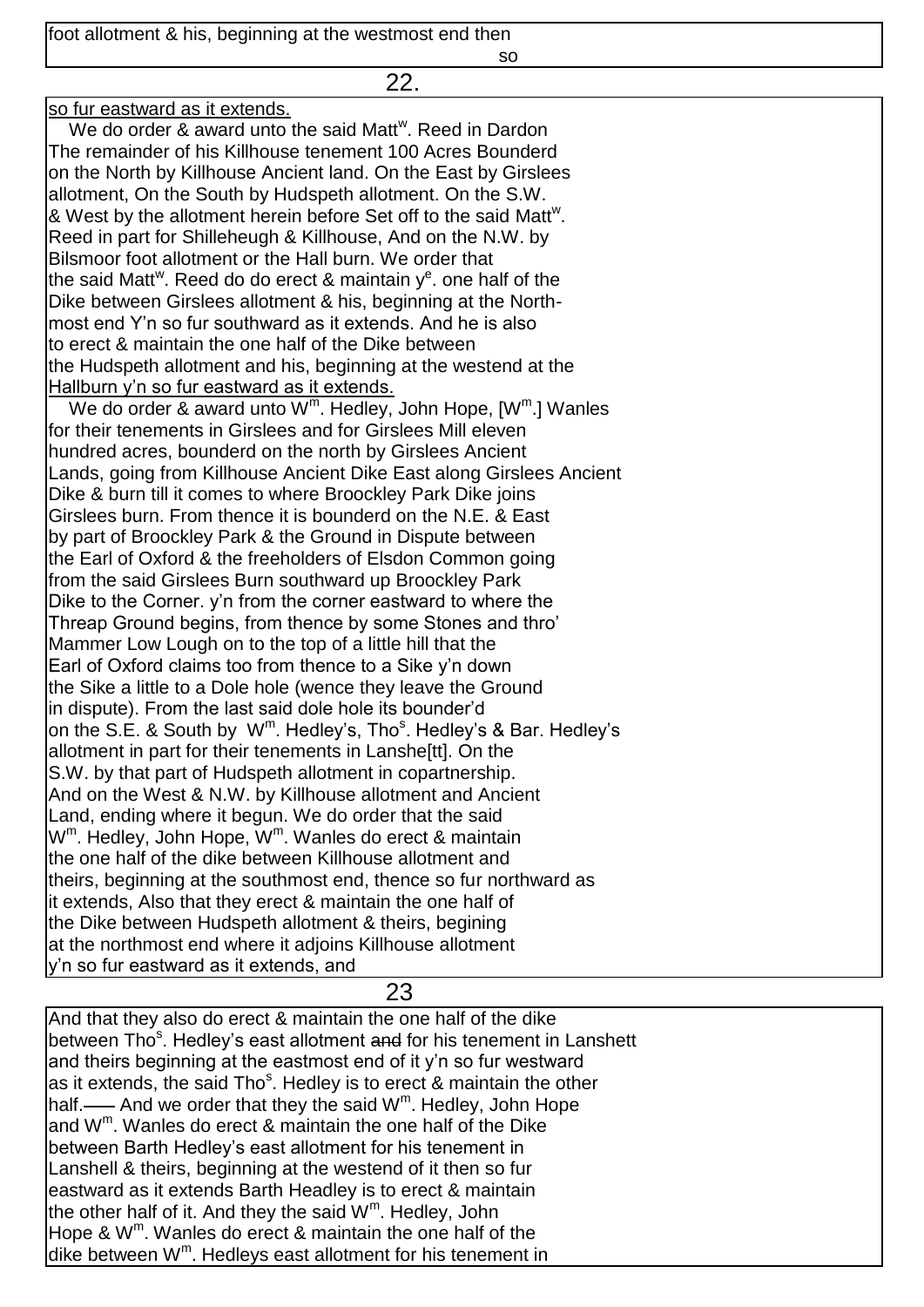Lanshatt & this allotment beginning at the eastmost end thereof then so fur west ward as it extends.

We do order a Road that from the Rothbury road that goes thro' the Girslees the most convenient way thro' this allotment of Girslees to the Ground in Dispute between the Earl of Oxford and the freeholds of Elsdon common for the said freeholders or any of them to drive Sheep to & from the said Ground in Dispute for the Summer Graising

 We do order & award unto Edward Hall for his tenement of North Riding and for his tenement in Hudspeth 22 Acres and 32 Perches, bounder'd on the North & N.W. by North Bower Sheill allotment. On the West by North Riding Ancient Land. On the South by Middle Riding Allotment. And on the East & N.E. by that part of Hudspeth allotment in copartnership. We do order the said Edward Hall shall erect & maintain the one half of the Dike between Bower Shiell allotment & his beginning at the Westmost end where it adjoins a turn in the North Riding Dike (North from the Houses) y'n so fur eastward as it extends, Gab<sup>l</sup>. Hall is to erect & maintain the other half as aforesaid. And also that the said Edward Hall do erect & maintain the one half of the Dike between Hudspeth allotment and his, beginning at the Northmost end at the Hall burn, then so fur eastward & southward as it extends. Also he is to erect & maintain the one half of the Dike between Middle Riding allotment & his, beginning at the east most end then so fur westward as it extends.

 We order a Road through this allotment about thro' the Bower Shiells allotments for the Use of the People of South Riding & Middle Riding to go to Elsdon & Rothbury &c.

24

We do order & award unto Charles Francis Howard Esq<sup>r</sup>. for his Tenement of Middle Riding Sixteen Acres and 2 Roods, bound ered on the North & N.E. by North Riding allotment. On the East by Hudspeth allotment in copartnership. On the South by South Riding allotment. And on the west by Middle Riding Ancient Land. We order that the said Charles Howard do erect and maintain the one half of the Dike between North Riding allotment & this, beginning at the westend then so fur eastward as it extends. And he is to erect and maintain the one half of the Dike between Hudspeth allotment in copartnership & this, beginning at the northmost end, then so fur southward as it extends. And he is also to erect & maintain the one half of the Dike between Hudspeth South Riding allotment and this, beginning at the eastmost end y'n so fur westward as it extends. We order a Road thro' this for South Riding as aforesaid. And we do order & award unto Gab<sup>1</sup>. Hall Esq<sup>r</sup>. for remainder of his tenem't of the South Riding 10 Acres (the other part being alloted along w't North Bower Sheill) And in lieu of Lanshett Loning 25 Acres, in all 35 Acres, bounder'd on the North and N.E. by Middle Riding allotment & by part of Hudspeth allotment in copartnership. On the East & South by part of the Hudspeth allotment set off to Mich<sup>1</sup>. Hedley and William Tweedy. On the West & N.W. by South Riding Ancient Land and by part of the Middle Riding

Ancient Land. We order that the said Gab. Hall do erect &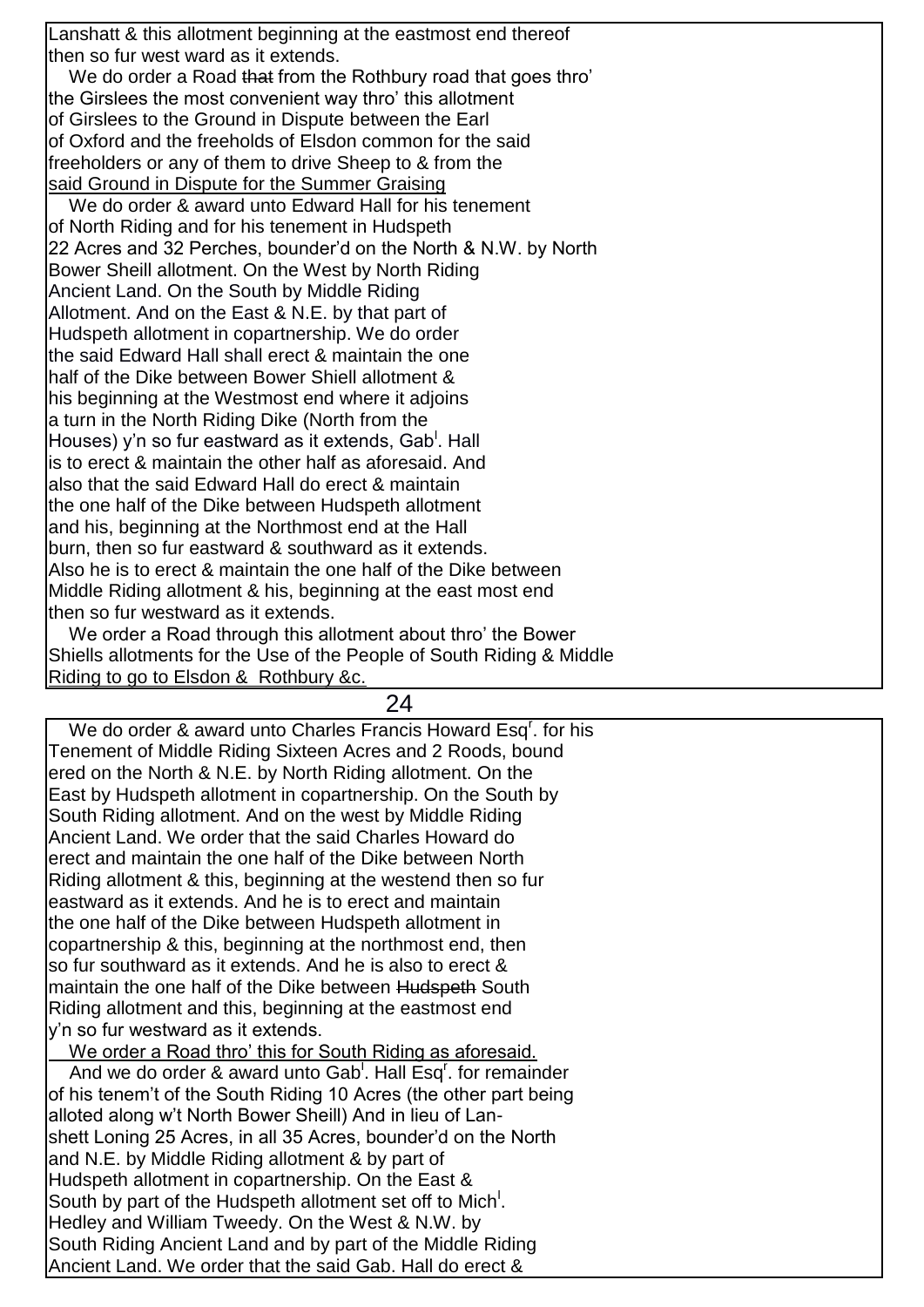maintain the one half of the Dike between Middle Riding Allotment & this, beginning at the West end where it adjoins Middle Riding Ancient y'n so fur as it extends eastward. And he is to erect & maintain the one half of the Dike between Hudspeth allotment in copartnership & this, beginning at the West end the so fur eastward as it extends, Also he is to erect & maintain the one half of the Dike between Mich<sup>!</sup>. Hedley's & W<sup>m</sup>. Tweedys allotment & his beginng at the westmost end where it adjoins the Marsh Dyke between Hudspeth Ancient Land & South Riding Ancient Land, y'n so fur eastward as it extends. We do order & award unto Mich<sup>1</sup>. Hedley & William Tweedy part of allotment for their tenement in Hudspeth east &

west and the contract of the contract of the contract of the contract of the contract of the contract of the contract of the contract of the contract of the contract of the contract of the contract of the contract of the c

#### 25

West fields 33 A . 0 R . 04 P bounder'd on the west & N.W. by part of Hudspeth houses and Westfield and by South Riding allotment, On the North & N.E. by An allotment Set of to Mich<sup>!</sup>. Hedley & W<sup>m</sup>. Tweedy, Tho<sup>s</sup>. Hall & Tho<sup>s</sup>. Hedley, and on the S.E. & South by a [lane] set of for the Said Mich<sup>!</sup>. Hedley, W<sup>m</sup>. Tweedy, Tho<sup>s</sup>. Hall & Tho<sup>s</sup>. Hedley to go to their allotment. We order that they the said Mich<sup>i</sup>. Hedley & W<sup>m</sup>. Tweedy do erect and maintain the one half of the Dike between South Riding allotment & theirs, beginning at the Northmost end then so fur southward &c. as it extends, also that they erect & maintain all the Diked on the North, East & South of this allotment. And we do order & award unto Tho<sup>s</sup>. Hedley part of allotment for his tenement in Hudspeth east & west fields 20 A . 2 R . 17 P boundered on the N.W. & North, by a Lane Set of for Mich<sup>!</sup>. Hedley W<sup>m</sup>. Tweedy, Tho<sup>s</sup>. Hall & Tho<sup>s</sup>. Hedley to go to their allotments, On the N.E. & East by the said Mich<sup>!</sup>. Hedley, William Tweedy, Tho<sup>s</sup>. Hall & Tho<sup>s</sup>. Hedley's allotment, and on the S.E. South and S.W. by another allotment of the Said Tho<sup>s</sup>. Hedley's and by Tho<sup>s</sup>. Halls allotment. We order that the said Tho<sup>s</sup>. Hedley do erect and maintain y<sup>e</sup>. one half of the Dike between Tho<sup>s</sup>. Halls allotment and his beginning at the eastmost end at a turn in the Dike at the Cleugh, then so fur Northward as it extends. Also that he erect and maintain all the Loning Dike on the North side of this Allotment, and also all the Dike on the Eastern Side of it. And we do order & award unto Tho<sup>s</sup>. Hall part of allotment for his tenement in Hudspeth east & west fields 3 A . 1 R . bounderd on the North and East by Tho<sup>s</sup>. Hedleys allotment, and on the South & S.W. by

part of Tho<sup>s</sup>. Hedley Hudspeth allotment east field and y<sup>e</sup>.

.<br>said Tho<sup>s</sup>. Halls Ancient Land.

And order that he the said Tho<sup>s</sup>. Hall do erect and maintain the one half of the Dike between Tho<sup>s</sup>. Hedleys allotment and his, beginning at the westmost end of his own house y'n so fur eastward as it extends.

And we do order & award unto Mich<sup>1</sup>. Hedley,  $W^m$ . Tweedy, Tho<sup>s</sup>.

Hall.

| Hall & Tho <sup>s</sup> . Hedley part of allotment for their tenement in   |
|----------------------------------------------------------------------------|
| Hudspeth east and west fields 304 A . 2 R . 23 P bounder'd on the North by |
| Killhouse allotment, On the N.E. & East by Girslees allotment              |
| On the S.E. by An allotment of Tho <sup>s</sup> . Hedleys for his Lands    |
| in Lanshett, On the South and S.W. by the allotments of                    |

26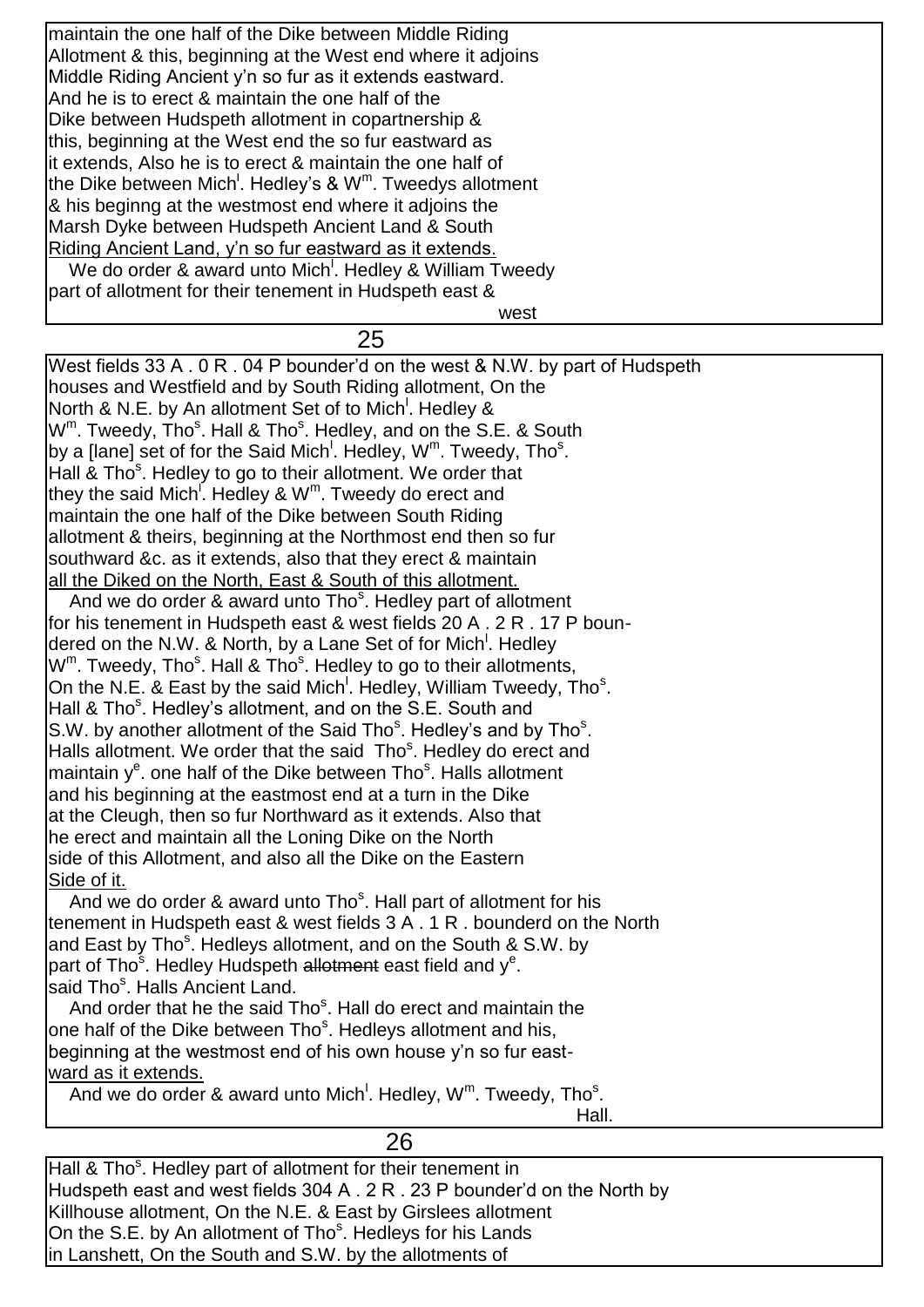Tho<sup>s</sup>. Hedley, Mich<sup>!</sup>. Hedley, and by W<sup>m</sup>. Tweedy and by South Riding allotment, And on the West & N.W. by Middle Riding, North Riding and North Bower Shiell allotment. We order that they the said Mich<sup>!</sup>. Hedley, W<sup>m</sup>. Tweedy, Tho<sup>s</sup>. Hall and Tho<sup>s</sup>. Hedley, do erect and maintain y<sup>e</sup>. one half of y<sup>e</sup>. Dike between South Riding and theirs, beginning at the southmost end y'n so fur Northward and westward as it extends. Also they are to erect and maintain  $y^e$ . one half of the Dike between Middle Riding allotment and this, beginning at y<sup>e</sup> southmost end y'n so fur northward as it extends. Also they are to erect & maintain y<sup>e</sup>. one half of the Dike between Middle North Riding allotment and this, beginning at y<sup>e</sup>. southmost end y'n so fur northward as it extends, Also that they do erect and maintain the one half of the Dike between North Bower Shiells allotment and this, beginning at the Northmost end y'n so fur southward as it extends, And also that they do erect and maintain the one half of the Dike between Killhouse allotment and this, beginning at the Eastend y'n so fur westward as it extends. Also that they do erect and maintain the one half of the Dike between Girslees allotment and this, beginning at the southmost end then so fur northward as it extends, And also they are to they are to erect and maintain the one half of the Dike between Tho<sup>s</sup>. Hedleys allotment for his tenement in Lanshett and this, beginning at the Eastmost end, y'n so fur westward as it extends. And we do order & award unto Tho<sup>s</sup>. Hedley for a tenement

in Lanshett and Ground in Hudspeth Eastfield enjoyed there with 105 A .. 0 R .. 35 P bounder'd on the N.West and North by the said Tho<sup>s</sup>. Hedleys allotment for Lands in Hudspeth and the contract of the contract of the contract of the contract of the contract of the contract of the contract of the contract of the contract of the contract of the contract of the contract of the contract of the contra

27

and by Mich<sup>!</sup>. Hedley, W<sup>m</sup>. Tweedy, Tho<sup>s</sup>. Hall and Tho<sup>s</sup>. Hedley's allotments. On the N.E. by Girslees allotment On the East and S.E. by Barth Hedleys allotment for his tenem't in Lanshett. On the South and S.W. by a Lane leading from Lanshett Loning along Whiskersheill Dike for Barth & W<sup>m</sup>. Hedley's to go to their allotments and for East Nock People to go Elsdon &c. And by Lanshett Loning, And on the West by Hudspeth Eastfield. We order that the said Tho<sup>s</sup>. Hedley do erect and maintain the one half of the Dike between Mich<sup>!</sup>. Hedley, W<sup>m</sup>. Tweedy, Tho<sup>s</sup>. Hall and Tho<sup>s</sup>. Hall and Tho<sup>s</sup>. Hedley's allotment and his, beginning at the westmost end then so fur eastward as it extends also he is to erect and maintain the one half of the Dike between-Girslees and this, beginning at the westmost end y'n so fur eastward as it extends, and also that he erect and maintain the one half of the Dike between Barth Hedleys Allotment and his, beginning at the northmost end y'n so fur southward as it extends. Also that he do erect and maintain all the Loning Dike between on the Southern side of this allotment. We do order & award unto Barth. Hedley part of an allotment for his tenement in Lanshett 100 A . 2 R . 00 P bound-

ered on the North N.W and West by Tho<sup>s</sup>. Hedleys allotment. On the N.E. by Girslees allotment. On the East

and south by W<sup>m</sup>. Hedleys allotment. And on the S.W. by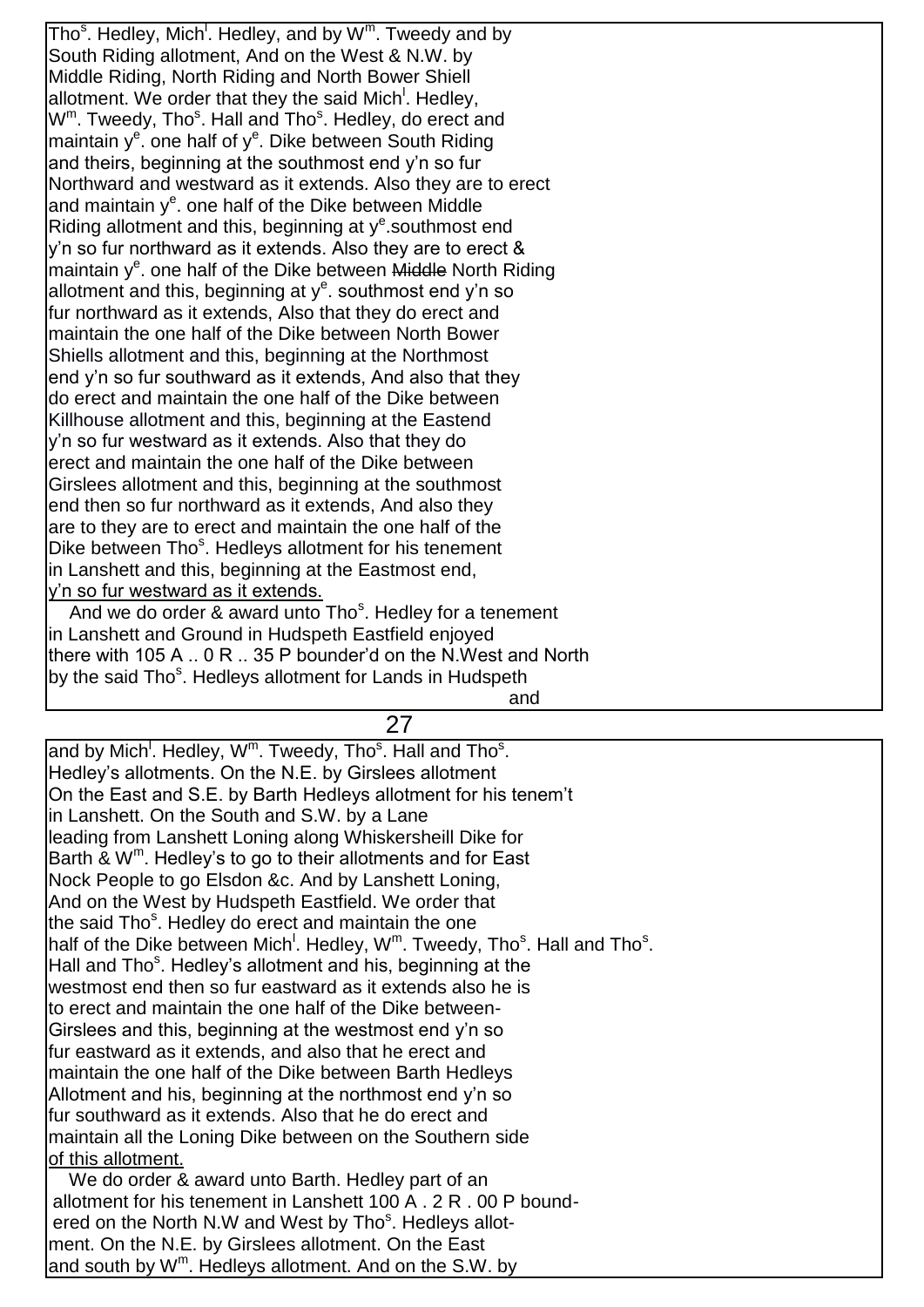a Lane leading from Lanshett Loning along Whiskersheill's Dike and Leehouses Dike.

 We do order that the said Barth. Hedley do to erect and maintain the one half of the Dike between Tho<sup>s</sup>. Hedley's allotment and his, beginning at the westmost end then so fur eastward as it extends, also he is to erect and maintain the one half of the Dike between Girslees allotment and his, beginning at the eastmostend then so fur westward as it extends, And he is also to erect and maintain the one half of the Dike between  $W^m$ . Hedleys allotment and this, beginning at the north most

end and the contract of the contract of the contract of the contract of the contract of the contract of the co

28.

end, then so fur southward as it extends. And also that he do erect and maintain the all the loning Dike at the southmostend of this allotment

 We do order & award unto the said Barth. Hedley another tenement allotment lying on the Bank Side on the Southern side of the last mentioned Lane containing 7 Acres bounder'd on the North and N.E. by the above said Land leading from Lanshett Loning to East Nook. On the S.E. South and West by Whiskersheills Ancient Land. And we order that he erect and maintain the all the Loning Dike at the North side of this allotment.

And we do order & award unto W<sup>m</sup>. Hedley Part of allotment for his tenement in Lanshett 161 A .. 0 R .. 35 P bounder'd on the West and North by Barth. Hedley allotment. On the N.E. by Girslees allotment and the Ground in Dispute between the Earl of Oxford and the Freeholders of Elsdon Common. On the East and S.E. by the East Nook allotment. And on the South and S.W. by part of East Nook and Leehouses Ancient Lands. We order that the said  $W<sup>m</sup>$ . Hedley do erect and maintain the one half of the Dike between Barth Hedleys allotment and his, beginning at the Southmost end y'n so fur northward as it extends. Also he is to erect and maintain the one half of the Dike between Girslees allotment and his beginning at the westmost end y'n so fur eastward as it extends, and also the said  $W^m$ . Hedley is to to erect and maintain the one half of the Dike between East Nook allotment and this. Beginning at the east end of it then so fur westward as it extends. We do order a Road from the east Nook to Elsdon thro' the southern end of this Allotment and the allotment of Barth. Hedley, and Tho<sup>s</sup>. Hedley.

We do order & award unto Alex<sup>d</sup>. Hall for a tenement in East Nook 100 Acres bounder'd on the S.W. West and North by  $W^m$ . Hedleys allotment for Lands in Lanshatt. On the N.E. by the Ground in Dispute between the Earl of Oxford and the Freeholders of Elsdon Common. On the East and S.E by John Snowdon's allot-

ment and the contract of the contract of the contract of the contract of the contract of the contract of the c

ment. On the South by East Nook Ancient Lands. We do order that he shall erect and maintain the one half of the Dike between W<sup>m</sup>. Hedleys allotment and this, beginning at the Southern end then so fur northward & eastward as it extends. And also that he do erect and maintain the one half of the Dike between John Snowdons allotment and this, beginning at the Eastern end of it y'n so fur westward as it extends. And we do order & award unto John Snowdon for his tenement in

29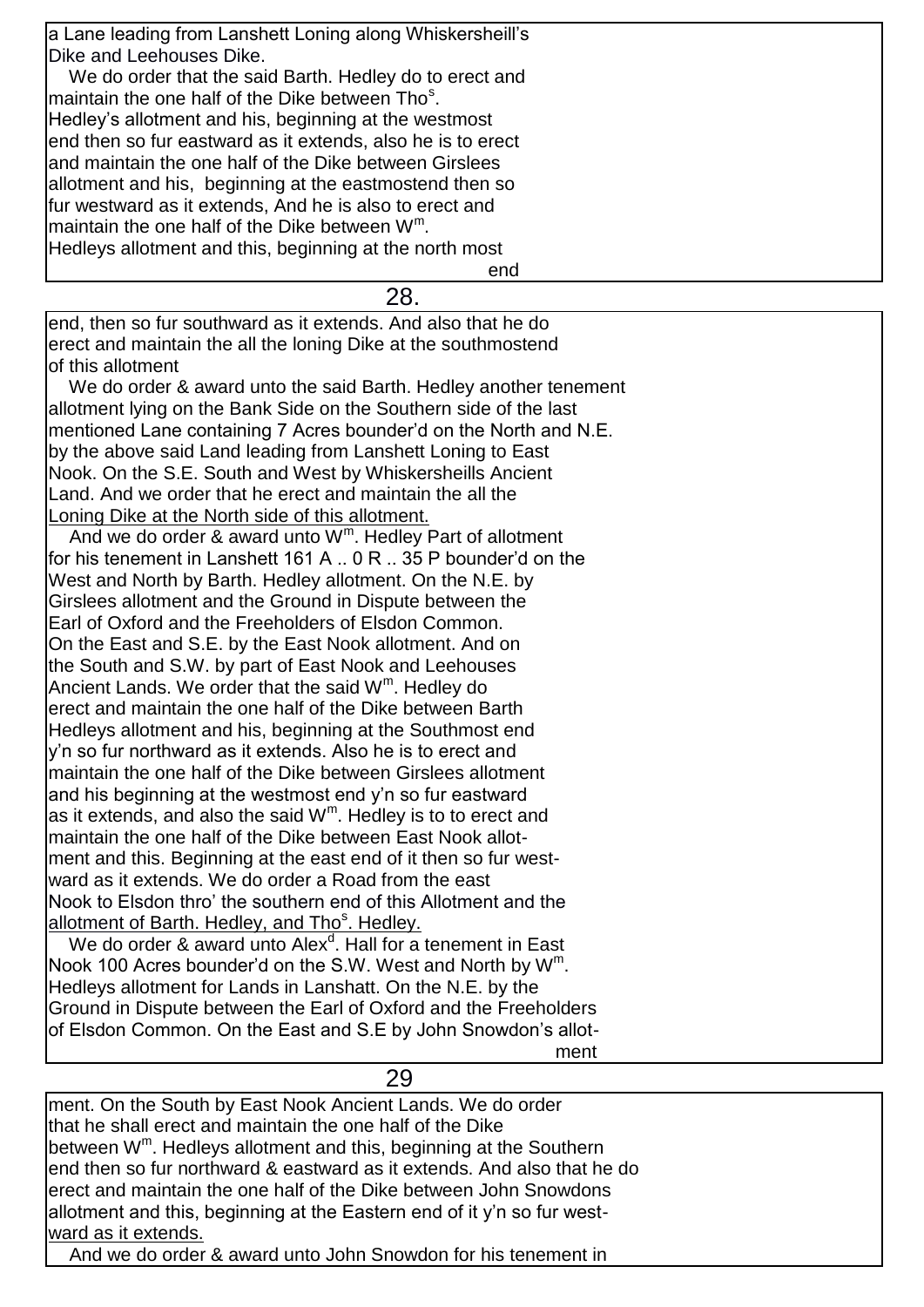East Nook 40 Acres bounder'd on the S.W. West and North by W<sup>m</sup>. Hedleys Alex<sup>d</sup>. Halls allotment, On the N.E. by the Ground in dispute between the Earl of Oxford and the Freeholders of Elsdon Common. On the East and South by An allotment Set of to Geo<sup>e</sup>. Davidson & John Lowes. We order that he shall erect and maintain the one half of the Dike between Alex<sup>d</sup>. Halls allotment and this, begining at the southern end of it then so fur Northward and Eastward as the one half extends. And also that he erect and maintain the one half of the Dike between Geo<sup>e</sup>. Davidson and John Lowes allotment and this, beginning at the Northmost end of it y'n so fur Southward and westward as it extends.

 We do order a Road the most convenient way from Eastnook to Girslees to go thro' the allotment of  $W^m$ . Hedley, Barth Hedley Tho<sup>s</sup>. Hedley, thro' the allotment of Mich<sup>!</sup>. Hedley, W<sup>m</sup>. Tweedy Tho<sup>s</sup>. Hall and Tho<sup>s</sup>. Hedley and also thro' the allotment Set of for the Girslees

 And we do order a road from East Nook that the allotment Set off to Leehouses and East and west Whitlees the most convenient way to Manside Cross, for the People of East Nook to go to Morpeth &c.

And we do order & award unto John Radcliffe Esq<sup>r</sup>. Commonly called Lord Derwent Water for his tenement of Leehouses and East and west Whitlees - 486 Acres bounder'd on the N.E. by East Nook allotment On the East by Tharwood Ground, On the S.E.South and S.W. by part of Whisker Shiell allotment and by West Whitlees, On the West, North West and North by Matt<sup>w</sup>. Potts allotment for East Whitlees, and by Whitlees, Leehouses and East Nook Ancient Land.

We do order & award that the said John Radcliffe do erect and maintain the one half of the Bounder Dike between East Nook allotment and

30

this is a state of the contract of the contract of the contract of the contract of the contract of the contract of the contract of the contract of the contract of the contract of the contract of the contract of the contrac

this beginning at the East most end of it y'n so fur westward as it extends. Also he is to erect and maintain the one half of the Dike between Whisker Shiell allotment and this, beginning at the Western end of it then so fur eastward as it extends. And also order that he erect and maintain the one half of the Dike between Matt<sup>w</sup>. Potts' allotment and his, beginning at the Southmostend of it at west Whitlees Dike then so fur northward and eastward as it extends. And we do order that the said John Radcliffe do hang and maintain a gate on that part of the last mentioned Dike, where the Road from Whisker Shiell to Morpeth crosses it.

 And we do order and award unto Matthew Potts for his tenement in East Whitlees 33 A .. 3 R .. 35 P Bounder'd on the North by Whisker Shiell Ancient Land, On the N.E. and East by East Whitlees Ancient Land. And on the S.E and South by the Said John Radcliffes allotment for his tenements of Leehouses and East and West Whitlees, and on the West by Whisker Shiell and Whisker Shiell Mill allotment.

We do order that the Said Matt<sup>w</sup>. Potts do erect and maintain the one half of the Dike between John Radcliffes allotment and this, beginning at the Eastern end of it at the Corner of the said John Radcliffes Slack Garth, then so fur west ward as it extends And that the said Matt<sup>w</sup>. Potts do erect and maintain the one half of the Dike between Whisker Shiell allotment & Whisker Shiell Mill allotment and this of his, beginning at the Southern most end of it at the North West Corner of West Whistlees Dike then so fur northward as it extends.

We do order that the said Matt<sup>w</sup>. Potts do hang and maintain a gate on that Part of the last mentioned Dike, where the Road from Whisker Shiells to Morpeth crosses it.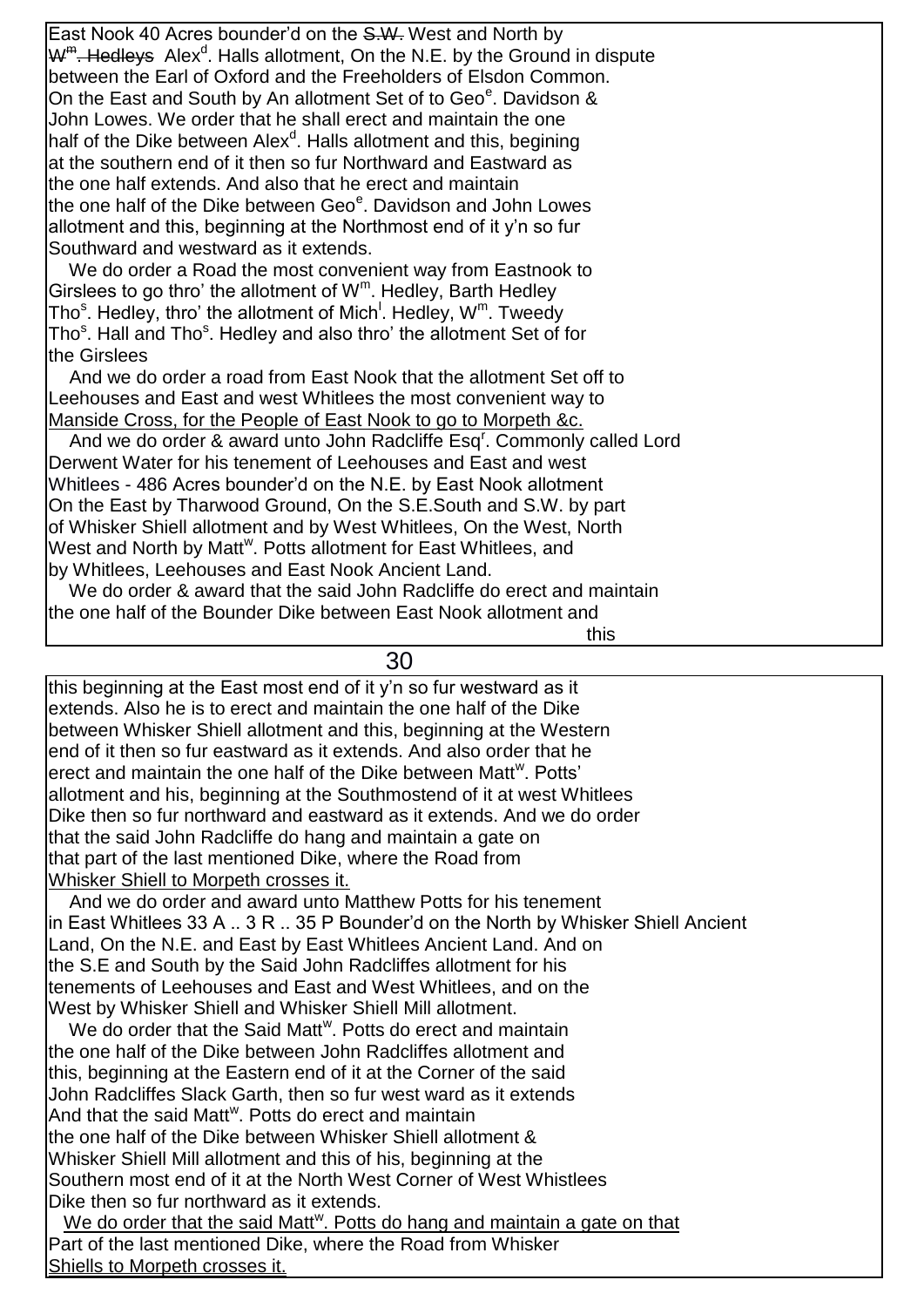And we do order and award unto M'. George Potts for his tenement of Whisker Shiells and Whisker Shiell Mill 360 Acres Bounder'd on the N.W. and North by part of East Todles Ancient Land and by Whisker Shiells Ancient Land. On the N.E. and East by Matt<sup>w</sup>. Potts allotment for a tenement in the east Whistlees, and by West Whistlees and by an allotment Set of to John Ratcliffe for his tenement of east and west Whistlees, and Leehouses, on the S.E. by Part of Harwood Ground. On the South. S.W. and West by an allotment Set of for a tenement called east Todles. We do order that the said Geo<sup>e</sup>. Potts do erect and maintain the one half of the contract of the contract of the contract of the contract of the contract of the contract of the contract of

31

the Dike between an allotment Set of to Matt<sup>w</sup>. Potts for his tenement in East Whistlees and this, beginning at the northmost end at Whisker Shiells Dike then so fur southward as it extends, also that he do erect and maintain the one half of the dike between an allotment Set of to John Ratcliffe for his tenement in East and west Whistlees and Leehouses and this, allotment of his beginning at the Eastern End of it where it adjoins Harwood March y'n so fur westward as it extends.

 We order also that he do erect and maintain the one half of the Dike between the Best Ground of the allotment Set of for east Todles and this allotment of his, beginning at the second turn in the March lying eastwards from the S.E. Corner of Whitlees Dike, then so fur westward and northward as it extends. And we also order that he shall erect and maintain the one half of the Dike between the worst ground of Todles allotment and his begining at the western end at the turn where he begins his above mentioned half of the said March Dike between the best grounds then so fur eastward as it extends.

 We do order a road from Whisker Shiells thro' this allotment of Whisker Shiells, and thro' Matt<sup>w</sup>. Potts allotment for East Whitlees and thro' the Allotment of John Ratcliffe fot his tenements in East and west Whitlees and Leehouses by Man Side Cross to Morpeth &c.

We do order and award unto M<sup>r</sup>. Cuth<sup>t</sup>. Fenwick for his tenement in East Todles 143 A .. 1 R .. 21 P bounder'd on the North N.E. and East by An allotment Set of to Whisker Shiells. On the S.E. by Harwood Grounds, On the South S.W. and West by an allotment Set of a tenement called West Todles. And on the N.W. by East Todles Ancient Land. We order that the said Cuth<sup>t</sup>. Fenwick shall erect and maintain the one half of the March Dike between Whisker Shiells allotment best Ground and this allotment of his, beginning at the Northmost ens where it adjoins the said East Todles Dike. Then so fur South ward as it extends

 Also that he do erect and maintain the one half of the Dike between the worst Ground of this allotment and the allotment Set for the Whisker Shiells, beginning at the Eastmost end at Harwood Ground then so fur south West ward as it extends.

We do order that the said  $M<sup>r</sup>$ . Cuth<sup>t</sup>. Fenwick do erect and maintain the one half of the March Dike between the West Todles allotment

of the best Ground and the best Ground of this allotment of his, so fur as the Spindle Cleugh Wells, he beginning at the northmost end where it adjoins East Todles Dike then so fur southward as it extends. And the Rever<sup>d</sup>. D<sup>r</sup>. Sharp. Trustee for a charity School in Rothbury, And Charles Francis Howard is to erect and maintain the other half. And we also order that the Said Cuth<sup>t</sup>. Fenwick

32.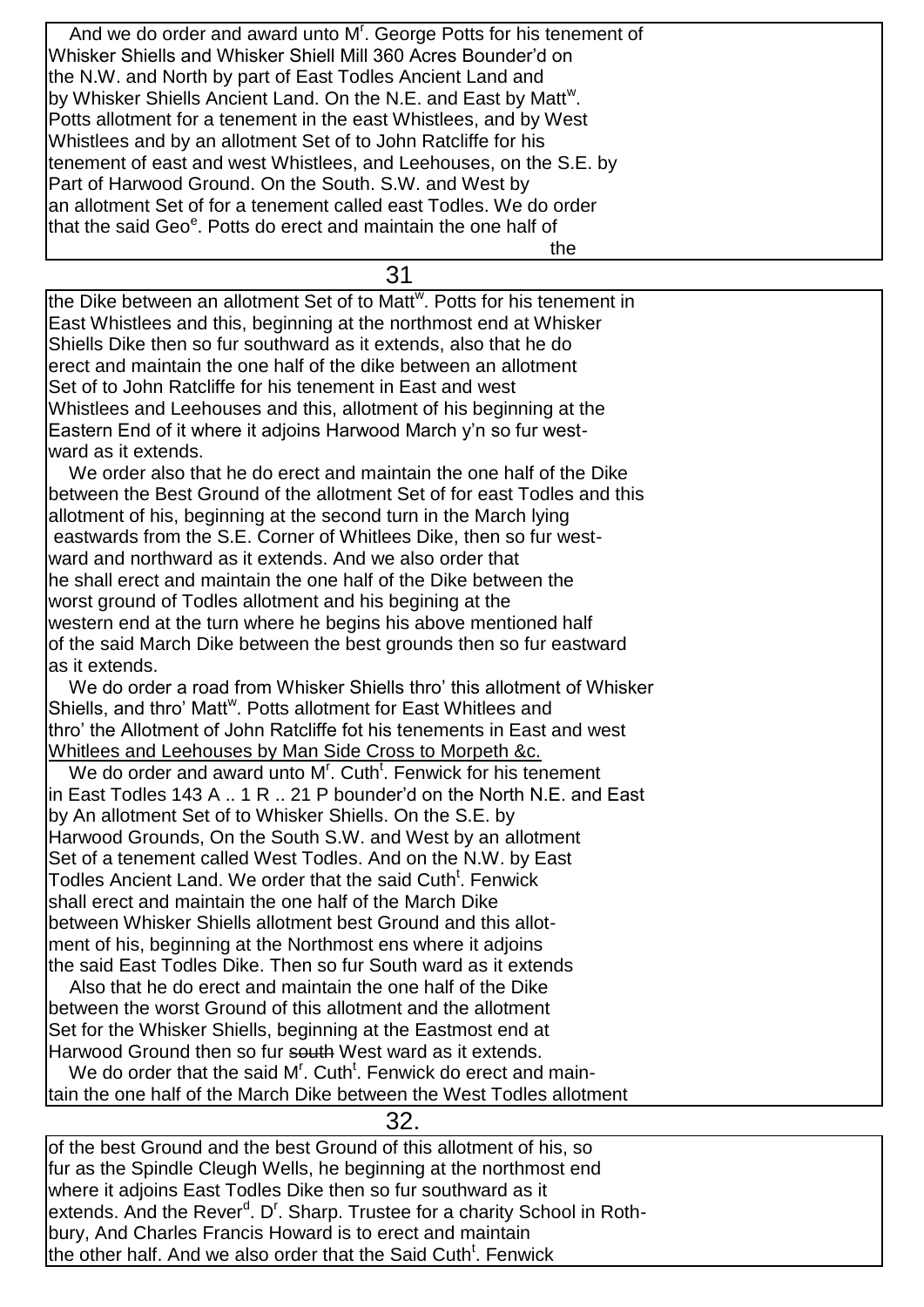do erect and maintain the one half of the March Dike between the Worst Grounds, which goes from Spingle Cleugh Wells southwards to Harword March, then so fur northward as it extends, And D<sup>r</sup>. Sharp and Charles Howard or the owner or owners of west Todles is to erect and maintain the other half.

We do order and award unto The Rever<sup>d</sup>. D<sup>r</sup>. Sharp as trustee for a Charity School in Rothbury and Charles Francis Howard Esq<sup>r</sup>. for their tenements in West Todles 96 A . 2 R . 19 P bounder'd on the North N.E. and East by the East Todles allotment. On the S.E. by Harwood Ground. On the South. S.W. and West by part of allotment for Tho<sup>s</sup>. Elsdon and John Hedley and Matt<sup>w</sup>. Hall's allotment and Geo<sup>e</sup>. Davidsons allotment for their tenements in Elsdon and by part of the Rev<sup>d</sup>. Hugh Faningtons allotment for his Glebe Lands in Elsdon. And on the N.W. by West Todles and East Todles Ancient Land. We do order that they the said D<sup>r</sup>. Sharp and Charles Howard do erect and maintain the one half of the March Dikes between East Todles allotment and this as above said. Also they are to erect and maintain the one half of the March Dikes between Tho<sup>s</sup>. Elsdon, John Hedley and them beginning at the Northmost end where it adjoins Matt<sup>w</sup>. Halls allotment, then so fur southward as it extends, Tho<sup>s</sup>. Elsdon and John Hedley is to erect and maintain the other half. They are also to erect and maintain the one half of the March Dike between Matt. Halls allotment and theirs beginning at the Southmost end then so fur northward as it extends Matt. Hall is to erect and maintain the other half We order that they also erect and maintain the one half of

the Dike between Set of to Geo<sup>e</sup>. Davidson for

Ralph

33

Ralph Anderson's lands in Elsdon and theirs, beginning at the northmost end, then so fur southward as it extends, Geo<sup>e</sup>. Davidson to erect and maintain the other half. And we do order that they erect and maintain the one half of the March Dike between the Reverend Heugh Fanington's and their allotment begining at the Eastmost end, then so fur west ward as it extends The Rev<sup>d</sup>. Heugh Fanington is to erect and maintain the other half

 We order that a Road from East Todles thro' the Northern end of West Todles allotment and thro' the allotment of The Reverend Heugh Fanington to a Lane herein Set of for a common high Road from Elsdon &c. to Morpeth and Newcastle &c.

 And we do order a Road from West Todles thro' the Northern end of East Todles allotment and thro' the Northern end of Whisker Shiells allotment till it comes to the Road herein before appointed from Whisker Shiells by Manside Cross to Morpeth &c.

 NB. The Sting Moss lyes in this allotment for West Todles and in the allotment Set of for East Todles which is here in after orderd to be common Moss.

We do order and award unto the Rev<sup>d</sup>. Heugh Fanington for the Glebe Land in Elsdon 31 A . 2 R . 00 P Bounder'd on the North by part of the said Glebe Land on the N.E. and East by west Todles Ancient Land and by part of the allotment Set of to the said West Todles. On the S.E. by an allotment Set of to Geo<sup>e</sup>. Davidson for Ralph Anderson's Lands in Elsdon. On the South by the Common Lane from Elsdon. To New Castle &c. And on the S.W. and West by part of allotment for Tho<sup>s</sup>. Elsdon's Lands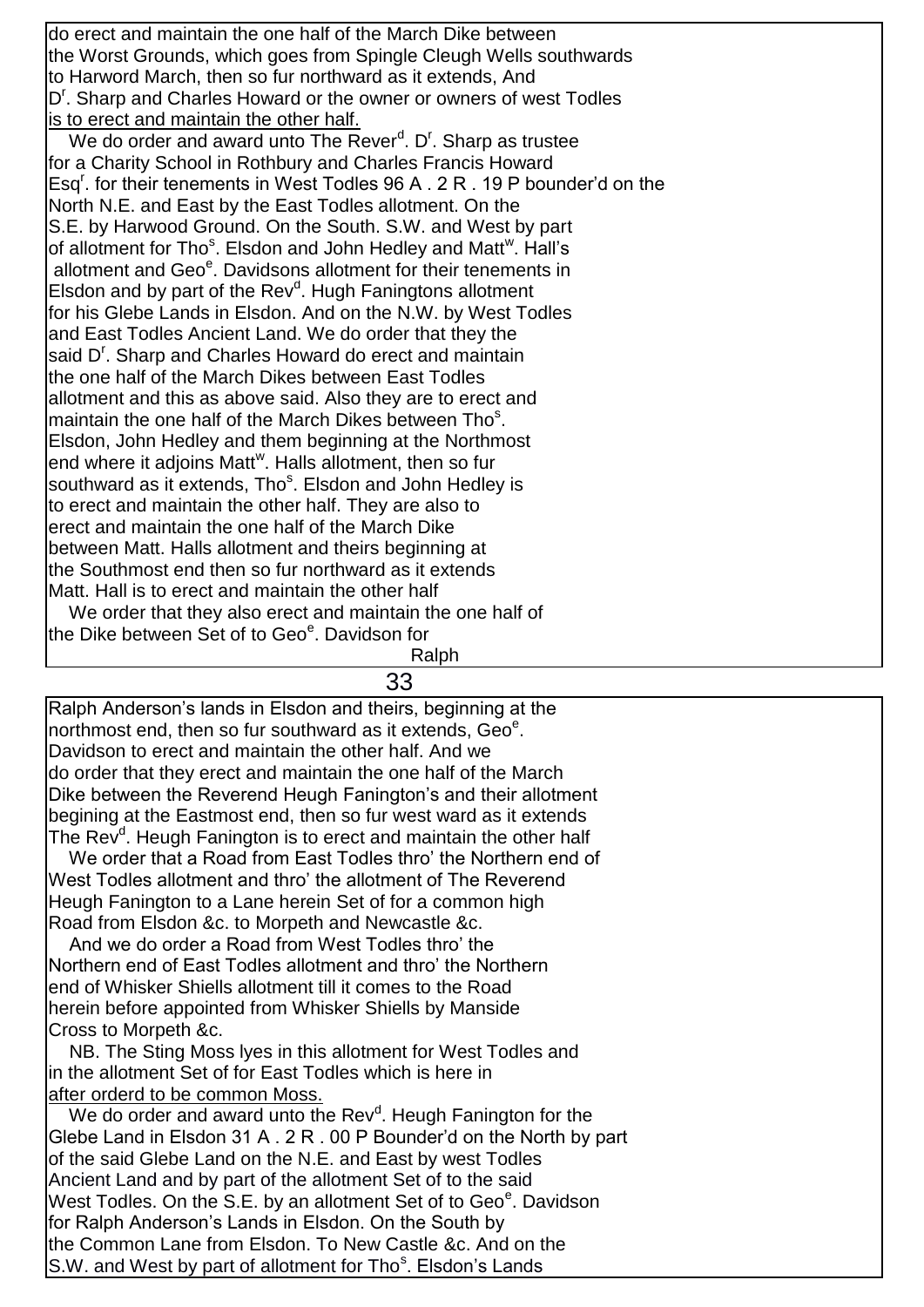in Elsdon. We do order that the said Heugh Fanington do erect and maintain the one half of the March Dike between West Todles allotment and this, beginning at the Westmost end where it adjoins West Todles ancient Dike then so fur eastward as it Extends. Also he is to erect and maintain the one half of the Dike between Geo<sup>e</sup>. Davidson's allotment and this begining at the Eastmost end y'n so fur westward as it extends. And also we order that the said Heugh Fanington do erect and maintain all the Dikes on the South and Western Sides of this allotment.

 And we do order a Road from the Northern end of this allotm't thro' the Northern ends of the allotments herein after Set of

34

to Tho<sup>s</sup>. Elsdon and to Yate Check Farm in part of their allotm'ts for their lands in Elsdon till it comes to the common Street from Elsdon to Newcastle &c.

We do order and award unto the M<sup>r</sup>. Geo<sup>e</sup>. Davidson for Ralph Anderson's Lands in Elsdon the 22 A . 0 R . 34 P bounder'd on the North and N.W. by allotments Set of to Heugh Fanington for the Glebe Lands. On the West and S.W. by the Common Lane from Elsdon to Newcastle &c. On the South and S.E. by Matt<sup>w</sup>. Halls allotment for his Lands in Elsdon. And on the East and N. East by the West Todles allotment. We order that he erect and maintain the one half of the March Dike between the allotment Set of to Heugh Fanington for the Glebe lands and this, beginning at the Westmost end, where it adjoins the common Lane from Elsdon to Newcastle, then so fur eastward as it extends. Also he is to erect and maintain the one half of the March Dike between West Todles allotment and this, beginning at the Southmost end then so fur northwards as it extends. He is also to erect and maintain the one half of the Dike between Matt<sup>w</sup>. Halls allotment and his, beginning at the Eastmost end then so fur westward as it extends. And we order that the said Geo<sup>e</sup>. Davidson He is also to erect and maintain all the loning Dike on the western side of this allotment. And we do order and award unto  $M<sup>r</sup>$ . Matt<sup>w</sup>. Hall for Elsdon Town head Lands 51 A . 3 R . 11 P bounder'd on the North N.E. and East by West Todles allotment. On the S.E. by part of allotment for Tho<sup>s</sup>. Elsdon and John Hedley. On the South S.W. and West by the Common Loning from Elsdon to New Castle &c. And on the N.W. by Geo<sup>e</sup>. Davidson's allotment. We order that he erect and maintain the one half of the March Dike between Geo<sup>e</sup>. Davidson's allotment and his, beginning at the Westmost end where it adjoins the common lane from Elsdon to Newcastle then so fur eastwards as it extends. also he is to erect and maintain the one half of the March Dike between West

Todles allotment and his, beginning at the Northmost end y'n

so fur southward as it extends. He is also to erect and maintain the one half of the March Dike between Tho<sup>s</sup>.

Elsdon

Elsdon, and John Hedleys allotment and his beginning at the west most end then so fur eastward as it extends. And he is also to erect and maintain all the Loning Dike on the South and West of this allotment of his. And we do order and award unto Tho<sup>s</sup>. Elsdon and John Hedley part of

35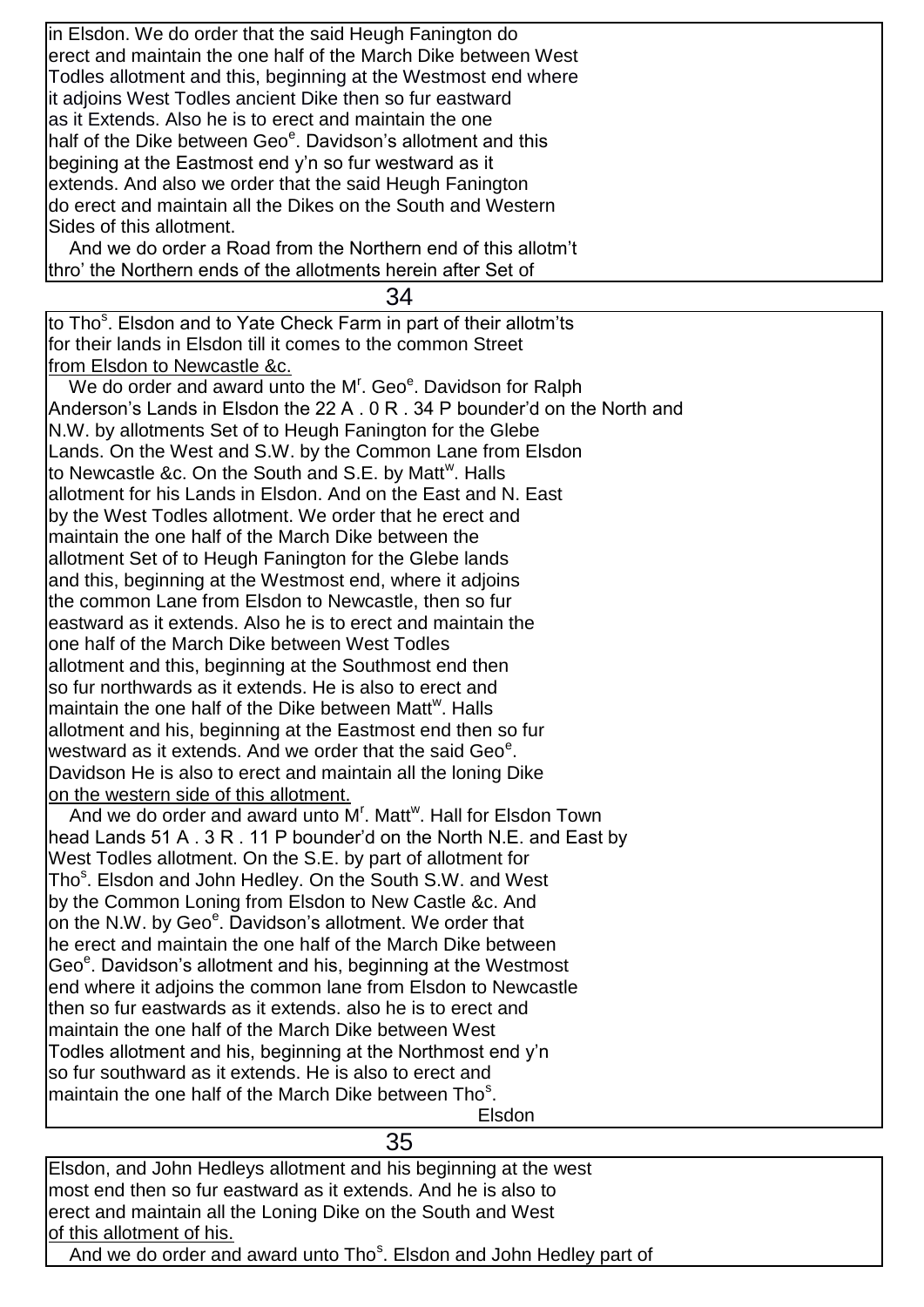| lallotment for their Lands in Elsdon 124 Acres bounder'd on the                  |
|----------------------------------------------------------------------------------|
| North N.E. and East by West Todles allotment, On the S.E. by                     |
| Ottercrops Ground. On the South, S.W. and West by part of                        |
| allotment Set of John Brown and Geo <sup>e</sup> . Hall. And between the         |
| N. West and North by an allotment Set of to Matt <sup>w</sup> . Hall for his     |
| Elsdon Town Lands.                                                               |
| Also they are to erect and maintain the one half of the March                    |
| Dike between the West Todles allotment and their beginning                       |
| at the southmost end then so fur northward as it extends. And                    |
| also that they erect and maintain the one half of the Dike between               |
| part of allotment Set of to Geo <sup>e</sup> . Halls lane to go to his allotment |
| adjoins the common Loning to go from Elsdon to Newcastle then                    |
| so fur southward as it extends. Geo <sup>e</sup> . Hall is to erect and main-    |
| tain the other half. We do order that the said Tho <sup>s</sup> . Elsdon         |
| and John Hedley do hang and maintain a Dike Gate on their west                   |
| dike where Knight Side Road comes into their allotment                           |
| We do order that the Common Street from Elsdon to Newcastle &c.                  |
| go thro' this allotment by the Sting Cross and we have allowed two               |
| Chains for the Breadth of this Road.                                             |
| And we do order and award unto Geo <sup>e</sup> . Hall for his Elsdon            |
| <b>Tenement</b> Town foot Lands part of allotment containing 31 A . 1 R . 30 P   |
| Bounder'd on the North N.E. and East by the southmost allotm't                   |
| of Tho <sup>s</sup> . Elsdon and John Hedley, and between the S.E. and South by  |
| Ottercaps Ground, On the South S.W. And West by Alex <sup>r</sup> . Halls        |
| southmost allotment. And between the North West, and North                       |
| by                                                                               |

36

by John Browns Southmost allotment. We order that the said Geo<sup>e</sup>. Hall do erect and maintain the one half of the Dike between the southmost allotment of Tho<sup>s</sup>. Elsdon and John Hedley, and his begining at the southmost end, y'n so fur Northwards as it extends.

 Also he is to erect and maintain the one half of the Dike between Alex<sup>r</sup>. Halls South allotment and his, beginning at the southmost end then so fur Northwards as it extends. And also that he do erect and maintain the one half of the Dike between John Brown's South Allotment and this, beginning at the westmost end, then so fur eastwards as it extends.

 We do order a road or lane half a chain in breadth to come from Elsdon Street along the western side of Tho<sup>s</sup>. Elsdon and John Hedleys southmost allotment between theirs and John Brown's southmost allotment, till it comes to the said allotment of Geo<sup>e</sup>. Halls.

 And we do order and award unto John Brown part of allotment for his Elsdon Dixon's hole Lands 17 A . 0 R . 16 P bounder'd on the North N.E. & East by the aforesaid Lane Set of to Geo<sup>e</sup>. Hall to go to his allotment, And between the S.E. and South by Geo<sup>e</sup>. Halls allotment, On the South S.W. and West by Alexander Halls allotment, And between the N.W. and North by The Rev<sup>d</sup>. M<sup>r</sup>. Mich<sub>l</sub>. Mitfords allotment. We order that the said Jn<sup>o</sup>. Brown do erect and maintain all the lane Dike on the Eastern side of this allotment, And that he do hang and maintain a gate on that part of it when the Knight Side Road Crosses it. Also that he do erect and maintain the one half of the March Dike between Geo<sup>e</sup>. Halls allotment and this, beginning at the eastmost end then so fur westward as it extends, Geo<sup>e</sup>. Hall is to erect and maintain the other half, he is also to erect and maintain the one half of the March Dike between Alexander Halls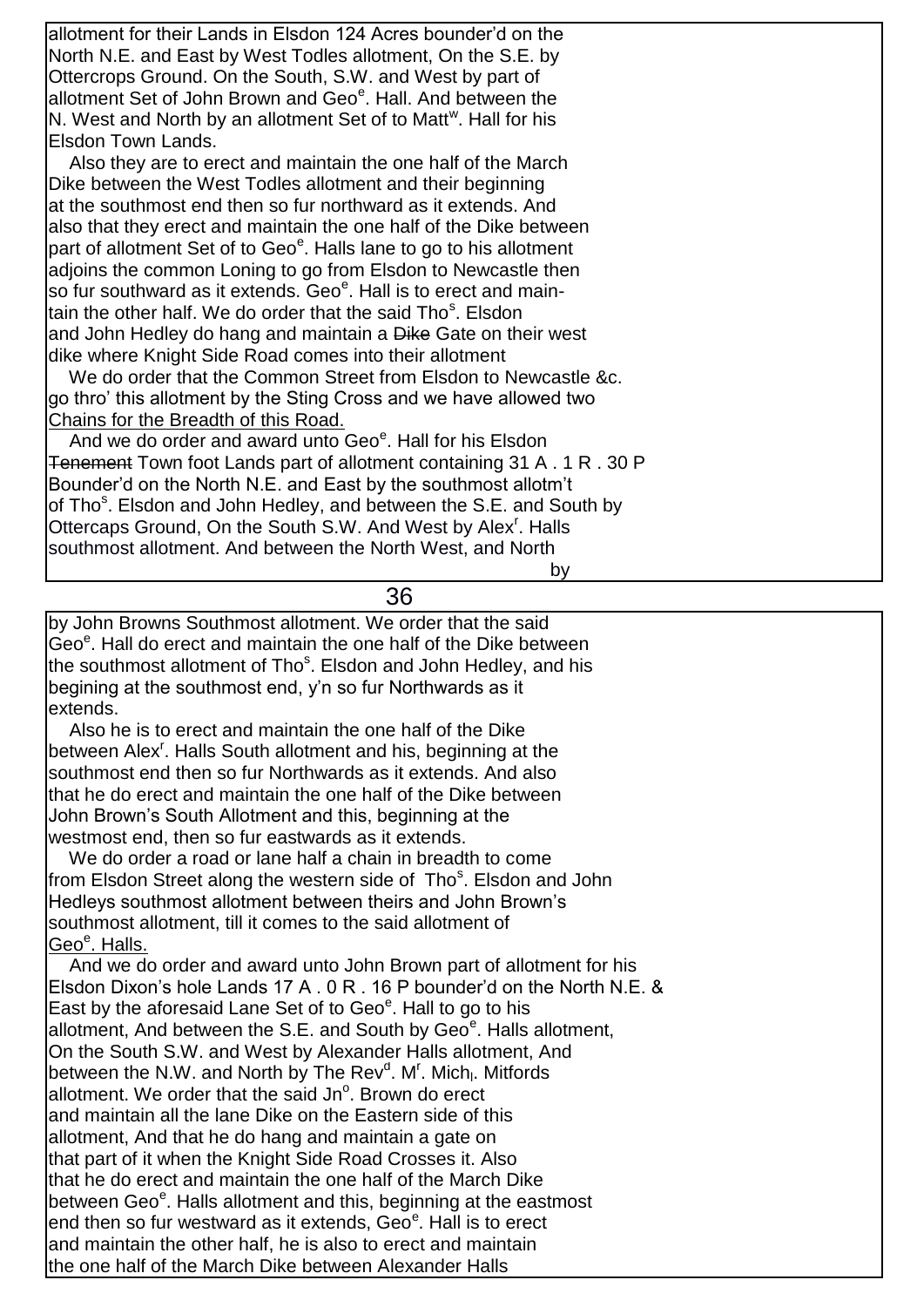allotment and this, beginning at the southmost end the so fur northward as it extends. Alex<sup>r</sup>. Hall is to erect and maintain the other Half. And we order that he erect and maintain the one half of the March Dike between M<sup>r</sup>. Mitfords allotment and his, beginning at the Eastmost end where it adjoins the common Loning from Elsdon to Newcastle y'n so fur westward as it extends. M'. Mitford is to erect & maint<sup>n</sup>. y'n other half.

37.

And we do order and award unto Alex<sup>r</sup>. Hall part of allotment for his Elsdon Burn Stones Farm 68 A . 1 R . 24 P bounder'd on the North N.E. & East By John Brown and Geo<sup>e</sup>. Hall southmost allotment, And between the S.E. & South by Ottercrops Ground. On the South S.W. and West by and between the N.W. and North by M<sup>r</sup>. Mitfords allotment.

 We do order that the said Alexander Hall do erect and maintain the one half of the March Dike between M'. Mitfords allotment and his, beginning at the southmost end where it adjoins Ottercrops March, then so fur northward as it extends, M'. Mitford erecting and maintain the other half, also he is to erect and maintain the one half of the Dike between John Brown's allotment and this, beginning at the Northmost end then so fur southward as it extends, And the said Alex<sup>r</sup>. Hall is to erect hang and maintain a gate on this Dike where the Knight Side Road Crosses it.

We order that the said Alex<sup>r</sup>. Hall do erect and maintain the one half of the March Dike between Geo<sup>e</sup>. Halls allotment and his, begining at the Northmost and then so fur southward as it extends. Geo<sup>e</sup>. Hall is to erect & maintain the other half as aforesaid.

We order that Alex<sup>r</sup>. Hall do come up Geo<sup>e</sup>. Halls Lane on the Eastern side of this J. Brown's allotment till he comes to Knight Side Road then he is to go westward along Knight Side Road thro' Jn<sup>o</sup>. Brown's allotment into his own.

And we do order and award unto The Reverend M<sup>c</sup>. Mich<sup>1</sup>. Mitford for Stichells also Stichells Heugh and tenements in Elsdon 260 Acres bounder'd on the North & N.E. by common Street leading from Elsdon to Newcastle &c. On the East by John Brown's and Alexander Halls southmost allotments on the South East and East by the Ottercrops Grounds, And on the S.W. West and N.W. by  $W^m$ . Charlton's allotment for his Lands in Elsdon. We do order that the said Mich<sup>!</sup>. Mitford do erect and maintain all the Loning Dikes on the North and North East sides of this allotment also he is to erect and maintain the one half of the March Dike between John Brown's Southmost allotment and his, beginning at the Westmost end where it adjoins Alex<sup>dr</sup>. Halls allotment, y'n so fur east ward as it extends, He is also to the contract of the contract of the contract of the contract of the contract of the contract of the contract of the contract of the contract of the contract of the contract of the contract of the contract of the contrac

38.

to erect and maintain the one half of the March Dike between Alex $d$ <sup>r</sup>. Halls allotment and this, beginning at the Eastmost end, then so fur westward and southward as it extends. And the said Mich<sup>!</sup>. Mitford is to hang and maintain a gate, on that [p]it of this Dike where Knight Side Road goes out of his allotment into Alex<sup>dr</sup>. Halls allotment. And he is to erect and maintain the one half of the March Dike between W<sup>m</sup>. Charlton's allotment and this, from the place where W<sup>m</sup>. Charlton <del>Dike</del> allotment makes a turn opposite to the Quarry in a turn in Raleburn, then southward on to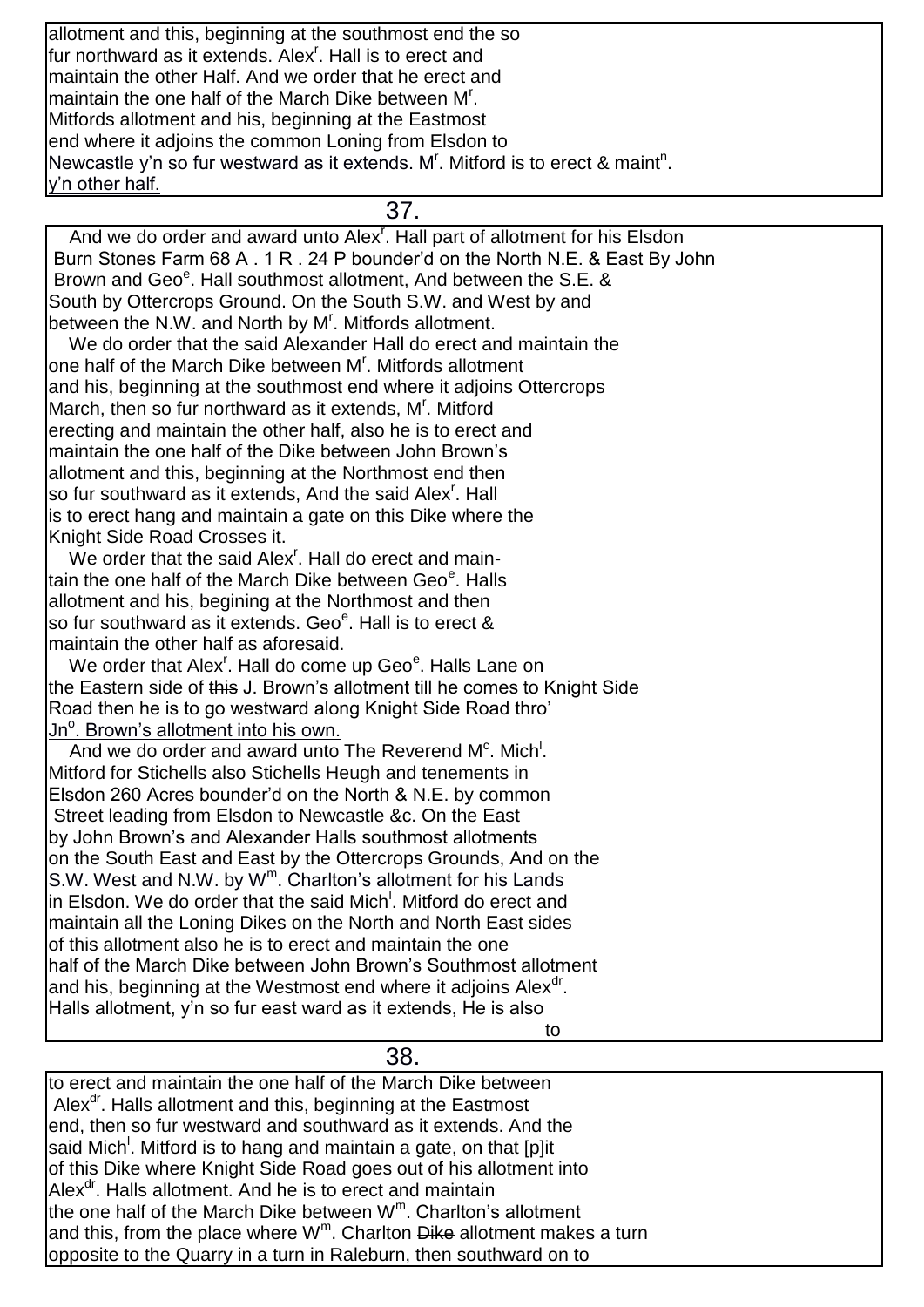the west end of Ben Shawe Law, then so fur northward as the one half of this Dike will extend,  $W^m$ . Charlton erecting and maintain the other half. And we order that the said  $W^{\overline{m}}$ . Charlton do also erect and maintain all the Dike from the said turn at the said Quarry northward to the turn in the common Lane from Elsdon to Newcastle, where the said  $W<sup>m</sup>$ . Charltons allotment adjoins Geo<sup>e</sup>. Halls allotment on the White hill.

We do order and award unto The Tho<sup>s</sup>. Elsdon, near Elsdon Town part of allotment for a tenements in Elsdon 10 Acres bounder'd on the North by the said Tho<sup>s</sup>. Elsdon's Ancient Lands in Elsdon. On the N.E. and East by Heugh Fanington's allotment for the Glebe Land, on the South by the common Loning from Elsdon to Newcastle, &c. and on the West by Jn<sup>o</sup>. Hedleys allotment. We order that the said Tho<sup>s</sup>. Elsdon do erect and maintain all the Dike on the West side of this allotment which is between John Hedleys allotment and his, and that he do erect and maintain all the loning Dike at the south end of this allotment. Hugh Fannington is to erect and maintain all the Dike on the East side of this allotment as aforesaid.

We do order and award unto The Jn<sup>o</sup>. Elsdon, near Elsdon Town part of allotment for this yate Check Farm 10 Acres bounder'd on the North by Elsdon Ancient lands in copartnership. On the East by Tho<sup>s</sup>. Elsdons allotment, On the South and S.W. by the common loning from Elsdon to Newcastle &c. - We order the said John Hedley do also erect and maintain all the Loning on the West and South sides of this allotment. The Dike on the east side of it is to be erected and maintain by Tho<sup>s</sup>. Elsdon as aforesaid.

We do order and award unto Jn<sup>o</sup>. Brown near Elsdon Town part of allotment for his Dixon's hole farm 3 Acres bounderd on the North and

39.

east and the contract of the contract of the contract of the contract of the contract of the contract of the c

East by the Common Loning from Elsdon to Newcastle &c., on the south by Geo<sup>e</sup>. Halls allotment, And on the West by Alex<sup>dr</sup>. Halls Whitehill allotment. We order the said John Brown do erect and maintain all the loning Dikes on the north and East sides of this allotment. And he is to erecting and maintain the one half of the Duke between also Geo<sup>e</sup>. Halls allotment and this, beginning at the eastmost end then so fur westward as it extends. Geo<sup>e</sup>. Hall is to erecting and maintain the other half. Alex<sup>dr</sup>. Halls is to erect and maintain all the Dike between his allotment and this allotment of Jn<sup>o</sup>. Brown's

We do order and award unto Geo<sup>e</sup>. Hall, near Elsdon town part of allotment for his town foot Farm 5 Acres Bounder'd on the North by Jn<sup>o</sup>. Brown's allotment. On the East by the common loning from Elsdon to Newcastle, &c. On the South by  $W^m$ . Charlton's allotment, And on the West by Alex<sup>dr</sup>. Halls allotment on ye. Whitehill. We order that the said Geo<sup>e</sup>. Hall do to erect and maintain the one half of the Dike between Jn<sup>o</sup>. Brown's allotment and this, begining at the Westmost end then so fur eastward as it extends, Jn $^{\circ}$ . Brown is to erect and maintain the other half as aforesaid And the said Geo<sup>e</sup>. Hall is to erect and maintain all the loning Dike on the East side of this allotment, also he is to erecting and maintain the one half of the Dike between  $W^m$ . Charlton's allotment and his beginning at the Eastmost end, then so fur westward as it extends. And Alex<sup>dr</sup>. Hall is to erect and maintain all the Dike on the west side of this allotment.

 And we do order and award unto Alexander Hall, near part of allotment on the White hill for his burn Stones Farm containing 12 Acres bounder'd on the North by Elsdon Burn and Common Street from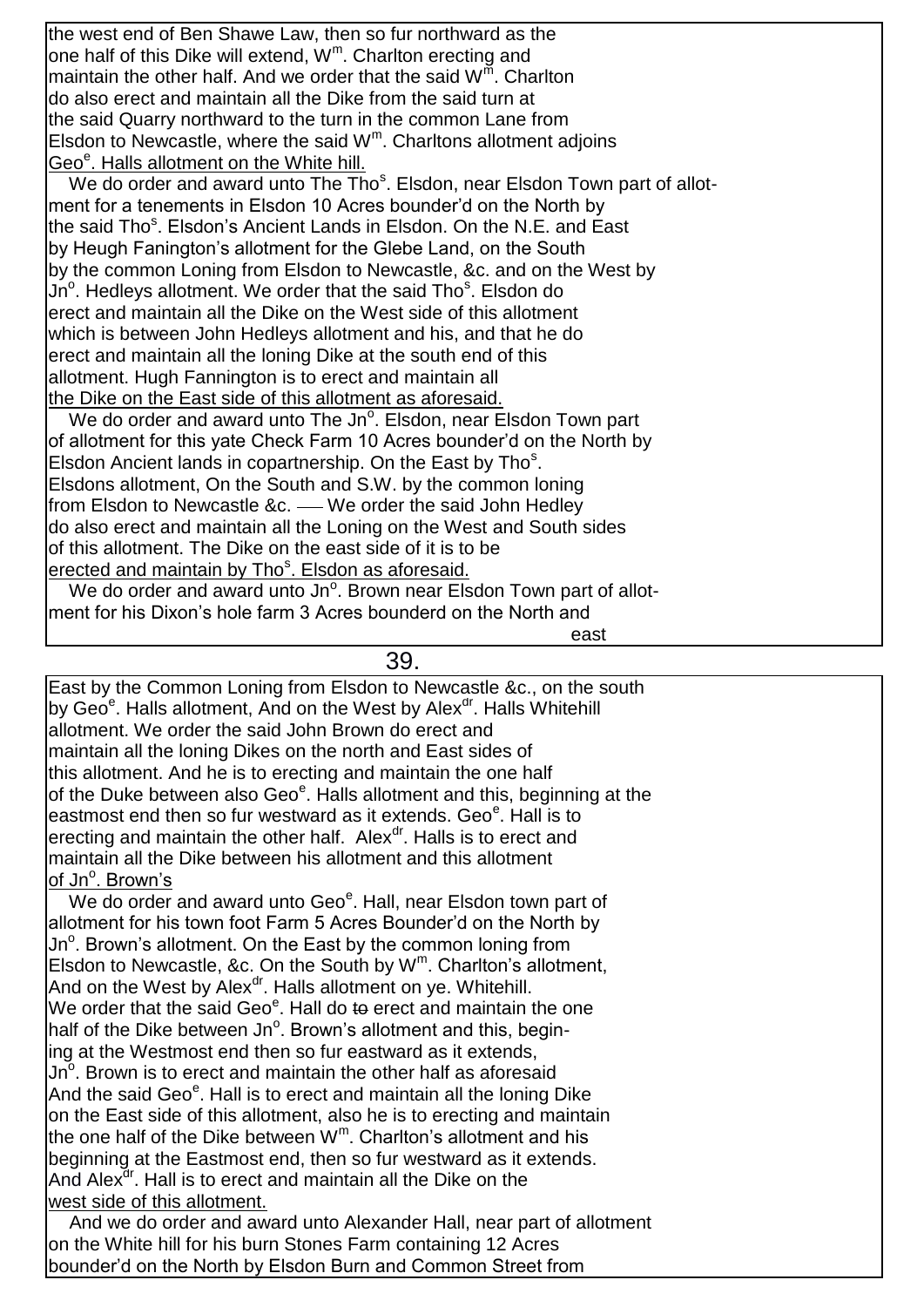Elsdon to Newcastle &c. On the East by Jn<sup>o</sup>. Brown's allotment and by Geo<sup>e</sup>. Halls allotment, On the South and S.W. by W<sup>m</sup>. Charltons allotment for his tenement in Elsdon. And on the West and N.W by the Shaw Ancient Land and Elsdon Ancient Land And by a lane of eleven Yards in Breadth set of for a road for W<sup>m</sup>. Charlton to go to and from Elsdon to his Shawffields to lead corn and dung and to drive cattle to and from the same. We order the said Alex $<sup>dr</sup>$ . Hall erect and maintain all</sup> the Dike on the North and East sides of this allotment. And also y't he do erecting and maintain the one half of the Dike between W<sup>m</sup>. Charlton's allotment and this, beginning at the westmost

40.

Mostend, where it adjoins the Shaw Dike Corner, then so fur southward and east ward as it extends,  $W^m$ . Charlton is to erect and maintain the other half. And the said  $W^m$ . Charlton is to erect and maintain all that loning Dike on the North west part of this allotment for his Road from Elsdon to Shawfields.

We do order and award unto  $W^m$ . Charlton for a tenement in Elsdon 105 Acres bounder'd on the north. N.E. and East by Mich<sup>1</sup>. Mitfords allotment, On the south by Ottercrops Ground, On the west and N.W. by Anthony Halls allotment for his tenement in Shaw. And between the Northwest and North by part of the said  $W^m$ . Charltons Ancient Land of the Shaw and by Alex<sup>dr</sup>. Halls and Geo<sup>e</sup>. Halls allotments. We order the said W<sup>m</sup>. Charlton do erect and maintain the all the Dike w'ch is between Mich<sup>!</sup>. Mitfords allotment and his, that goes from where it joins the turn in the common loning from Elsdon to Newcastle at the south east corner of Geo<sup>e</sup>. Halls allotment in a straight line over Rail Rigg, till it be opposite a lime Stone Quarry in Raleburn where the said Dike makes a turn. And that he do hang and maintain a gate on that part of this Dike where the Knight side road goes out of this allotment into Mich<sup>!</sup>. Mitford's. Also the said  $W^{\overline{m}}$ . Charlton is to erect and maintain the one half of the Dike that goes from the last mentioned turn opposite the Quarry on the west end of Ben Shaw law, beginning at the said turn opposite the Quarry then so fur as the one half extends. Mich<sup>!</sup>. Mitford erecting and maintain the other half said. He also is to erect and maintain the one half of the Dike between Anth<sup>y</sup>. Halls allotment and his, which goes from Ottercrops March a little North to the second turn in the Dike, of Raleburn begining at the southmost end, then so fur northward as it extends. Anth<sup>y</sup>. Hall is to erect and maintain the other half, And the said Anth<sup>y</sup>. Hall is to erect and maintain the Dike between  $W^m$ . Charlton's allotment and his, from the above said turn to the Shaw Ancient Dike. Also the Said W<sup>m</sup>. Charlton erect and maintain the one half of the Dike between Alex<sup>dr</sup>. Halls allotment and his, begining at the East end where it adjoins Geo<sup>e</sup>. Halls allotment then so fur westward as it extends. Alex $d$ . Hall erecting and maintain the other half as aforesaid. And also that the said W<sup>m</sup>. Charlton do erect and maintain the one half of the Dike between Alex<sup>dr</sup>. Halls allotment and his begin-the state of the state of the state of the state of the state of the state of the state of the state of t

# 41.

begining at the westmost end then so fur as it extends Geo<sup>e</sup>. Hall is to erect and maintain the other half as aforesaid We order a Road call'd Stagshaw Bank Street to go from Elsdon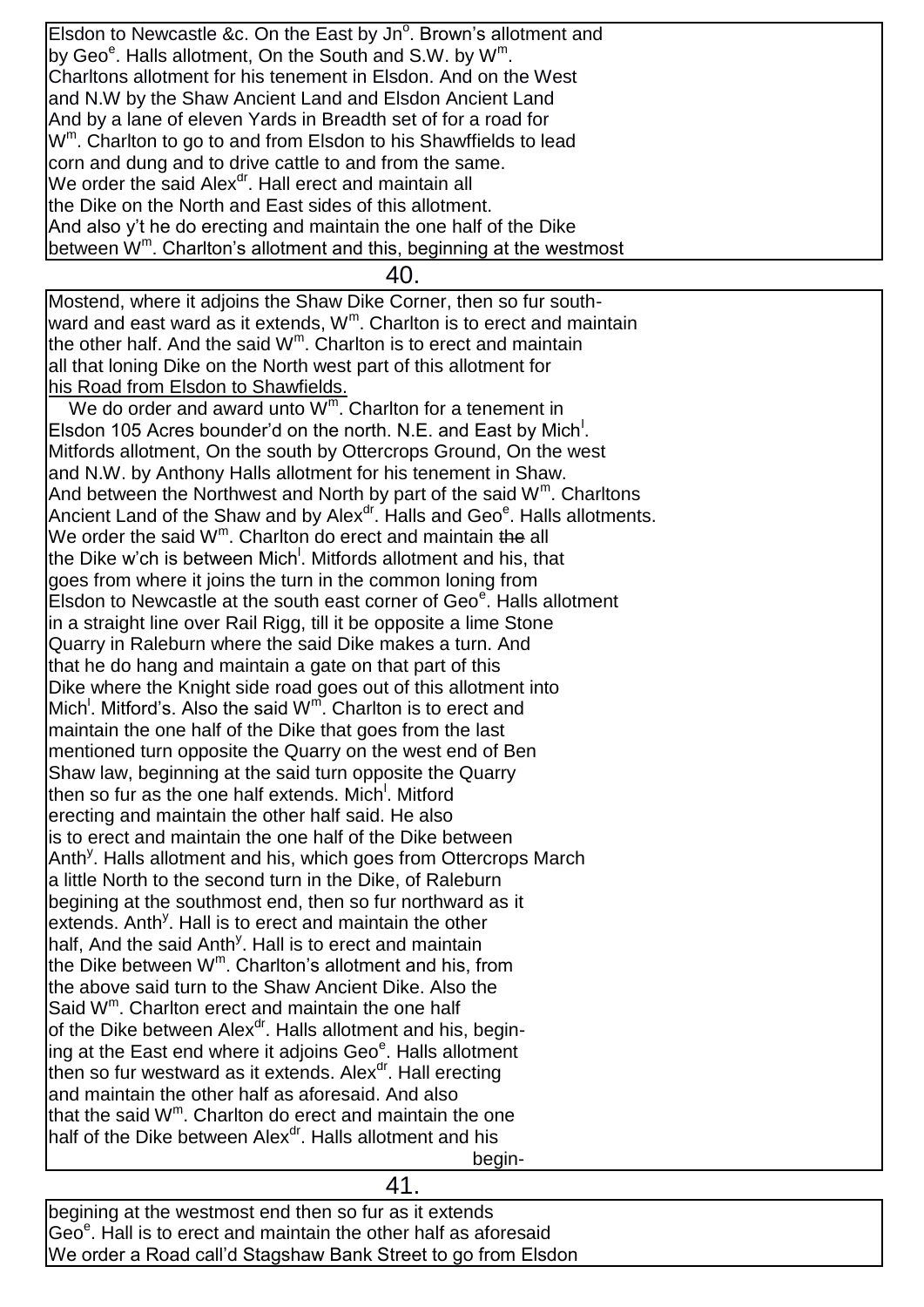Southward up the common loning from Elsdon to Newcastle till it comes to the turn where  $W^m$ . Charlton's allotment begin, then to go into the said W<sup>m</sup>. Charlton's allotment (where he is to hang and maintain a gate) and the westward thro' his said allotment into Anth<sup>y</sup>. Halls allotment, then go up the Eastside of the said Anth<sup>y</sup>. Halls allotment, till it comes to Knight side road which goes thro' the said same allotment, then the said Stag Shaw Bank Road or Street goes westward along Knight side road out of Anth<sup>y</sup>. Halls allotment into David halls allotment and to goes till west-ward thro' David Halls allotment, till it comes opposite to the N.E. corner of burnhead Dike where the said Stag Shaw Bank Street leaves Knight side Road, then its to into Oswald Deehon's Lane of 16 Yards in Breadth (which is set to hime fo a communication between his allotment) then down the said Lane southward till it comes to Raleburn where the said Stag Shaw Bank Street goes into Rale common. We do order and award unto Anth<sup>y</sup>. Hall for his tenement of the Shaw 139 A  $\ldots$  2 R  $\ldots$  03 P bounder'd on y<sup>e</sup>. North N.E. & East by W<sup>m</sup>. Charlton's allotment. On the South by Ottercropps Ground. On the South West, West and N. West by David Halls allotment for Knight Side and the Shaw Ancient Land. We order Dikes between  $W^{\bar{m}}$ . Charlton's allotment and this to be erected and maintained as afore said in W<sup>m</sup>. Charlton's allotment. Also the said Anth<sup>y</sup>. Hall is to erect and maintain the one half of that part the Dike between David Halls allotment and his, which goes from a Dole hole upon a Lime Stone hill at ottercrops March in a Straight line to another Dolehole on the North side of Rale burn, the said Anth<sup>y</sup>. Hall beginning his part of the said Dike at the lastmentioned Dole hole on the North side of the Burn y'n so fur southward as the one half extends. The said Anth<sup>y</sup>. Hall is to hang and maintain a gate on that part of the East Dike of this allotment where Knight Side Road goes out of his allotment into  $W^m$ . Charlton's allotment We order and award unto David Hall, near part of allotment for Knight side & John Croft 18 A .. 0 R .. 04 P Bounder'd on North N.E. & East

by the contract of the contract of the contract of the contract of the contract of the contract of the contract of the contract of the contract of the contract of the contract of the contract of the contract of the contrac

by Anth<sup>y</sup>. Halls allotment. On the South, S.W. West and N.W. by Oswald Detchons North allotment. And between the N.W. and North by part of the said Anth<sup>y</sup>. Halls allotment. We order that the said David Hall do erect and maintain all this Dike that is between Anth<sup>y</sup>. Halls allotment and his, and that Oswald Detchon do erect and maintain all the Dike between David Halls allotment and his. — We order and award unto David Hall. another allotment in part for Knight Side and John Croft and also order a lane of Eleven Yards in Breadth for a communication between the last allotment and this which begins at Raleburn where it adjoins the last allotment then goes up between Anth<sup>y</sup>. Halls allotment and Oswald Detchons allotment till it comes to this southmost allotment, which contains 65 A . 2 R . 29 P bounder'd on the north by Oswald Detchons southmost allotment. On the south by Ottercrops Ground And on the South West, West and North West by Rale Common We do order he is to erect and maintain the one half of the Dike between Anth<sup>y</sup>. Halls allotment and his from the Dolehole

42.

on the Northside of Raleburn to Ottercrops March the said David Hall beginning at the southmost end, then so fur northward as the one half extends. Anth<sup>y</sup>. Hall is to erect &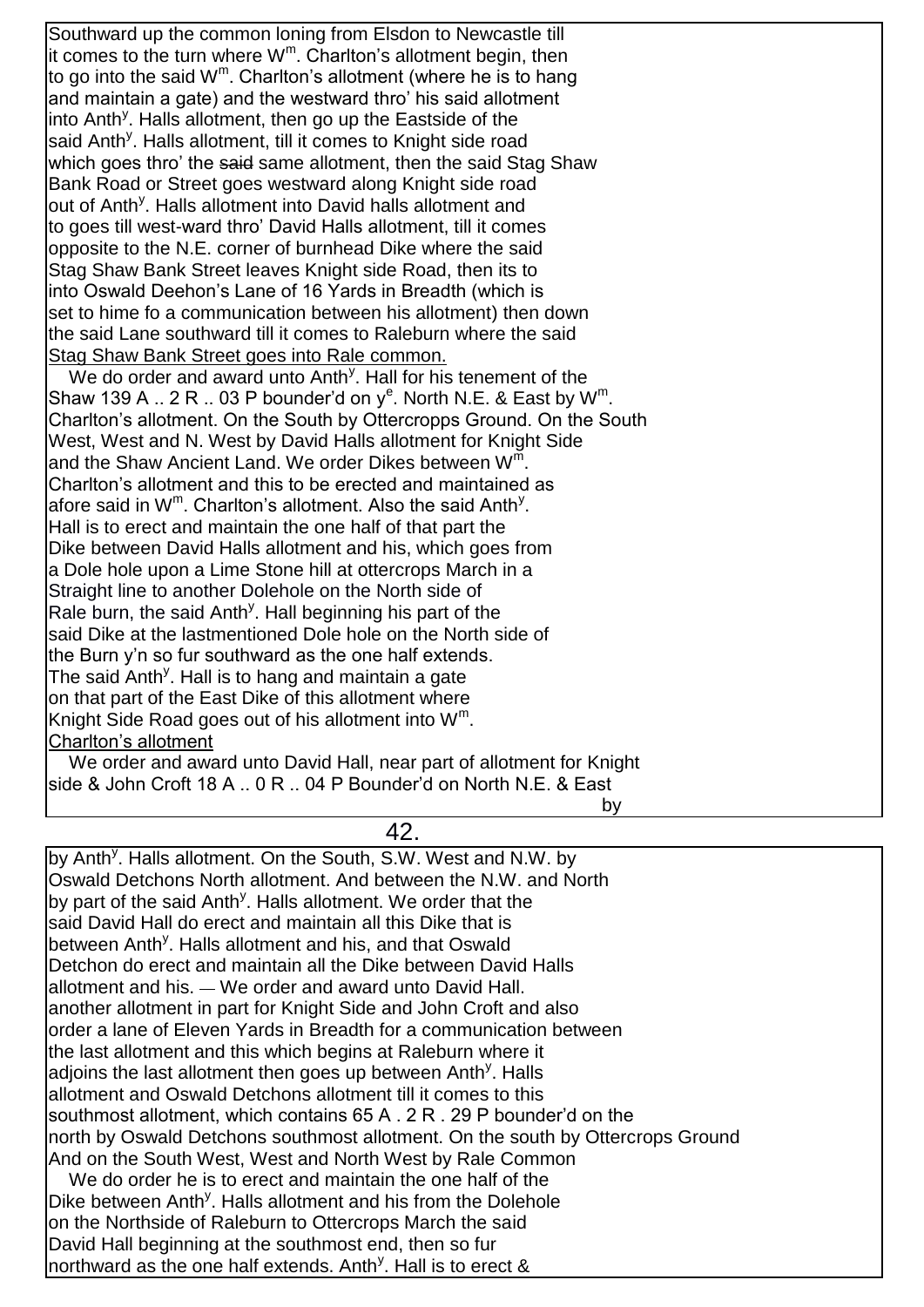| maintain the other half as aforesaid, Also the said David                     |
|-------------------------------------------------------------------------------|
| Hall is to erect and maintain the one half of the Dike at                     |
| the Northend of this allotment, beginning at the West end, where              |
| it adjoins Rale Cast then so fur eastward as it extends Oswald                |
| Detchon is to erect and maintain the other half.                              |
| We order that the said David Hall a hang and maintain a                       |
| gate on that part of the East Dike of his allotment where                     |
| Knight Side Road Crosses it.                                                  |
| We order and award unto Oswald Detchon part of allotment                      |
| for Sparty Shaw containing 9 Acres including his lane between                 |
| his allotments, Bounder'd on the North by Anth <sup>y</sup> . Halls allotment |
| On the N.E. and East by the Burn head Ancient Lands, And on the               |
| West by Sparty Shaw Ancient Land. We order that Oswald                        |
| Detchon do erect and maintain all the Dike on the North and                   |
| East Side of this allotment.                                                  |
| We order a lane of Eleven Yards in breadth, from this allotment               |
| labout Burn head Dikes till it comes to Rale moor Dike then                   |
| ldown Rale Moor Dike to Rale burn where the said Oswald                       |
| Detchon south allotment begins we order that he erects and                    |
| Imaintains a Dike on the North East of this Lane.                             |
| We do order and award unto the said Oswald part of allotment                  |

43 for Sparti Shaw containing 32 A . 3 R . 04 4 P Bounder'd on North by David Halls northmost allotment. On the East by David Halls Lane between his allotment on the South by David Halls south most allotment. And on the S.W. West and N.W. by Rale Moor. We order that the said Oswald Detchon do erect and maintain all the Dike on the north and East Side of this allotm't. And also he is to erect and maintain the one half of the Dike between David Halls allotment and his at the south end of this allotment, beginning at the eastmost end then so fur westward as it extends, David Hall erecting and maintaining the other half as aforesaid. And also he is to maintain the one half of the dike and cast between Rale moor and his allotment. We order that he also hang and maintain a gate on that part of the Eastern side of his allotment where Knight Side Road Crosses it. We order that the Road from Knight Side to Morpeth and Newcastle &c. do go thro' Oswald Detchons allotment, David Halls allotment, Anth<sup>y</sup>. Hall, W<sup>m</sup>. Charlton's allotment, M<sup>r</sup>. Mitfords allotment, Alexander Halls allotment, John Brown's allotment And thro' the allotment |Set of to Thomas Elsdon and John Hedley, till it comes to the Street from Elsdon to Newcastle &c. We order and award unto Tho<sup>s</sup>. Hedley, in East fair Moor the remaining part for his tenement in Lanshet 6 A .. 0 R .. 26 P Bounder'd on the north N.E. by Hudspeth Westfield, On the East by Tho<sup>s</sup>. Hedleys Ancient Land in Lanshet and goes thro' the East fair moor

And on the West and N.W. by  $W^m$ . Hedleys allotment. We order that the said Tho<sup>s</sup>. Hedley do erect and maintain the one half of the Dike between W<sup>m</sup>. Hedleys allotment and this, beginning at the southmost and then so fur as it extends And he is also to erect and maintain all the loning Dike on the South and South west of this allotment.

for the contract of the contract of the contract of the contract of the contract of the contract of the contract of the contract of the contract of the contract of the contract of the contract of the contract of the contra

We order and award unto Barth<sup>w</sup>. Hedley, in East fair Moor the remaining part for his tenement in Lanshet 4 A .. 0 R .. 18 P Bounder'd on North by W<sup>m</sup>. Hedleys allotment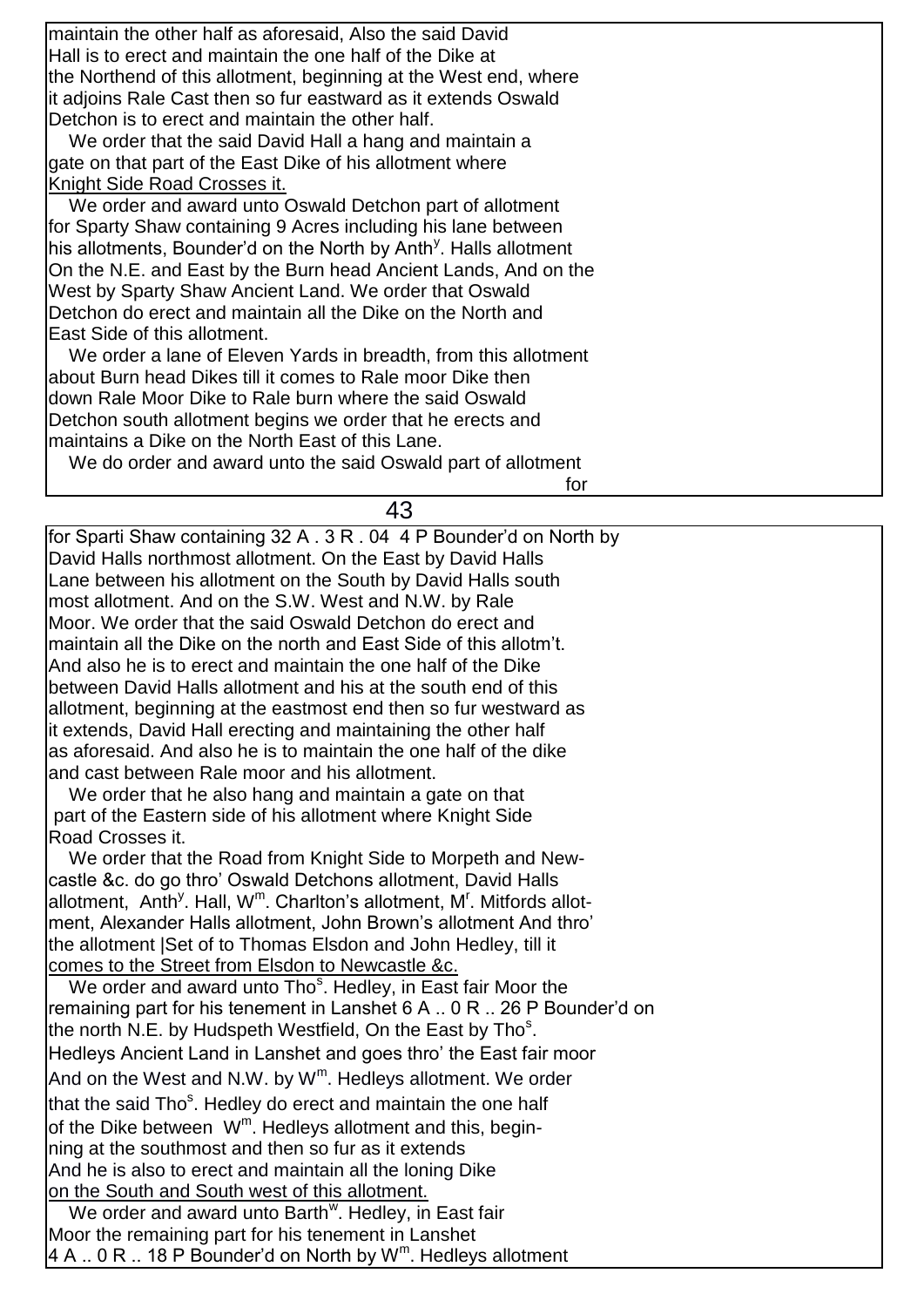| On the East by the common lane of Eleven Yards in breadth                                      |
|------------------------------------------------------------------------------------------------|
| from lanshet into Bilsmoor, On the South by a lane                                             |
| of eleven Yards in breadth for the Parson and Alex <sup>r</sup> .                              |
| Hall to go to sum of their allotment Ancient Lands going                                       |
| from their said Ancient lands along the high mote Dike                                         |
| to turn where it goes into high mote fields. And on                                            |
| the                                                                                            |
| 44.                                                                                            |
| South west and West by part of the High mote Ancient land.                                     |
| We do order that the said Barth Hedley do erect and maintain                                   |
| all the Lane Dikes on the East and Southern sides of this                                      |
|                                                                                                |
| allotment. And he is also to erect and maintain the one half                                   |
| of the Dike, between W <sup>m</sup> . Hedleys allotment and this begin-                        |
| ing at the Eastmost end where it adjoins the Lane dike then                                    |
| so fur westward as it extends, $Wm$ . Hedley erecting and maintaining                          |
| the other half.                                                                                |
| We order and award unto $W^m$ . Hedley, in the East fair Moor the                              |
| remaining part for his tenement in Lanshet 6 A . 0 R . 26 P bounder'd                          |
| on the north by Hudspeth West field, On the East by Tho <sup>s</sup> . Hedley's                |
| allotment, On the South by Barth Hedleys Allotment,                                            |
| And on the west and N.W. by High Mote Ancient Land.                                            |
| and by the High Mote part of the Soppart Hill. We order that                                   |
| the said $W^m$ . Hedley is to erect and maintain the one half                                  |
| of the Dike between Tho <sup>s</sup> . Hedley allotment and this,                              |
| begining at the northmost end where it adjoins Hudspeth                                        |
| westfield, then so fur southward as it extends. Tho <sup>s</sup> . Hedley                      |
| erecting and maintaining the other Half as aforesaid.                                          |
| Also he is to erect and maintain the one half of the Dike                                      |
| between Barth Hedleys Allotment and this, beginning at                                         |
| the westmost end then so fur eastward as it extends Barth                                      |
| Hedley erecting and maintaining the other half as aforesaid.                                   |
| And we order that the said $Wm$ . Hedley do maintain the dike                                  |
| between the Hill Mote part of the Perrart Hill and this                                        |
| allotment of his.                                                                              |
| We do order that the said $Wm$ . Hedley, Barth Hedley and Tho <sup>s</sup> .                   |
| Hedley shall at all times have liberty to dig for, work, and carry                             |
| away lime stones from the high mote [P]epert hill Quarry as                                    |
| many as shall be necessary for the improvement of their                                        |
| several allotments in the Eastfair moor.                                                       |
| And we do order and award unto Rev <sup>d</sup> , M <sup>r</sup> , Mich <sup>1</sup> , Mitford |
| in the west fair moor the remaining part for Stichells at                                      |
| Stichells heugh and tenement in Elsdon 5 Acres bounderd                                        |
| on the North and N.E. by a lane one chain in breadth Set                                       |
| of for the road that come from the Dunshell &c. to the                                         |
| Scotsh from Scotland to Elsdon, On the South East and East                                     |
| by the said M'. Mitfords Ancient land call'd the high-                                         |
|                                                                                                |
| field. And on the south and South west by a lane of one                                        |
| chain in breadth Set of for the said Scotsh Street, - We                                       |
| Order                                                                                          |
| 45                                                                                             |

that the said M<sup>r</sup>. Mitford do erect and maintain all the Dikes about this allotment.

We order and award unto  $Gab<sup>1</sup>$ . Hall Esq<sup>r</sup>. in the said west fair moor the remaining part for Lanshet Loning 20 A . 3 R . 10 P Bounder'd on North N.E. and East by part of cants Mill allotment and by the said Scotsh Street, On the south East by Dunshells Ancient Ground. And on the South, the West and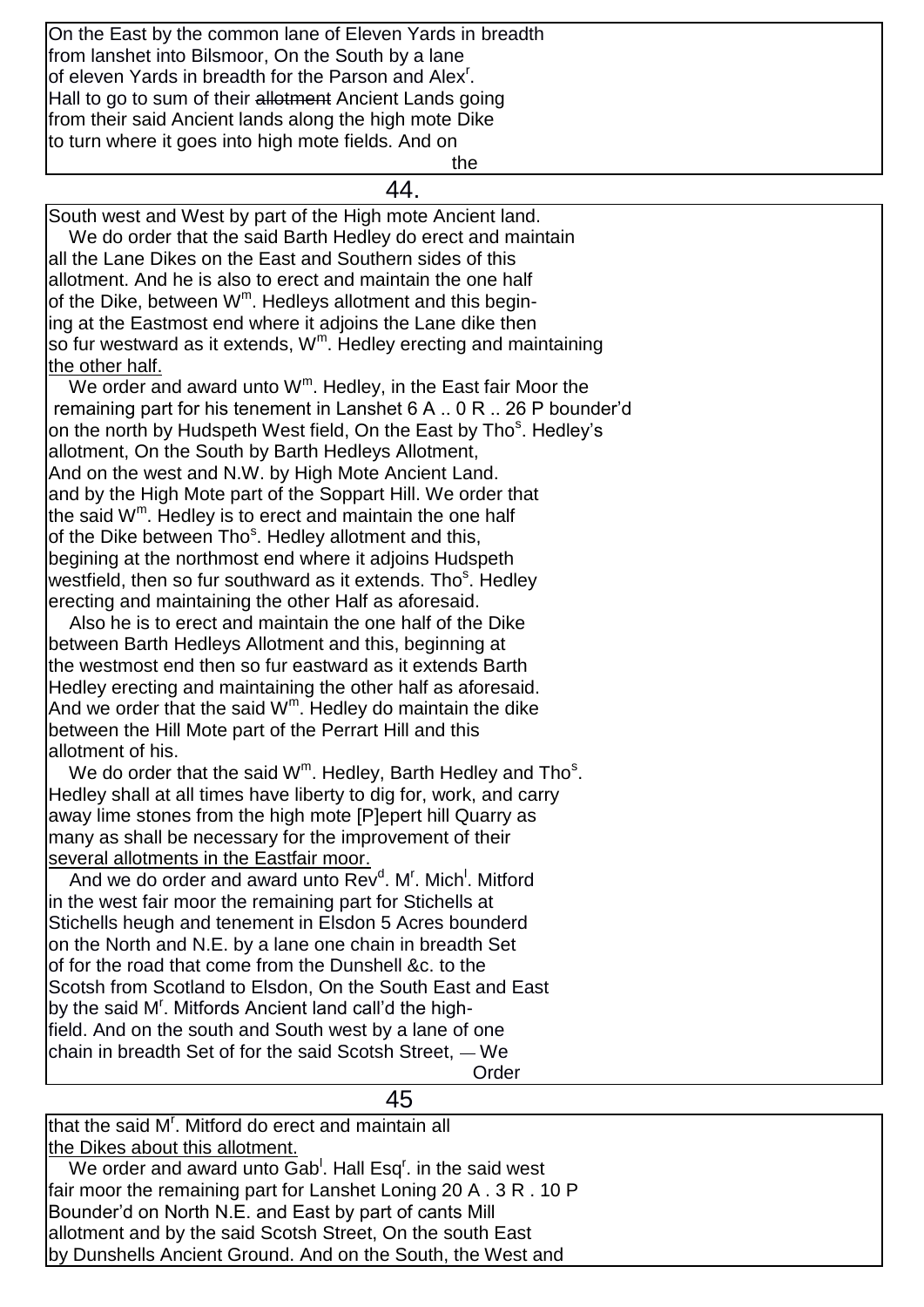N.W. by Soppet Dunsbank Ancient Land, and by part of M<sup>rs</sup>. Woods Fairney Cleugh Ancient Land. We do order that the said Gab<sup>1</sup>. Hall do erect and maintain all of the Loning Dike on the North and East &c. of this allotment. We do direct that if any owner or tenement of allotment or of any of the Ancient inclosed grounds shall not have lime stones or other Stones, or Peets, within himself, sufficient for the use of his allotment, he shall have liberty to dig for, win, work, dry and carry away, so many from the nearest allotment where they can be found, as they have occasion for, on paying to the owner of the allotment from whence they are taken a penny a fother And a half penny a fother to each of the Owners of the Grounds thro' which they are led or carried. Provided that nothing shall be paid to the owners of the allotments of the of the said Elsdon common or any of them where in the Mosses call'd Nunsmoss, Farneycleugh Moss and Sting Moss do lie, the said three mosses not being allotted or appointed to any particular person or persons whatsoever. And it is directed that where the Hedges are not made on each side of the roads Set out, gates must be placed in the roads on both sides of each allotment, which must be repaired by those who might to repair the hedges on which they are fixed.

And we do hereby likewise order direct that all and every convenient Carriage ways or roads and other ways and roads the making and repairing whereof is no hereby otherwise appointed shall be put into and at all times hereafter kept in good repair by the several and respective owners of the several and respective lands and grounds thro' w'ch the same do lie or adjoin unto. And in case any such way or road, ways or roads or part thereof shall happen to lie between lands or Grounds belonging to two different persons that then all and every such ways or roads way or road or such part thereof shall be made and at all times here-

46 hereafter Kept in good repair at the joint and equal charge and expence of the owners of all such lands and tenements as such ways or roads way or road or such part thereof as shall happen to lie between. We direct a road from Durtries Burn thro' Yatesfield allotment by Shilleheugh and Green chesters Ancient Dikes to Otterburn from Otterburn thro' several allotments in Hatherwick's Green to Overacres &c. Also we direct a road from Shitleheugh and Green chesters &c. going from the last mentioned road at Green chesters eastward to Davy Sheels Common, then down the eastern side of Green chesters allotment into Otterbern allotment at the Dove Crag, from thence thro' Otterburn allotm't Overacres, and Collwell hill allotments, till it joins the Scotsh Street, at the southern side of Collwell Hill allotm't We order a road from Overacres thro' Overacres allotment, Wainford Rig allotment, High Carrick west allotment, and the west allotment for the hill into Loning burn westmost allotment from thence eastward thro' the same into Loning burn Loning from thence down the same by Loningburn houses to

Panchford.

We direct a road from Farncleugh thro' M<sup>rs</sup>. Woods allotm't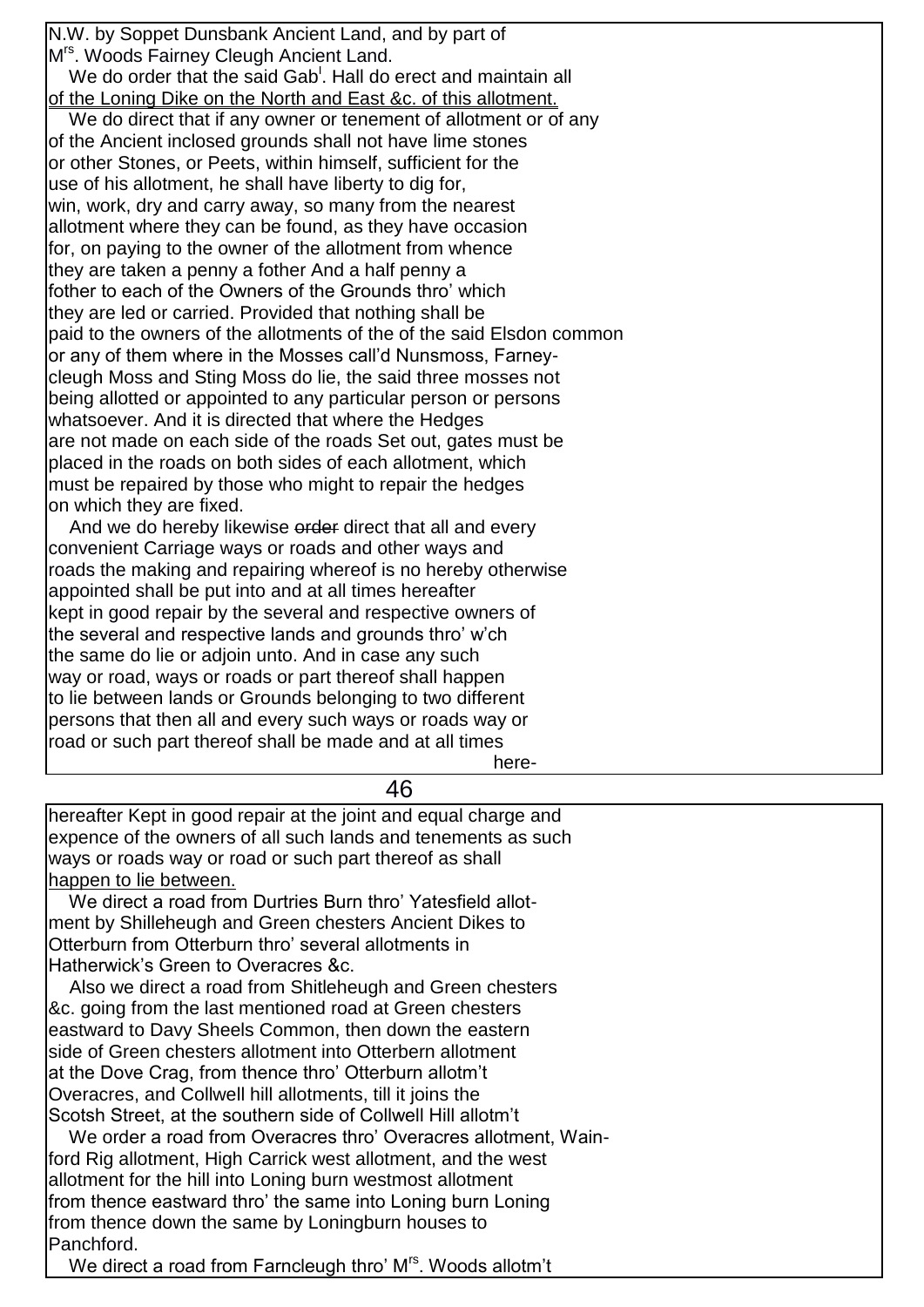| for Fearncleugh and Hirehouse allotment and Low                  |
|------------------------------------------------------------------|
| Carrick allotment till it comes to the road from Elsdon to       |
| Rothbury.                                                        |
| Part of the Els-don Common undivided contains 880 A, 2 R, 16 P   |
| being in dispute between the Earl of Oxford and the Freeholds    |
| of Elsdon Common, coming up Darden burn to a Stone               |
| at the head thereof from thence southward in a straight-line     |
| to Darden Rig Pike, from thence in a straight line S. West-      |
| Ward over the top of a little hill to Long-fell Pike, from       |
| thence in a straight line southward by a Standing Stone          |
| and through a Moss to Fallow hill head (wence Fallow lees Ground |
| begins and Wallington Lord Ship) from thence a little south-     |
| westward to the Eastend of Fallow Dike from thence               |
| westward and southwestward along the said Dike from the          |
| leastern side of a place call'd Fallow Shield, till it joins     |
| <b>Fallow Shield Sike where it joins east nook allotments,</b>   |
| From thence its Bounder'd on the South, S.W. West, and N.W.      |
| by                                                               |

### 47

by East Nook allotment for a tenement in Lanshet enjoyed by W<sup>m</sup>. Hedley and by Grislees allotment, and by part of Brookley Park &c. till it comes to dardon Burn near to where Darden Burn goes into Grislees burn.

We do direct a road from Rothbury road that goes thro' Grislees the most convenient way thro' the allotment Set out for Grislees and for Grislees Mill, to the ground in Dispute between the Earl of Oxford and the freeholds of Elsdon Common, for the use of the said freeholders or any of them to drive Sheep &c. to and from the same ground in Dispute.

| Page  | A table with the Page where to find any allotment                                       |
|-------|-----------------------------------------------------------------------------------------|
| 1     | Yatesfield, for Charles Francis Howard Esq <sup>r</sup> . And Shittleheugh              |
|       | allotments.                                                                             |
| 2 & 3 | Green Chesters allotment, and Otterburn Allotment. And Grisons                          |
|       | field allotment                                                                         |
| 4     | Charles Howards allotment for a tenement in West hatherwick                             |
|       | And Tho <sup>s</sup> . Hall, Tho <sup>s</sup> . Patterson and Percival Potts allotment  |
|       | for their Lands in West hatherwick                                                      |
| 5     | M <sup>rs</sup> . Eliz <sup>th</sup> , Halls allotment for her lands in West Hatherwick |
|       | and Tho <sup>s</sup> . Selbys allotment for his lands in West Hatherwick                |
| 6     | Tho <sup>s</sup> . Hedley's allotment in east Hatherwick, and Mich <sup>1</sup> .       |
|       | Hedley for his Lands in East Hatherwick                                                 |
| 7     | Tho <sup>s</sup> . Hall's allotment for his Lands in East Hatherwick                    |
|       | and W <sup>m</sup> . Hedleys allotment for Lands in East Hather-                        |
|       | wick.                                                                                   |
| 8     | John Hall's allotment for Monkridge Hall, And how                                       |
|       | the Lane between the Hatherwicks is to be repaired.                                     |
| 9     | <b>Charles Howards allotment for Overacres</b>                                          |
| 10    | David Collwels allotment for Collwellhill, And Rach <sup>1</sup> .                      |
|       | Wood                                                                                    |
|       |                                                                                         |

48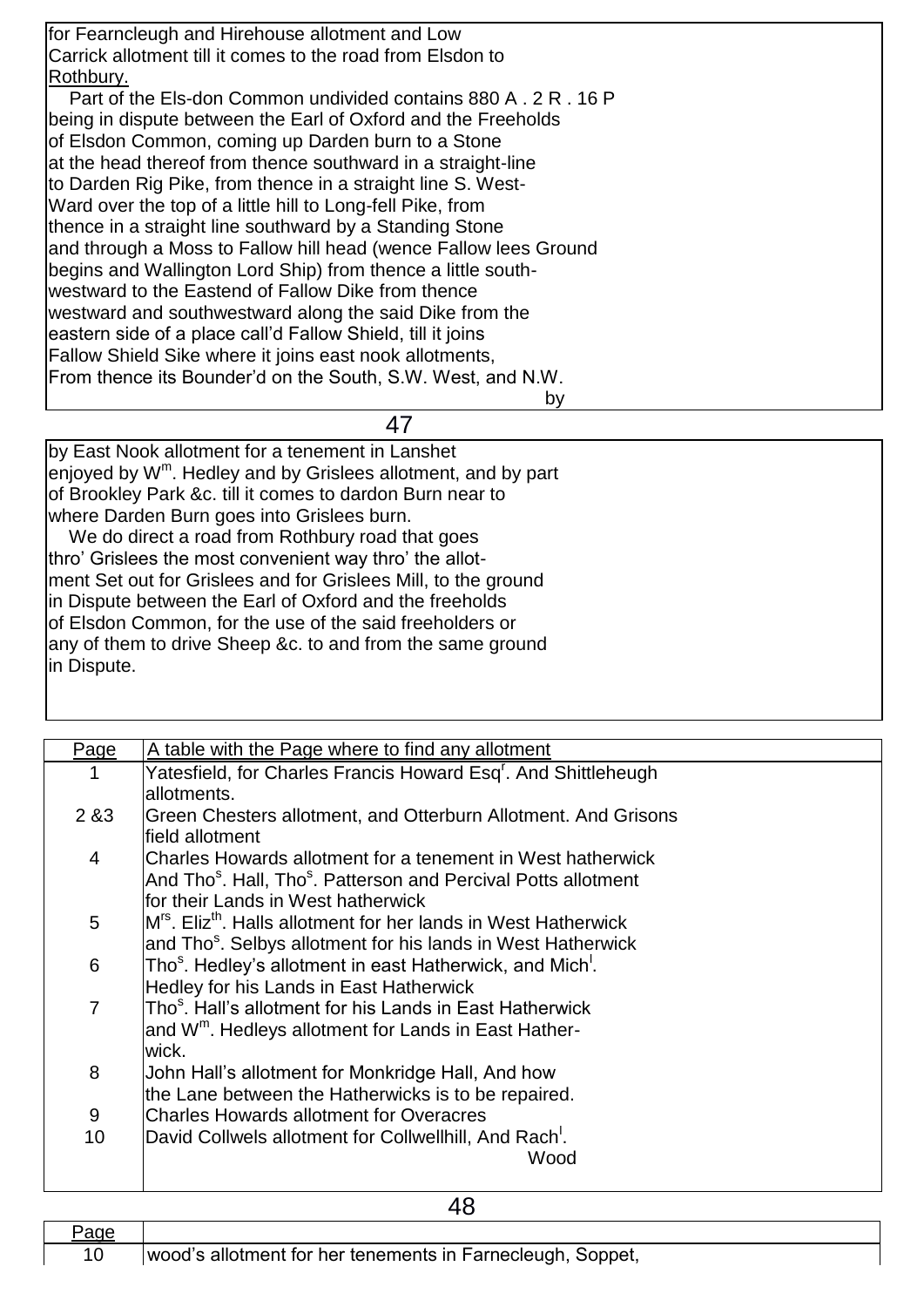| 11       | and Dunsbank.<br>Mich <sup>1</sup> . Hedley's allotment for a tenement in Farnecleugh<br>And Jasp <sup>r</sup> . Hedlays for Farnecleugh and Gab <sup>1</sup> . Hall for |
|----------|--------------------------------------------------------------------------------------------------------------------------------------------------------------------------|
|          | <b>Cants Mill</b>                                                                                                                                                        |
| 12       | Charles Howards allotment for Hier house, John Ord's for                                                                                                                 |
|          | his tenement in High Carrick, and Anth <sup>y</sup> . Potts allotment for                                                                                                |
|          | Wainsford Rig.                                                                                                                                                           |
| 13       | Charles F. Howards West allotment for Lands in High Carrick                                                                                                              |
|          | Edward Laings West allotment for the Hill, and $Wm$ . Hall, Jos <sup>h</sup> .<br>Hall, John Hall, and Tho <sup>s</sup> . Hall's west allotment for                      |
|          | Coxtons field.                                                                                                                                                           |
| 14       | Cuth <sup>t</sup> . Armorer's allotment in Loning burn Loning, Charles                                                                                                   |
|          | Howards and Lion <sup>1</sup> . Moors west allotment for loning burn.                                                                                                    |
|          | And Another allotment for Charles Howard and Lion <sup>1</sup> .                                                                                                         |
|          | Moors for Loningburn                                                                                                                                                     |
| 15       | Iron house allotment, Cuth <sup>t</sup> . Armorer for the Duns, and                                                                                                      |
|          | <b>Charles Howard for Panchford.</b>                                                                                                                                     |
| 16       | Charles Howard for Bilsmoor foot. Edward Laing in Bils-                                                                                                                  |
|          | moor for the Hill                                                                                                                                                        |
| 17       | W <sup>m</sup> . Charlton for lands in Low Carrick, and Geo <sup>e</sup> . Hall                                                                                          |
|          | and Tho <sup>s</sup> . Colwell for the Flatt &c.                                                                                                                         |
| 18       | W <sup>m</sup> . Charlton for Dunshill, and John Gallon for Elsdon Mill                                                                                                  |
| 19<br>20 | Cuth <sup>t</sup> . Fenwick for high Mote<br>The Reverend Jer. Bayles for Low Mote. Ed <sup>d</sup> . Patterson for                                                      |
|          | Low or South Bower Shiell. And Gab <sup>1</sup> . Hall for High or                                                                                                       |
|          | North Bower Shiell.                                                                                                                                                      |
| 21       | Matt <sup>w</sup> . Reeds allotment for Killhouse &c.                                                                                                                    |
| 22       | Another allotment for Matt <sup>w</sup> . Reed the Remainder of his                                                                                                      |
|          | Killhouse allotment. And W <sup>m</sup> . Hedley, John Hope, and                                                                                                         |
|          | W <sup>m</sup> . Wanle's allotment for Girslees                                                                                                                          |
| 23       | Edward Hall for North Riding.                                                                                                                                            |
| 24       | Charles Howard for Middle Riding, Geo <sup>e</sup> . Hall for South                                                                                                      |
|          | Riding. And Mich <sup>1</sup> . Hedley, and W <sup>m</sup> . Tweedy for Hudspeth.                                                                                        |
| 25       | Tho <sup>s</sup> . Hedley for Lands in Hudspeth, Tho <sup>s</sup> . Hall for                                                                                             |
|          | Lands in Hudspeth, And Mich <sup>1</sup> . Hedley, and $Wm$ . Tweedy Tho <sup>s</sup> .                                                                                  |
|          | Hall and Tho <sup>s</sup> . Hedley for Lands in Hudspeth.                                                                                                                |
| 26<br>27 | Tho <sup>s</sup> . Hedley for Lands in Lanshet &c.<br>Barth. Hedley for Lands in Lanshett                                                                                |
| 28       | Barth <sup>w</sup> . Hedley for Lands in Lanshett . W <sup>m</sup> . Hedley for Lands                                                                                    |
|          | in                                                                                                                                                                       |
|          |                                                                                                                                                                          |

| ×<br>۰. |  |
|---------|--|
|---------|--|

| Page |                                                                                              |
|------|----------------------------------------------------------------------------------------------|
| 28   | In Lanshett. And Alex <sup>dr</sup> . Hall for Lands in East Nook                            |
| 29   | John Snowdon for Lands in East Nook, John Ratcliff for                                       |
|      | his Lands at Leehouses and East and west Whitlees                                            |
| 30   | Matth <sup>w</sup> . Potts for his Lands in East Whitlees, And Geo <sup>e</sup> .            |
|      | <b>Potts for Whisker Shiells</b>                                                             |
| 31   | Cuth <sup>t</sup> . Fenwick for East Todles.                                                 |
| 32   | The Rev <sup>d</sup> . D <sup>r</sup> . Sharp and Charles Howard for West Todles.            |
| 33   | The Rev <sup>d</sup> . Hugh Fanington's allotment.                                           |
| 34   | Geo <sup>e</sup> . Davidson's. And Math <sup>w</sup> . Halls allotments.                     |
| 35   | Tho <sup>s</sup> . Elsdon and John Hedley'd allotment. And Geo <sup>e</sup> . Hall's         |
|      | allotment                                                                                    |
| 36   | John Brown's allotment.                                                                      |
| 37   | Alex <sup>dr</sup> . Hall's southmost allotment. And The Rev <sup>d</sup> . M <sup>r</sup> . |
|      | Mich <sup>'</sup> . Mitfords allotment                                                       |
| 38   | Tho <sup>s</sup> . Elsdon's Northmost allotment. And Jn <sup>o</sup> , Hedlet's              |
|      | allotment. And John Brown's allotment.                                                       |